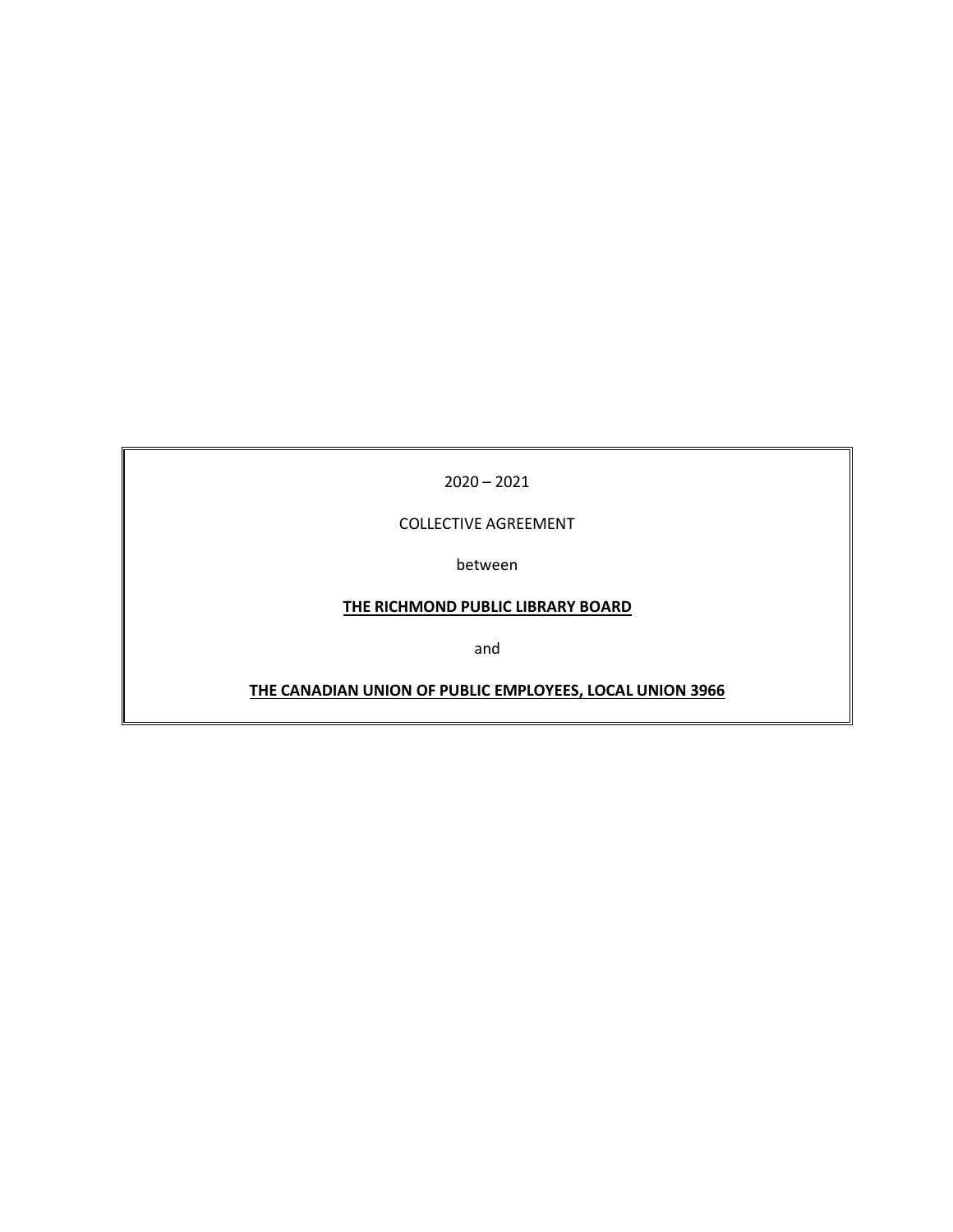$2020 - 2021$ **COLLECTIVE AGREEMENT** between THE RICHMOND PUBLIC LIBRARY BOARD and THE CANADIAN UNION OF PUBLIC EMPLOYEES. LOCAL UNION 3966

# **Table of Contents**

| 1.PREAMBLE   |      |                                                                    |  |
|--------------|------|--------------------------------------------------------------------|--|
|              |      |                                                                    |  |
|              |      |                                                                    |  |
|              | 3.1  |                                                                    |  |
|              | 3.2  |                                                                    |  |
|              | 3.3  |                                                                    |  |
|              | 3.4  |                                                                    |  |
|              | 3.5  |                                                                    |  |
|              |      |                                                                    |  |
|              |      |                                                                    |  |
|              |      |                                                                    |  |
|              |      |                                                                    |  |
|              |      |                                                                    |  |
|              | 8.1  |                                                                    |  |
|              | 8.2  |                                                                    |  |
|              | 8.3  |                                                                    |  |
|              | 8.4  | Representative of Canadian Union of Public Employees  5            |  |
|              | 8.5  |                                                                    |  |
|              | 8.6  |                                                                    |  |
|              |      |                                                                    |  |
|              | 9.1  |                                                                    |  |
|              | 9.2  |                                                                    |  |
|              | 9.3  |                                                                    |  |
|              | 9.4  |                                                                    |  |
| 10.SENIORITY |      |                                                                    |  |
|              | 10.1 |                                                                    |  |
|              | 10.2 |                                                                    |  |
|              | 10.3 | Calculation of Seniority - Regular Full-Time and Regular Part-Time |  |
|              |      |                                                                    |  |
|              | 10.4 |                                                                    |  |
|              | 10.5 |                                                                    |  |
|              | 10.6 |                                                                    |  |
|              | 10.7 |                                                                    |  |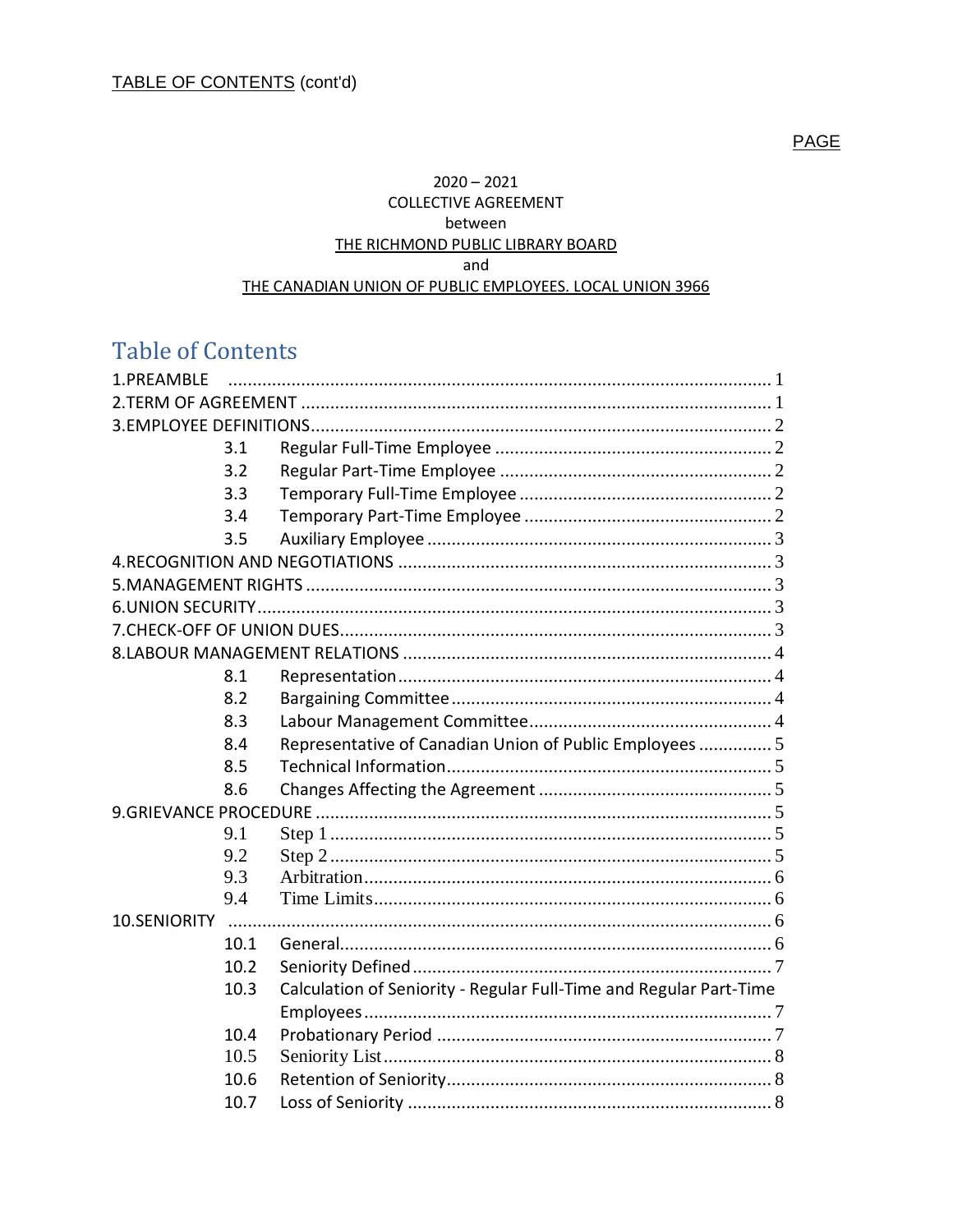|      | 10.8  |                                                                    |
|------|-------|--------------------------------------------------------------------|
|      | 10.9  | Employees Filling Positions Made Available by a Re-assignment. 9   |
|      | 10.10 | Temporary Full-Time and Auxiliary Employees Applying for Vacancies |
|      |       |                                                                    |
|      |       | 10.11 Transfers and Seniority Outside Bargaining Unit 9            |
|      |       |                                                                    |
|      | 11.1  |                                                                    |
| 11.2 |       |                                                                    |
| 11.3 |       |                                                                    |
|      | 11.4  |                                                                    |
| 11.5 |       |                                                                    |
|      | 11.6  |                                                                    |
|      |       |                                                                    |
| 12.1 |       |                                                                    |
| 12.2 |       |                                                                    |
| 12.3 |       |                                                                    |
|      |       |                                                                    |
| 13.1 |       |                                                                    |
| 13.2 |       |                                                                    |
| 13.3 |       |                                                                    |
| 13.4 |       |                                                                    |
| 13.5 |       |                                                                    |
| 13.6 |       |                                                                    |
|      | 13.7  |                                                                    |
| 13.8 |       |                                                                    |
|      | 13.9  |                                                                    |
|      | 13.10 |                                                                    |
|      | 13.11 |                                                                    |
|      |       |                                                                    |
| 14.1 |       |                                                                    |
| 14.2 |       | Compensation for Holidays Falling on Saturday 16                   |
| 14.3 |       | Compensation for Holidays Falling on Sunday  16                    |
| 14.4 |       |                                                                    |
| 14.5 |       |                                                                    |
|      |       |                                                                    |
| 15.1 |       |                                                                    |
| 15.2 |       |                                                                    |
| 15.3 |       |                                                                    |
|      | 15.4  |                                                                    |
| 15.5 |       |                                                                    |
|      | 15.6  |                                                                    |
| 15.7 |       |                                                                    |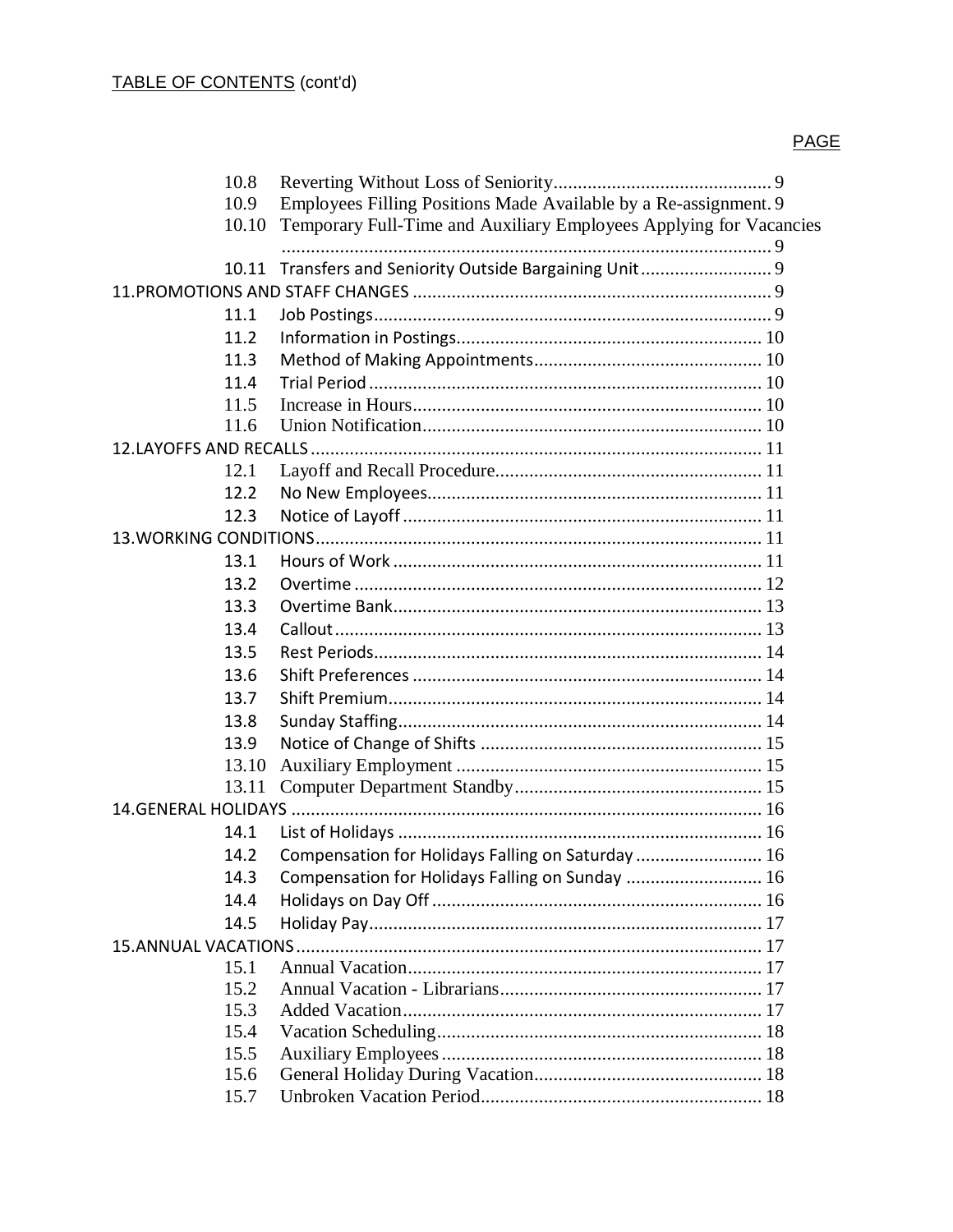| 15.8  |                                                            |  |
|-------|------------------------------------------------------------|--|
| 15.9  |                                                            |  |
|       |                                                            |  |
|       |                                                            |  |
|       |                                                            |  |
| 17.1  |                                                            |  |
| 17.2  |                                                            |  |
| 17.3  |                                                            |  |
| 17.4  | Rescheduled Vacation During 30-Day Requalifying Period  20 |  |
| 17.5  |                                                            |  |
| 17.6  |                                                            |  |
| 17.7  |                                                            |  |
| 17.8  |                                                            |  |
| 17.9  |                                                            |  |
|       |                                                            |  |
| 17.11 |                                                            |  |
|       |                                                            |  |
|       |                                                            |  |
|       |                                                            |  |
| 19.1  |                                                            |  |
| 19.2  |                                                            |  |
| 19.3  |                                                            |  |
| 19.4  |                                                            |  |
| 19.5  |                                                            |  |
| 19.6  |                                                            |  |
| 19.7  |                                                            |  |
| 19.8  |                                                            |  |
|       |                                                            |  |
| 20.1  |                                                            |  |
| 20.2  |                                                            |  |
| 20.3  | Derivation of Bi-Weekly and Monthly Rates  31              |  |
| 20.4  |                                                            |  |
| 20.5  |                                                            |  |
| 20.6  |                                                            |  |
| 20.7  | Temporarily Assigned Outside the Scope of the Agreement 32 |  |
| 20.8  |                                                            |  |
| 20.9  |                                                            |  |
|       |                                                            |  |
| 20.10 |                                                            |  |
|       |                                                            |  |
|       |                                                            |  |
|       |                                                            |  |
|       |                                                            |  |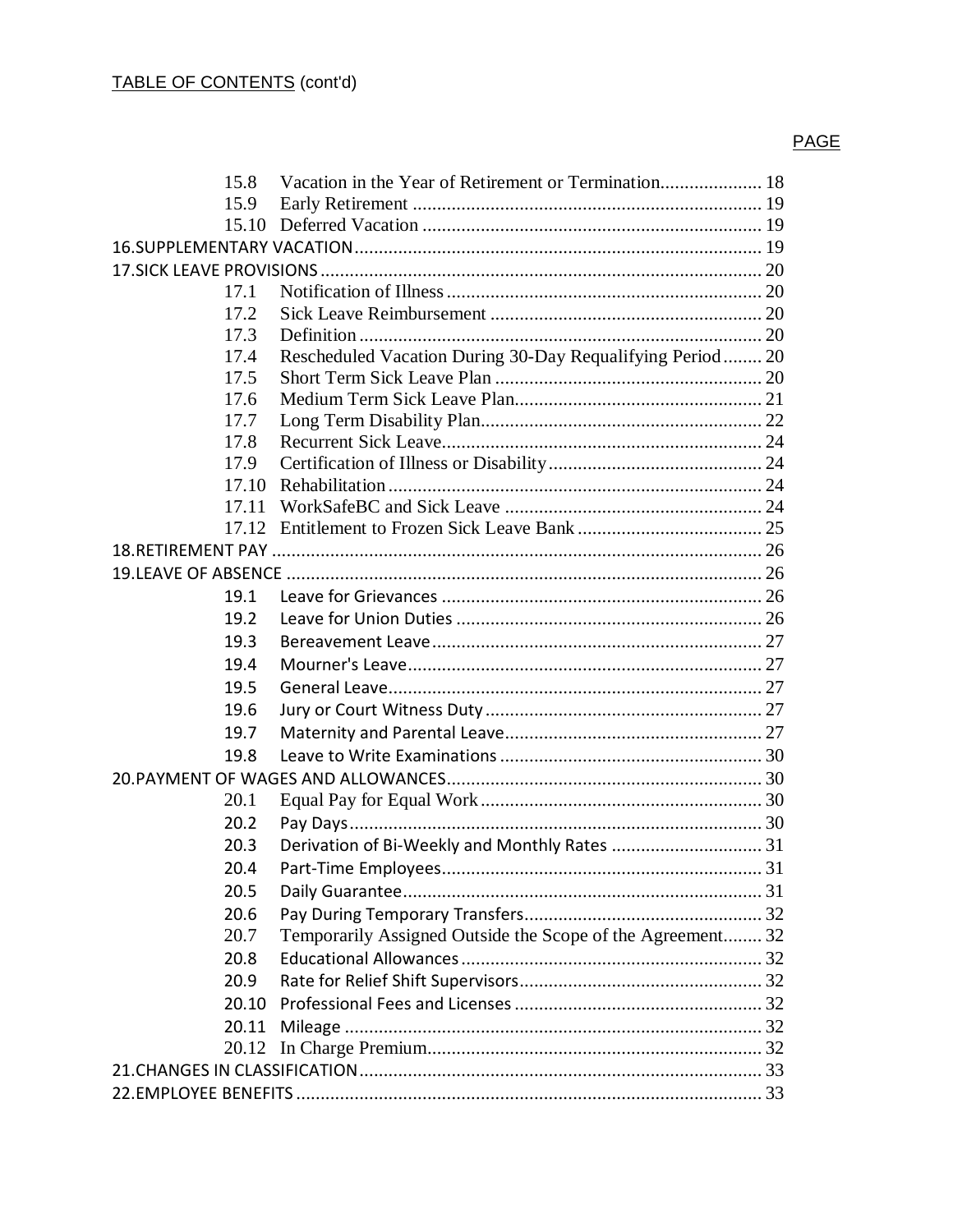|              | 22.1 |                                                       |  |
|--------------|------|-------------------------------------------------------|--|
|              | 22.2 | Group Medical, Dental and Insurance Benefits 33       |  |
|              |      |                                                       |  |
|              | 23.1 |                                                       |  |
|              | 23.2 |                                                       |  |
|              | 23.3 |                                                       |  |
|              | 23.4 |                                                       |  |
|              |      |                                                       |  |
|              | 24.1 |                                                       |  |
|              | 24.2 |                                                       |  |
|              | 24.3 |                                                       |  |
|              | 24.4 |                                                       |  |
|              | 24.5 | Arbitration Board Decision on Technological Change 36 |  |
|              |      |                                                       |  |
|              |      |                                                       |  |
|              | 26.1 |                                                       |  |
|              | 26.2 |                                                       |  |
|              |      |                                                       |  |
|              |      |                                                       |  |
| 29.GENERAL   |      |                                                       |  |
|              | 29.1 |                                                       |  |
|              | 29.2 |                                                       |  |
|              | 29.3 |                                                       |  |
|              |      |                                                       |  |
|              |      |                                                       |  |
|              |      |                                                       |  |
|              |      |                                                       |  |
|              |      |                                                       |  |
|              |      |                                                       |  |
|              |      |                                                       |  |
| <b>INDEX</b> |      |                                                       |  |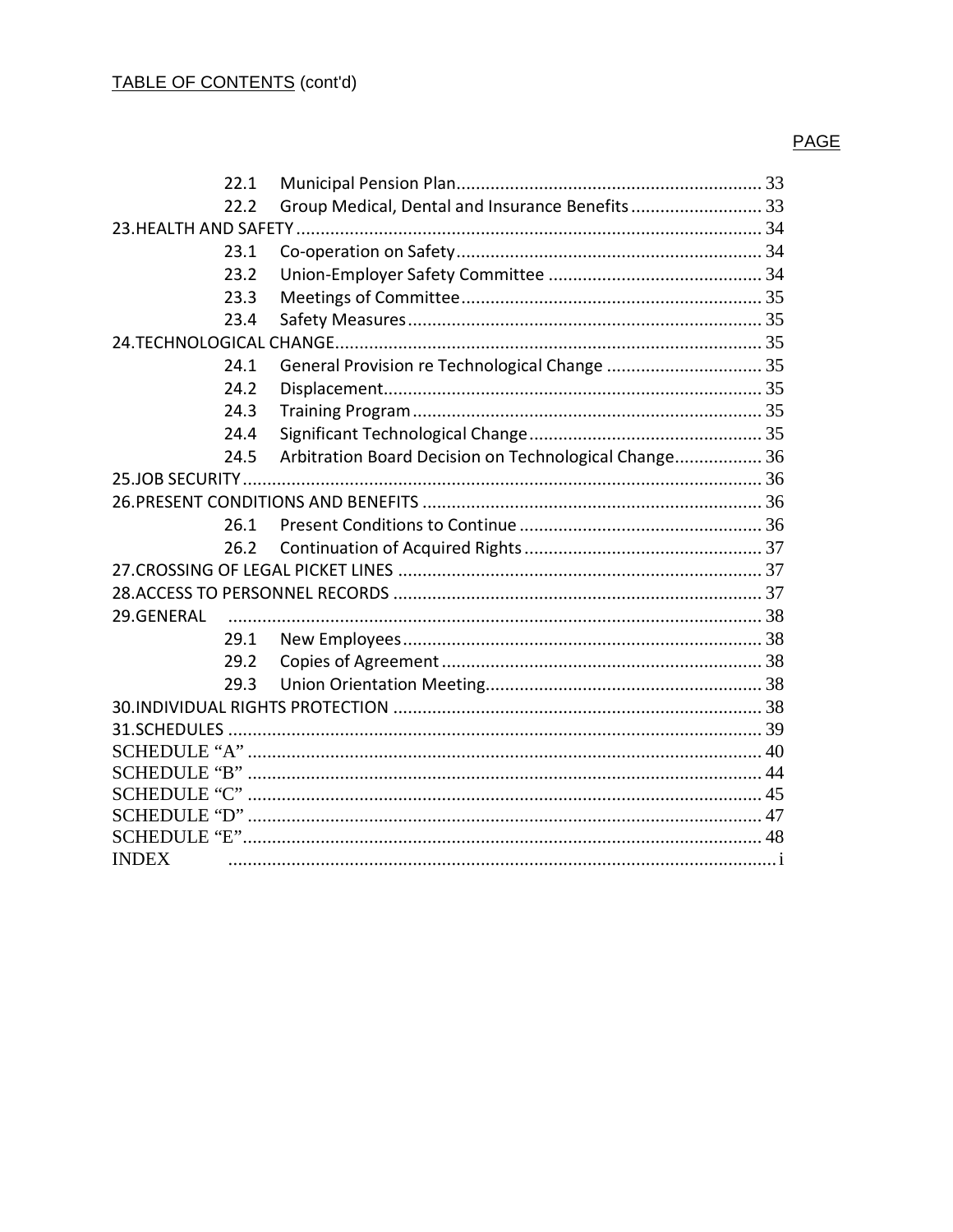#### $2020 - 2021$

### THIS AGREEMENT MADE AND ENTERED INTO

BETWEEN:

#### **THE RICHMOND PUBLIC LIBRARY BOARD**

(hereinafter called the "Employer"),

PARTY OF THE FIRST PART:

AND:

### **THE CANADIAN UNION OF PUBLIC EMPLOYEES, LOCAL UNION 3966**

Chartered by the Canadian Union of Public Employees and affiliated with the Canadian Labour Congress. (hereinafter called the "Union"),

PARTY OF THE SECOND PART.

#### <span id="page-5-0"></span>1. PREAMBLE

WHEREAS it is the desire of both parties to this Agreement:

- (a) To maintain and improve the harmonious relations and settled conditions of employment between the Employer and the Union;
- (b) To recognize the mutual value of joint discussions and negotiations in all matters pertaining to working conditions, employment, and services;
- (c) To encourage efficiency in operation;
- (d) To promote the morale, well-being, and security of all the employees in the bargaining unit of the Union;

AND WHEREAS it is now desirable that methods of bargaining and all matters pertaining to the working conditions of the employees be drawn up in an Agreement;

NOW THEREFORE, THIS AGREEMENT WITNESSETH: That the Parties hereto in consideration of the mutual agreement and covenants hereinafter contained, agree with the other as follows:

### <span id="page-5-1"></span>2. TERM OF AGREEMENT

This Agreement shall be for a term of two (2) years with effect from 2020 January 01 to 2021 December 31, both dates inclusive. Should either party hereto at any time within four (4)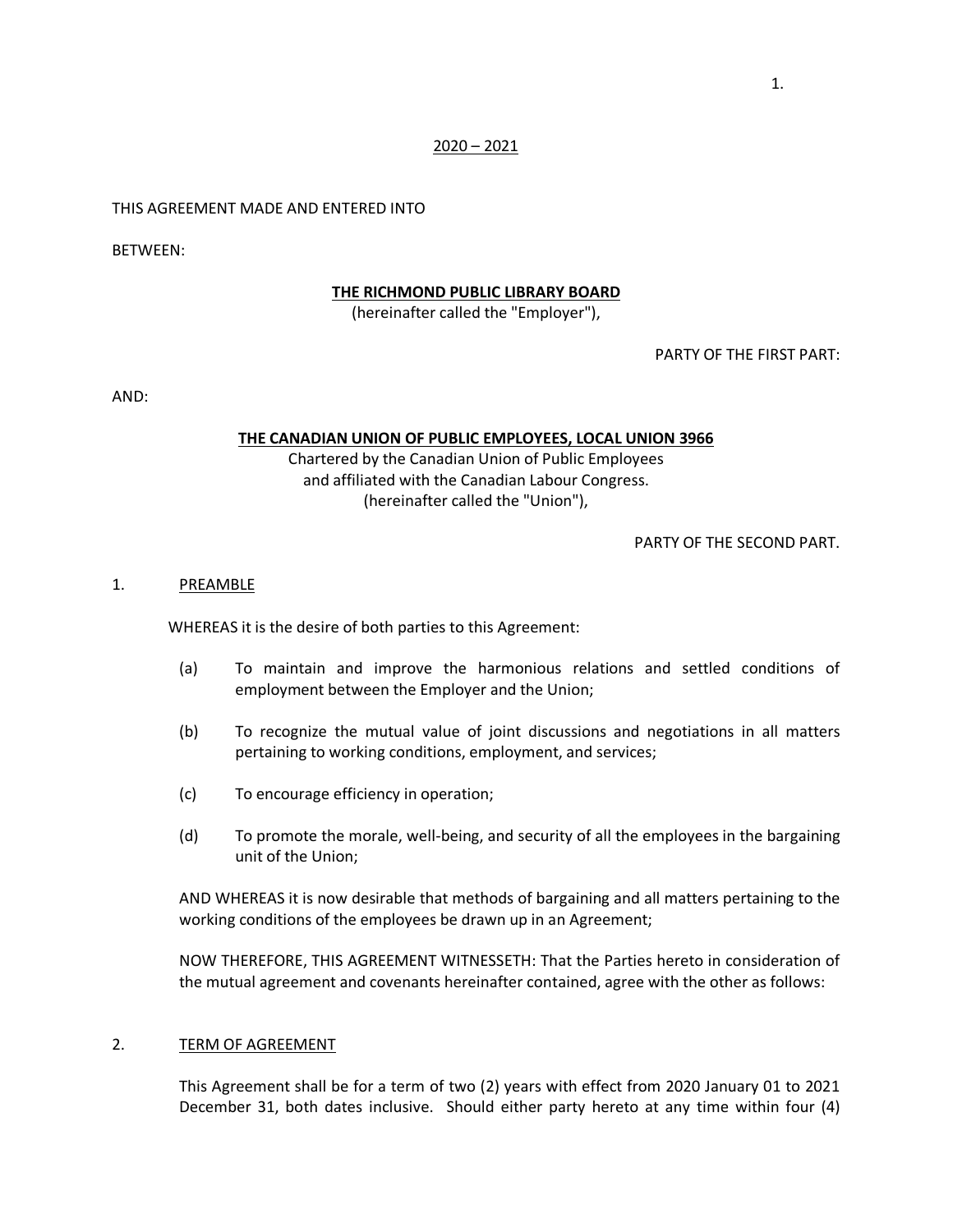months immediately preceding the date of expiry of this Agreement by written notice require the other party hereto to commence collective bargaining, or should the parties be deemed to have given notice under Section 46 of the *Labour Relations Code*, this Agreement shall continue in full force and effect, and neither party shall make any change or alter the terms of this Agreement until:

- (a) The Union can lawfully strike in accordance with the provisions of Part V of the *Labour Relations Code*; or
- (b) The Employer can lawfully lock out in accordance with the provisions of Part V of the *Labour Relations Code*; or
- (c) The parties shall have concluded a renewal or revision of this Agreement or shall have entered into a new Collective Agreement;

whichever is the earliest.

The operation of sub-sections (2) and (3) of Section 50 of the *Labour Relations Code* shall be specifically excluded from, and shall not be applicable to the new Agreement.

### <span id="page-6-0"></span>3. EMPLOYEE DEFINITIONS

### <span id="page-6-1"></span>3.1 Regular Full-Time Employee

A Regular Full-Time Employee is an employee who is employed on a full-time, regular schedule of thirty-five (35) hours per week for an indefinite period of time.

### <span id="page-6-2"></span>3.2 Regular Part-Time Employee

A Regular Part-Time Employee is an employee who is employed on a regular part-time schedule of less than thirty-five (35) hours per week for an indefinite period of time.

### <span id="page-6-3"></span>3.3 Temporary Full-Time Employee

A Temporary Full-Time Employee is an employee who is employed for thirty-five (35) hours per week for a definite and limited period of time (which may be extended or cut short by circumstances which could not be foreseen at the time of hiring but in no event shall exceed six (6) months) except in the case of maternity/parental leave replacements.

### <span id="page-6-4"></span>3.4 Temporary Part-Time Employee

A Temporary Part-Time Employee is an employee who is employed for twenty-one (21) to twenty-eight (28) hours per week for a definite and limited period of time (which may be extended or cut short by circumstances which could not be foreseen at the time of hiring but in no event shall exceed six (6) months) except in the case of maternity/parental leave replacements.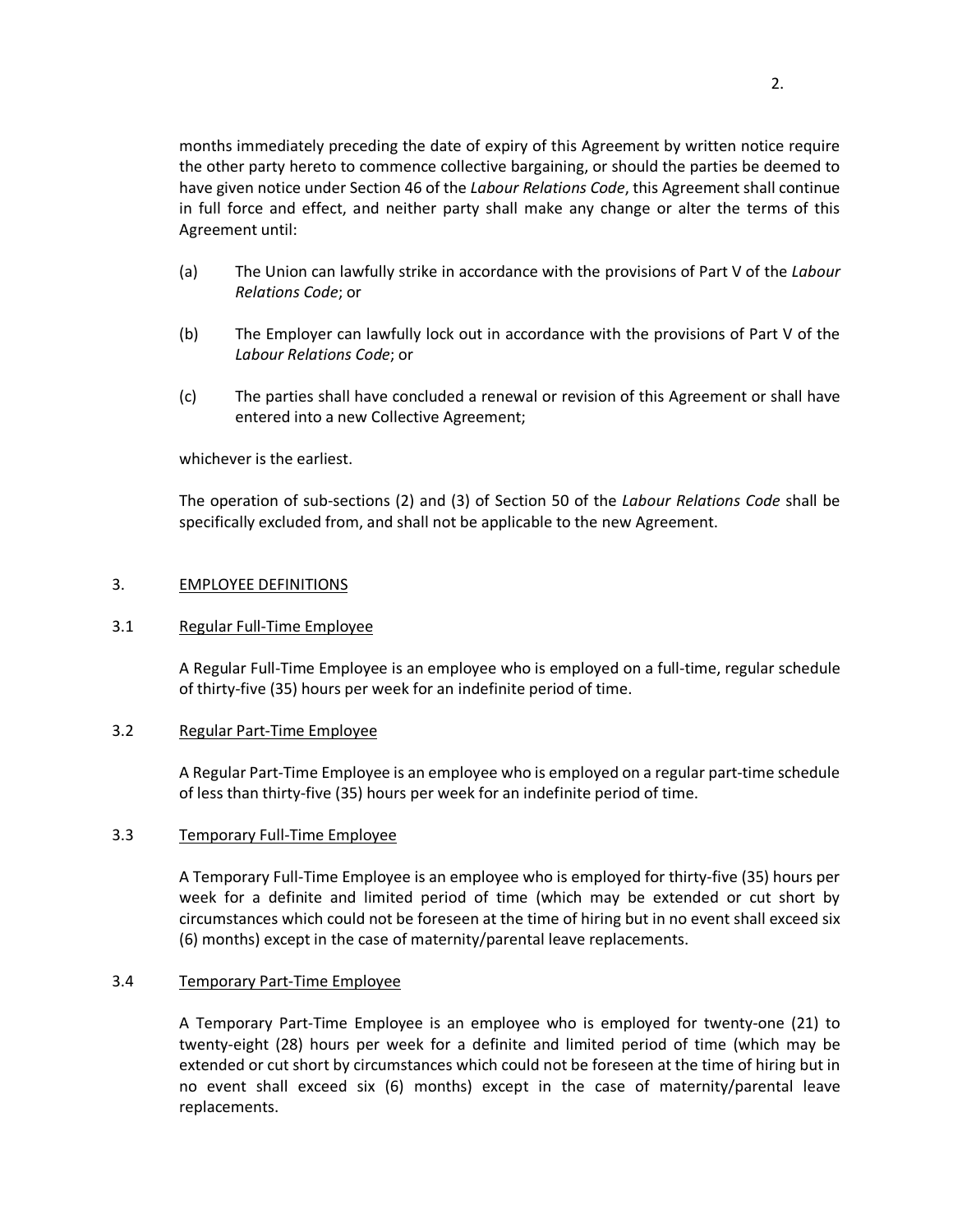## <span id="page-7-0"></span>3.5 Auxiliary Employee

An Auxiliary Employee is any other employee.

### <span id="page-7-1"></span>4. RECOGNITION AND NEGOTIATIONS

- (a) The Employer recognizes the Canadian Union of Public Employees, Local Union 3966, as the sole and exclusive collective bargaining agency for all of its employees save and except the Executive Assistant, Manager of Reference and Information Services, Coordinator of Technical Services, Coordinator of Computer and Circulation Services, Manager of Public Services, Manager, Branches (Ironwood and Steveston), Manager of Information Technology, and those excluded by the *Labour Relations Code*, and hereby consents and agrees to negotiate with the Union or any of its authorized committees covering all matters affecting the relationship between the parties to this Collective Agreement, looking toward a peaceful and amicable settlement of any differences that may arise between them.
- (b) No employee shall be required or permitted to make any written or verbal agreement with the Employer or their representatives which may conflict with the terms of this Collective Agreement.

### <span id="page-7-2"></span>5. MANAGEMENT RIGHTS

- (a) The management, supervision, and control of the Employer's operation and the direction of the working force shall remain the exclusive function of Management provided that such management and direction does not contravene the express provisions of this Agreement nor the *Human Rights Code of British Columbia*.
- (b) The question of whether one of these rights is limited by this Agreement shall be decided through the grievance procedure.

### <span id="page-7-3"></span>6. UNION SECURITY

All bargaining unit employees of the Employer, as a condition of employment, shall become and remain members of the Union provided no employee shall be deprived of employment by reason of loss of membership in the Union for reasons other than failure to pay the regular Union dues.

### <span id="page-7-4"></span>7. CHECK-OFF OF UNION DUES

The Employer agrees to the check-off of all Union dues, fees, and assessments levied in accordance with the Constitution and/or By-Laws of the Union for all employees as a condition of continuing employment. The Union agrees to advise the Employer of the amounts of such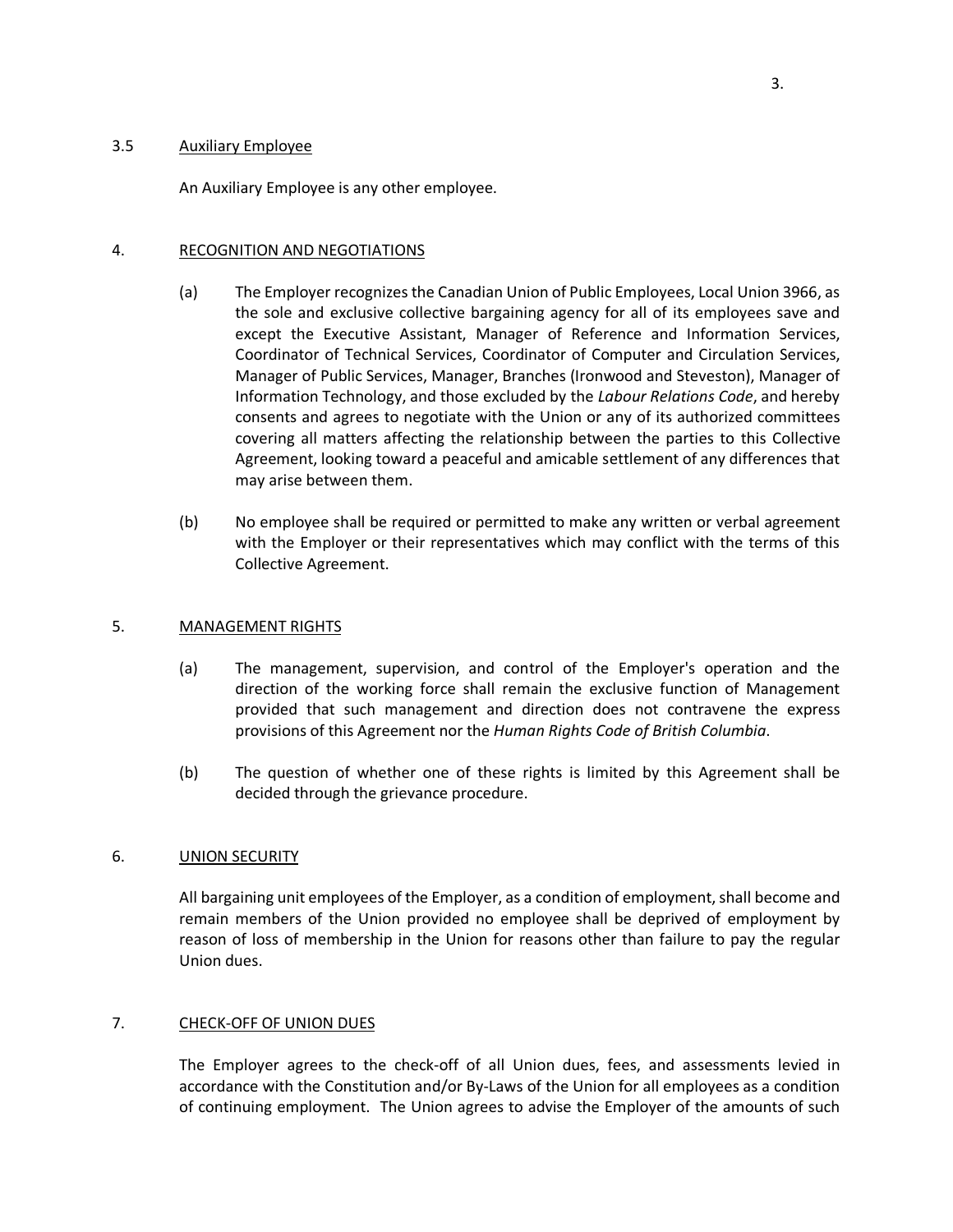Union dues and/or assessments as may be determined from time to time by the said Union. The Employer, upon receipt of such advice from the Union, shall thereupon deduct from the earnings of the employees such dues, fees, and assessments each pay day and shall forward to the Union the total of such amounts deducted, together with a list of those employees from whom such deductions were made, such deductions to be remitted to the Union Treasurer not later than the pay day following that from which the deductions were made.

# <span id="page-8-0"></span>8. LABOUR MANAGEMENT RELATIONS

## <span id="page-8-1"></span>8.1 Representation

No individual employee or group of employees shall undertake to represent the Union at meetings with the Employer without proper authorization of the Union. In order that this may be carried out, the Union will supply the Employer with the names of its Officers. Similarly, the Employer will, if requested, supply the Union with a list of its supervisory or other personnel with whom the Union may be required to transact business.

## <span id="page-8-2"></span>8.2 Bargaining Committee

- (a) A bargaining committee shall be appointed and consist of not more than three (3) members of the Union and not more than three (3) employees of the Employer. The bargaining committee may be increased in size by the addition of other representatives who are not employees of the Employer. The Union will advise the Employer of the Union nominees to the committee.
- (b) Provided prior approval of the Employer has been obtained, not more than four (4) official representatives of the Union may be granted leave of absence without loss of pay for the purpose of collective bargaining with the Employer. Such permission shall not be unduly withheld. The Union will be billed for the cost of the four (4) official representatives for wages and benefits, including statutory costs (i.e. EI, CPP, and WCB).

# <span id="page-8-3"></span>8.3 Labour Management Committee

- (a) A Labour Management Committee shall be established for the purpose of addressing matters of mutual concern, providing under no circumstances will the Committee replace the grievance procedure process.
- (b) The Committee shall be composed of up to four (4) representatives of the Employer to be appointed by the Employer and up to four (4) representatives of the Union to be appointed by the Union. Employees shall have the privilege of attending committee meetings held within working hours without loss of remuneration.
- (c) In the event either party wishes to call a meeting of the Committee, the meeting shall be held at a time and place fixed by mutual agreement. However, such meeting must be held not later than six (6) calendar days after the request has been given.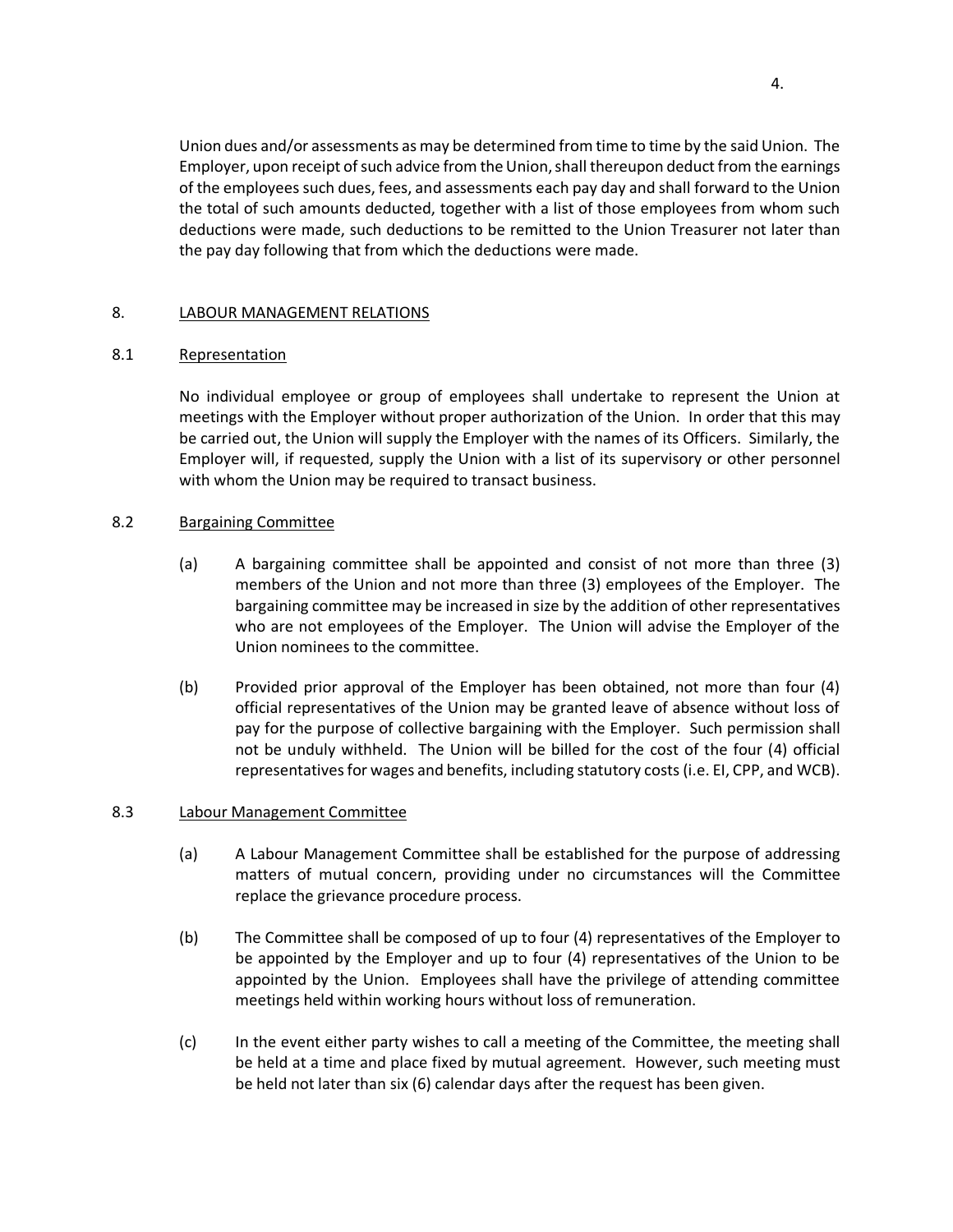## <span id="page-9-0"></span>8.4 Representative of Canadian Union of Public Employees

The Union shall have the right at any time to have the assistance of representatives of the Canadian Union of Public Employees when dealing or negotiating with the Employer. Such representatives shall have access to the Employer's premises in order to investigate and assist in the settlement of a grievance, and shall notify the Employer on each such occasion.

# <span id="page-9-1"></span>8.5 Technical Information

The Employer and the Union agree to exchange such information as: job descriptions, positions in the bargaining unit, job classifications, wage rates, a breakdown of point ratings in job evaluation, pension, welfare plans, and all other technical information and reports, records, studies, surveys, manuals, directives, or documents required for collective bargaining purposes.

# <span id="page-9-2"></span>8.6 Changes Affecting the Agreement

The Employer agrees that any reports or recommendations dealing with matters covered by this Agreement including recommendations for changes in method of operation that may affect wage rates, workloads, or reduction of employment will be communicated to the Union at such interval before they are dealt with by the Employer as to afford the Union reasonable opportunity to consider them and make representations to the Employer concerning them, and further, that if employees are deprived of employment by any implementation of such change, they shall receive priority consideration for other employment with the Employer.

### <span id="page-9-3"></span>9. GRIEVANCE PROCEDURE

Should any difference arise between the persons bound by this Agreement concerning its interpretation, application, operation, or any alleged violation thereof, including any question governing the dismissal or suspension of any employee bound by the Agreement, and including any question as to whether any matter is arbitrable, there shall be no stoppage of work on account of such difference and an earnest effort shall be made to settle the difference in the following manner:

### <span id="page-9-4"></span>9.1 Step 1

Within ten (10) working days of the date on which the incident giving rise to the grievance occurred, or the date when the employee(s) first became aware of the incident, whichever is later, the employee(s) shall submit the grievance in writing, including the particulars of the alleged violation and the remedy being sought, to an exempt manager designated by the Chief Librarian. Should this exempt manager be unable to settle the matter following receipt of the written grievance within ten (10) working days, Step 2 shall be invoked.

# <span id="page-9-5"></span>9.2 Step 2

Within ten (10) days of being referred to Step 2, a Grievance Committee of the Union and a Grievance Committee of the Employer shall discuss their respective points of view with the Chief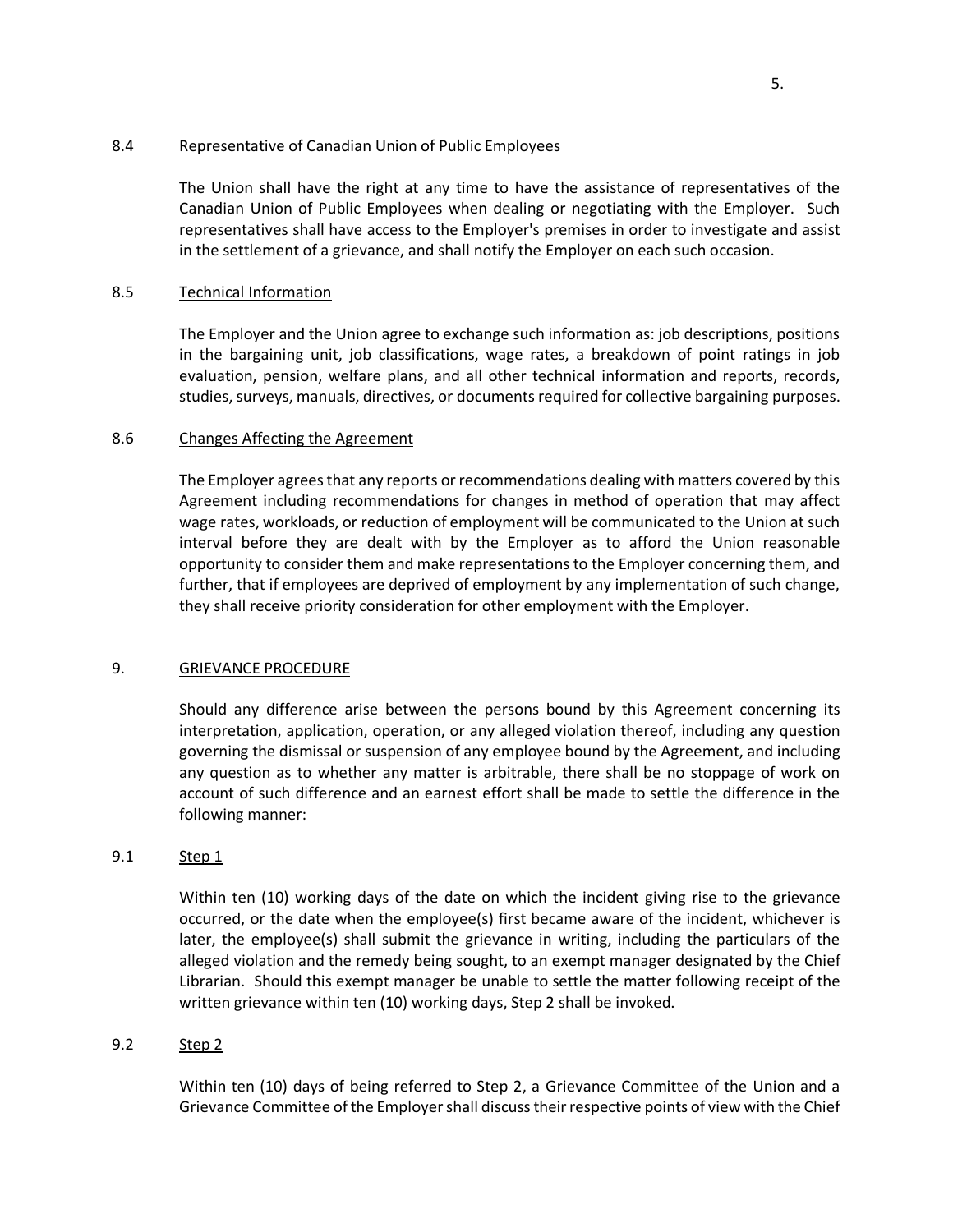Librarian or designate who shall render a decision within ten (10) days of hearing the matter. Failing settlement at this Step the matter may be referred to Arbitration.

# <span id="page-10-0"></span>9.3 Arbitration

- (a) A Board of Arbitration shall be formed to hear the grievance. Either party shall notify the other, in writing, of the question(s) to be arbitrated and the name and address of its chosen representative on the Arbitration Board. After receiving such notice and statement, the other party shall within ten (10) working days appoint its representative on the Arbitration Board and give notice in writing of such appointment to the other party. Such representatives shall endeavour to select a third member who shall be Chair. Should the representatives fail to select such third member within ten (10) working days from the appointment of the last representative, either party may request the Director of the Collective Agreement Arbitration Bureau to appoint a Chair. The expenses and compensation of the representatives selected by the parties shall be borne by the respective parties. The expenses and compensation of the Chair shall be shared equally between the parties.
- (b) Following the establishment of the Board of Arbitration, it shall report its decision on the grievance. The majority decision of the Board of Arbitration shall be final and binding on all persons bound by this Agreement.
- (c) In the event the Board of Arbitration finds that an employee has been dismissed or suspended for other than proper cause, the Board of Arbitration may direct the Employer to reinstate the employee and pay to the employee a sum equal to the wages or salary lost by reason of such suspension or discharge, or such lesser sum as in the opinion of the Board of Arbitration is fair and reasonable or make such other order as it considers fair and reasonable having regard to the terms of the Collective Agreement between the parties.

# <span id="page-10-1"></span>9.4 Time Limits

Extensions to the time limits of ten (10) working days herein above may be agreed upon by mutual consent of the parties. In any case where a grievance has not been advanced to Arbitration within ninety (90) calendar days from the conclusion of Step 2, the grievance is deemed to be abandoned.

- <span id="page-10-2"></span>10. SENIORITY
- <span id="page-10-3"></span>10.1 General

The parties hereto recognize that all employees are entitled to a measure of employment security, based on seniority; and that the employee shall accrue certain preference in this respect as provided in this Agreement.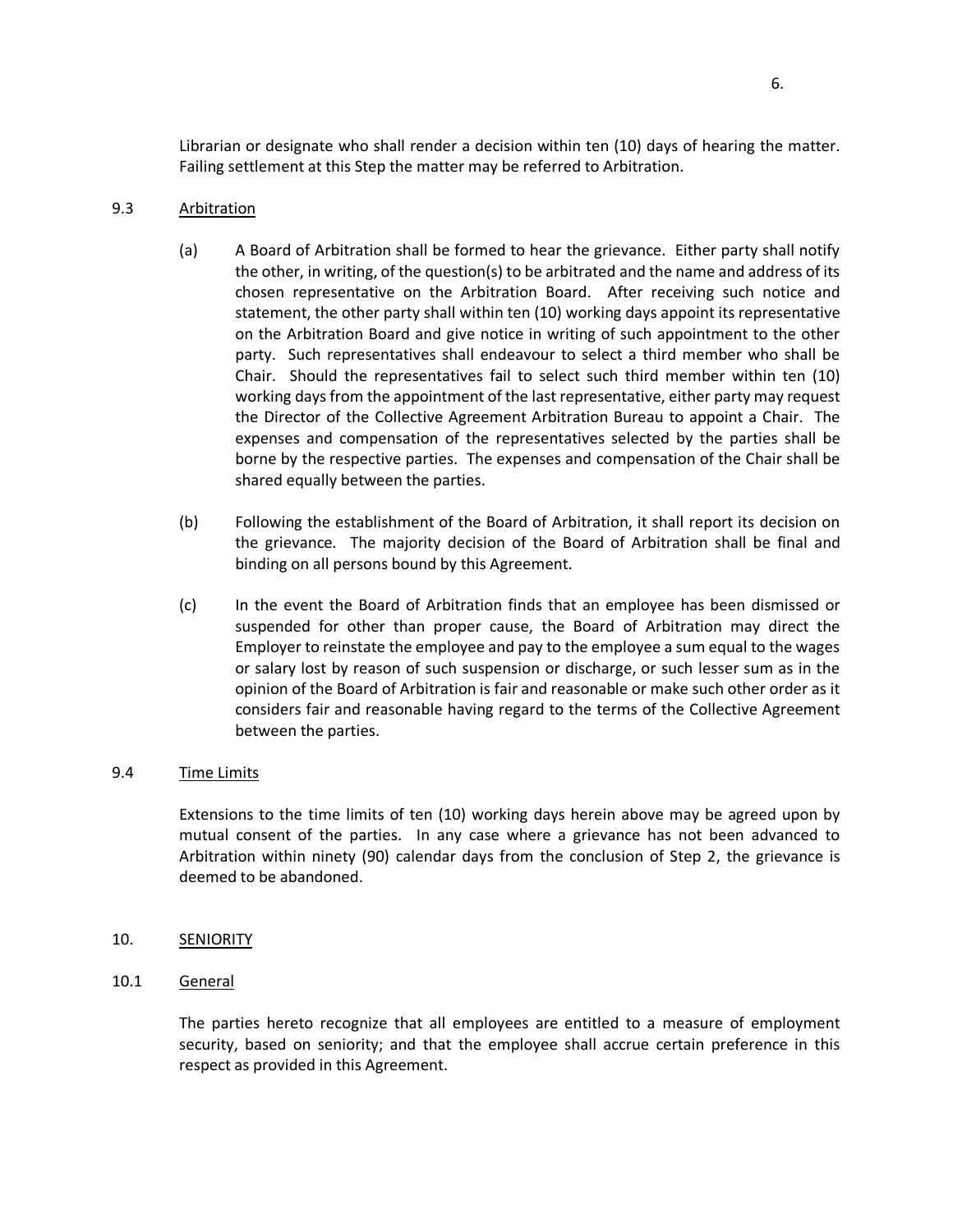## <span id="page-11-0"></span>10.2 Seniority Defined

Seniority is defined as the length of accumulated hourly service in the bargaining unit since the last date of hire and shall be used in determining preference or priority for promotion, transfer, layoff, and recall, in accordance with the provisions of the Agreement, provided the employee has the skill, knowledge, and ability to perform the duties of the position. Seniority shall operate on a bargaining unit-wide basis.

# <span id="page-11-1"></span>10.3 Calculation of Seniority - Regular Full-Time and Regular Part-Time Employees

Seniority for Regular Full-Time Employees and Regular Part-Time Employees shall be calculated on the accumulation of straight time hours from the last date upon which the employee commenced regular employment with the Employer. Auxiliary hours performed after January 1, 2016 will be used in the calculation of seniority for Regular Full-Time and Regular Part-Time Employees.

## <span id="page-11-2"></span>10.4 Probationary Period

- (a) Newly hired Regular Full-Time Employees and Regular Part-Time Employees shall be considered to be on a probationary basis up to the completion of six (6) months' satisfactory employment. For Regular Part-Time Employees, the probationary period shall be the same number of hours as a full-time employee would work during the applicable six (6) month time period.
- (b) The probationary period shall be for the purpose of determining an employee's suitability for regular employment. During the probationary period employees shall be entitled to all rights and privileges of the applicable provisions of the Collective Agreement.
- (c) Where a Regular Full-Time Probationary Employee is absent for more than ten (10) working days or where a Regular Part-Time Probationary Employee is absent for more than seventy (70) hours during the probationary period described in paragraph (a) above, the probationary period may be extended at the discretion of the Employer for no more than the number of days or hours absent.
- (d) With the agreement of the Union and where the Employer has not yet been able to determine the suitability of the employee, the probationary period described in paragraph (a) above may be extended a further period not exceeding sixty (60) calendar days, and in such an event the employee and the Union shall be notified in writing of such extension.
- (e) After completion of the probationary period, seniority shall be effective from the original date of hire as a Regular Full-Time or Regular Part-Time Employee.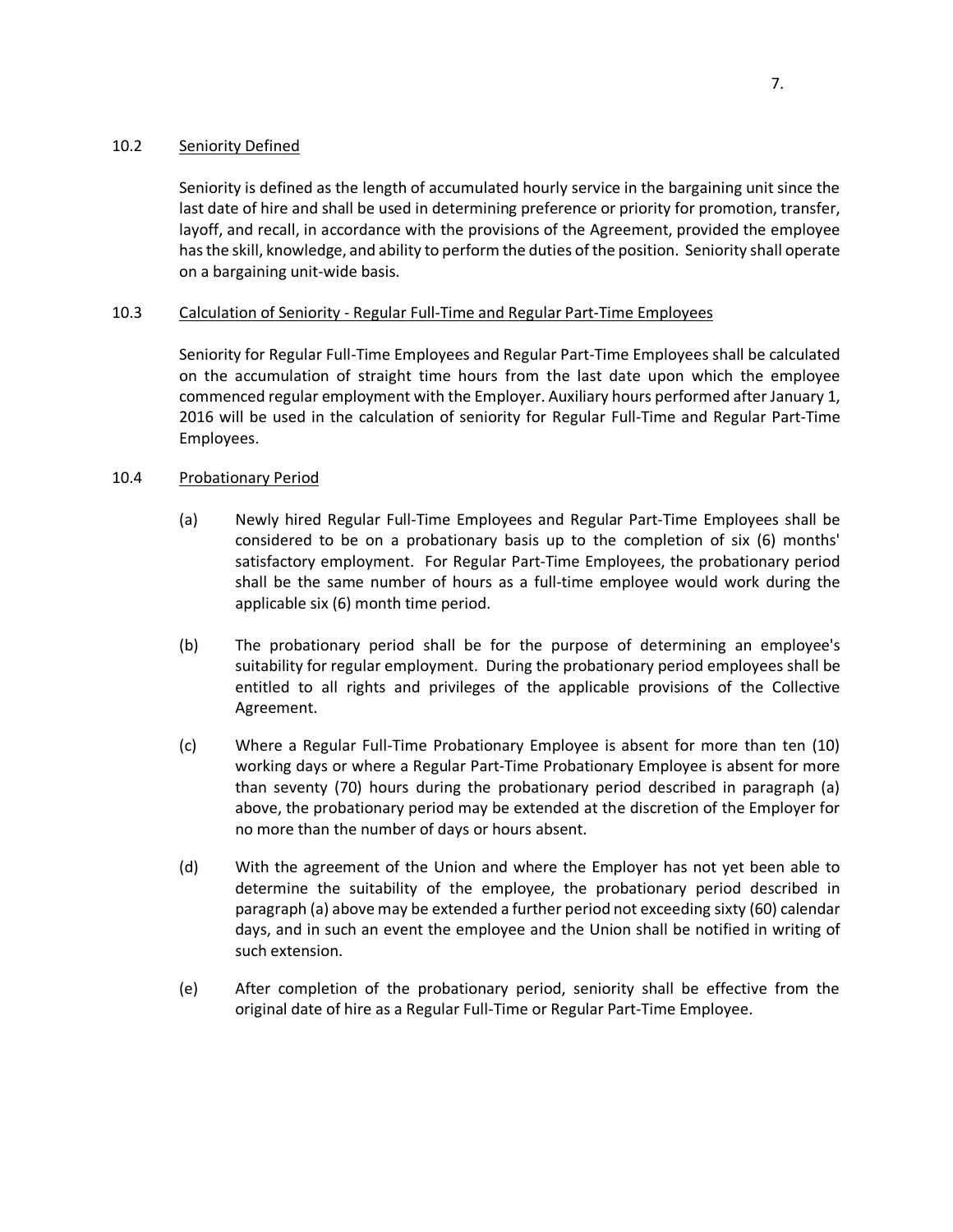### <span id="page-12-0"></span>10.5 Seniority List

The Employer shall maintain a seniority list showing the date upon which each employee's service commenced and the accumulation of hours. An up-to-date seniority list shall be sent to the Union semi-annually during the months of January and July.

# <span id="page-12-1"></span>10.6 Retention of Seniority

Seniority shall be retained and accumulated on the following basis:

- (a) Employees who are laid off after six (6) months but less than one (1) year's service shall retain seniority for a period of six (6) calendar months;
- (b) Employees who are laid off after one (1) year's service shall retain their seniority for a period of one (1) year;
- (c) Absence due to a bona-fide sickness, provided such sickness is attested to by a qualified medical practitioner;
- (d) Authorized leave of absence;
- (e) Absence while serving in the Armed Forces, during a national emergency for a period of ninety (90) days after honourable discharge.

# <span id="page-12-2"></span>10.7 Loss of Seniority

An employee shall only lose seniority in the event the employee:

- (a) is discharged for just cause and is not reinstated;
- (b) resigns;
- (c) is absent from work in excess of two (2) working days without sufficient cause or without notifying the Employer, unless such notice was not reasonably possible;
- (d) fails to return to work within ten (10) calendar days following a layoff and after being notified by registered mail to do so, unless through sickness or other just cause, provided, however, that the ten (10) calendar days commences on the date the Employer registers the notification of recall. It shall be the responsibility of the employee to keep the Employer informed of the employee's current address;
- (e) is laid off for a period longer than the applicable seniority retention period as set out in Article 10.6 (a) and (b).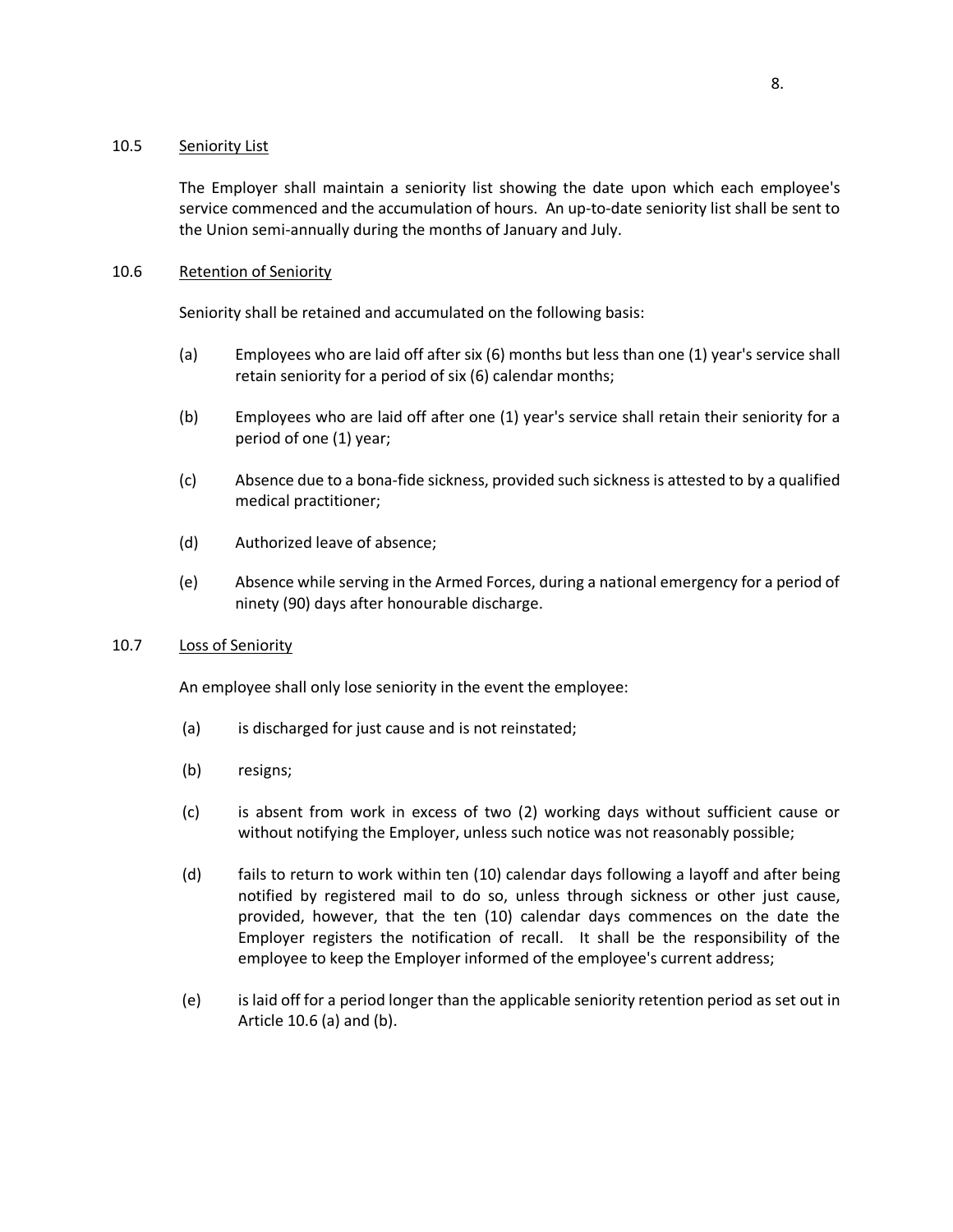# <span id="page-13-0"></span>10.8 Reverting Without Loss of Seniority

Regular Full-Time Employees and Regular Part-Time Employees who transfer to positions made available by augmenting the regular staff or by a special project of limited duration shall upon completion of said assignment be returned to their former positions without loss of seniority and scheduled rate of pay.

# <span id="page-13-1"></span>10.9 Employees Filling Positions Made Available by a Re-assignment

Temporary Full-Time Employees and Auxiliary Employees employed to fill those positions made available by the re-assignment of Regular Full-Time Employee and Regular Part-Time Employee positions shall be laid off. Employees laid off shall retain their seniority as provided in clause 10.8.

# <span id="page-13-2"></span>10.10 Temporary Full-Time and Auxiliary Employees Applying for Vacancies

- (a) Temporary Full-Time Employees and Auxiliary Employees may apply for posted vacancies on the regular staff, however, no regular position shall be filled by such employees until all provisions applying to Regular Full-Time Employees and Regular Part-Time Employees have been fulfilled.
- (b) Notwithstanding provisions contained in this Article, it is agreed and understood that where the Temporary Full-Time Employee or the Auxiliary Employee is the successful applicant to a regular posted position, seniority on the regular staff commences from the date of appointment to a regular position.

# <span id="page-13-3"></span>10.11 Transfers and Seniority Outside Bargaining Unit

No employee shall be transferred to a position outside the bargaining unit without the employee's consent. If an employee is transferred to a position outside the bargaining unit, the employee shall retain for two (2) years the seniority acquired at the date of leaving the bargaining unit, but will not accumulate any further seniority. If such an employee later returns to the bargaining unit within the two (2) years, the employee shall be placed in a job consistent with the employee's seniority. Such return shall not result in the layoff or bumping of an employee holding greater seniority. Two (2) years after leaving the bargaining unit the employee shall lose all seniority rights.

# <span id="page-13-4"></span>11. PROMOTIONS AND STAFF CHANGES

- <span id="page-13-5"></span>11.1 **Job Postings** 
	- (a) When a vacancy occurs or a new position is created for Regular Full-Time Employees and Regular Part-Time Employees, the Employer shall send the posting to all employees and the Union and shall post electronically for at least seven (7) calendar days.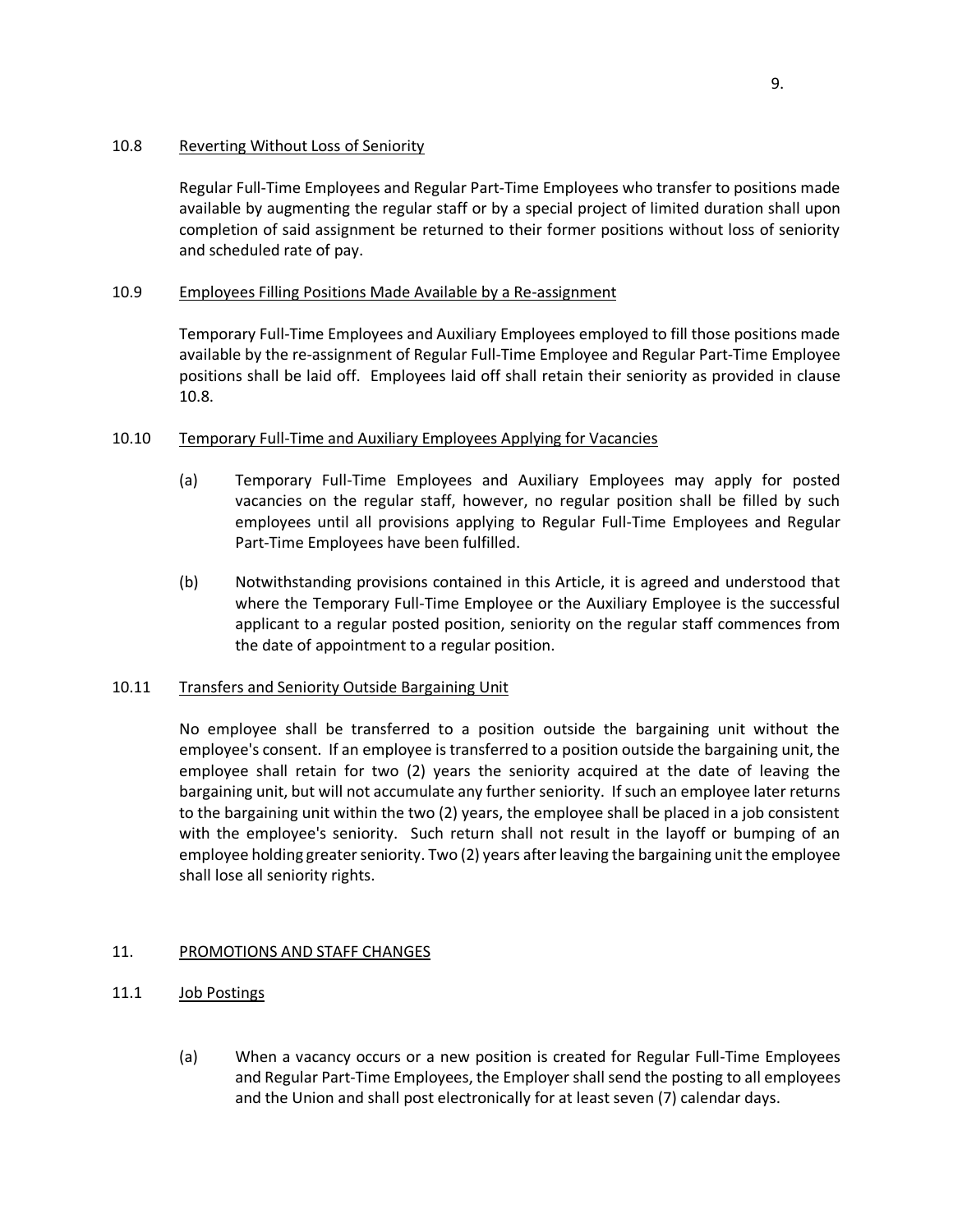(b) If the Employer deems it necessary to fill the vacancy during the posting and recruiting period, the Employer may employ a Temporary Full-Time Employee or Auxiliary Employee for a period not to exceed thirty (30) calendar days. Such period of time may be extended by mutual consent of both parties in writing.

## <span id="page-14-0"></span>11.2 Information in Postings

Such notice shall contain the following information: nature of position, qualifications, required knowledge and education, skills, shift, wage, or salary rate or range. Such qualifications may not be established in an arbitrary or discriminatory manner.

# <span id="page-14-1"></span>11.3 Method of Making Appointments

- (a) Appointments, promotions, and transfers shall be made on the basis of skill, knowledge, ability, and seniority, with seniority prevailing where skill, knowledge, and ability are relatively equal.
- (b) In any arbitration pursuant to this provision, if the Union is able to demonstrate that the senior applicant has the skill, knowledge, and ability to perform the job the Employer must establish that such skill, knowledge, and ability is not relatively equal to that of the successful candidate.
- (c) Appointments from within the bargaining unit shall be made within four (4) weeks of posting.

# <span id="page-14-2"></span>11.4 Trial Period

The successful applicant shall be placed on trial for a period of four (4) calendar months. Conditional on satisfactory service, such trial promotion shall become permanent after the period of four (4) calendar months. In the event the successful applicant proves unsatisfactory in the position during the aforementioned trial period, or if the employee is unable to perform the duties of the new job classification, the employee shall be returned to the employee's former position without loss of seniority and wage or salary. Any other employees promoted or transferred because of the rearrangement of positions shall also be returned to their former position without loss of seniority and wage or salary.

### <span id="page-14-3"></span>11.5 Increase in Hours

When a position held by a Regular Part-Time Employee or Temporary Part-Time Employee is increased in hours it shall not become a new position and the incumbent shall accept the position of the total hours.

### <span id="page-14-4"></span>11.6 Union Notification

The Employer agrees to notify the Union, in writing, when an employee covered by this Agreement is hired, promoted, demoted, transferred, laid-off, recalled, resigns, is suspended, or is terminated.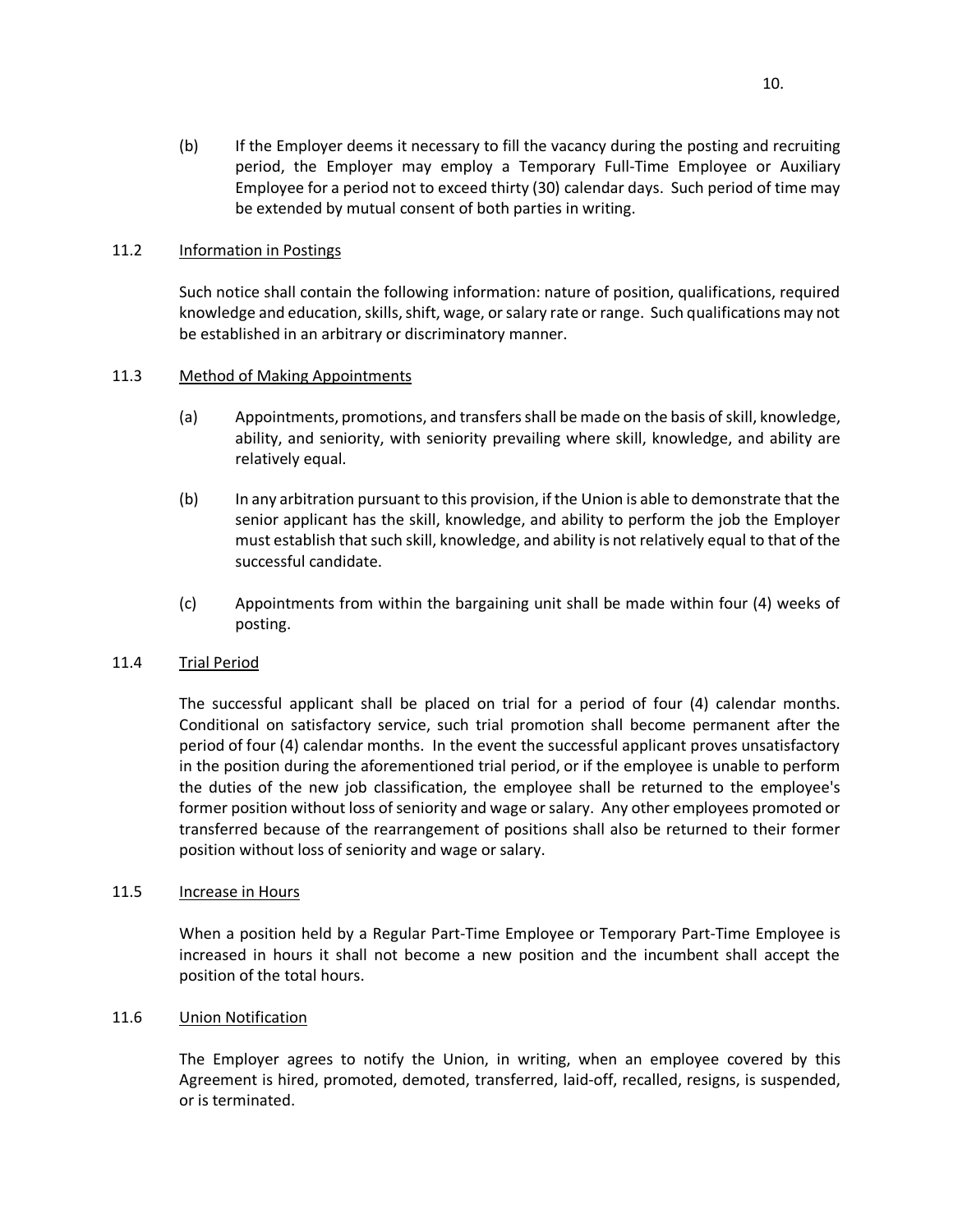## <span id="page-15-0"></span>12. LAYOFFS AND RECALLS

# <span id="page-15-1"></span>12.1 Layoff and Recall Procedure

- (a) In the event of a layoff, employees shall be laid off in reverse order of seniority provided that an employee may displace a junior employee only in cases where the senior employee is qualified to fill a lower or equally rated (same pay rate) position. Employees being moved laterally shall move to the position occupied by the least senior employee in a position with the same rate of pay for which the employee is qualified.
- (b) Employees shall be recalled in order of their seniority provided they are qualified to perform the work.
- (c) Employees on recall shall retain their right of recall for a period of twelve (12) calendar months.

# <span id="page-15-2"></span>12.2 No New Employees

No new employees will be hired until those laid off and who are qualified to do the work have been given an opportunity of re-employment.

# <span id="page-15-3"></span>12.3 Notice of Layoff

The Employer shall notify, in writing, employees who have acquired seniority rights, and who are to be laid off, at least ten (10) working days prior to the effective date of layoff. If the employee has not had the opportunity to work their regular shifts during the ten (10) days referred to above, the employee shall be paid for those regular shifts for which work was not made available. The ten (10) working day notice period is not applicable in cases of inclement weather, strikes, lockouts, or other circumstances beyond the control of the Employer.

### <span id="page-15-4"></span>13. WORKING CONDITIONS

### <span id="page-15-5"></span>13.1 Hours of Work

- (a) Employees' regular hours of work shall be seven (7) hours per day, excluding one-half (½) hour for meal time, and thirty-five (35) hours per week, Monday to Friday, inclusive.
- (b) Notwithstanding the provisions contained in the above paragraph, employees may elect to take one (1) hour for meal time.
- (c) Employees whose regular work week is other than Monday to Friday, inclusive, shall be required to work within a five (5) day work week followed by two (2) consecutive days of rest, with the first (1st) day of rest deemed to be Saturday and the second (2<sup>nd</sup>) day of rest deemed to be Sunday.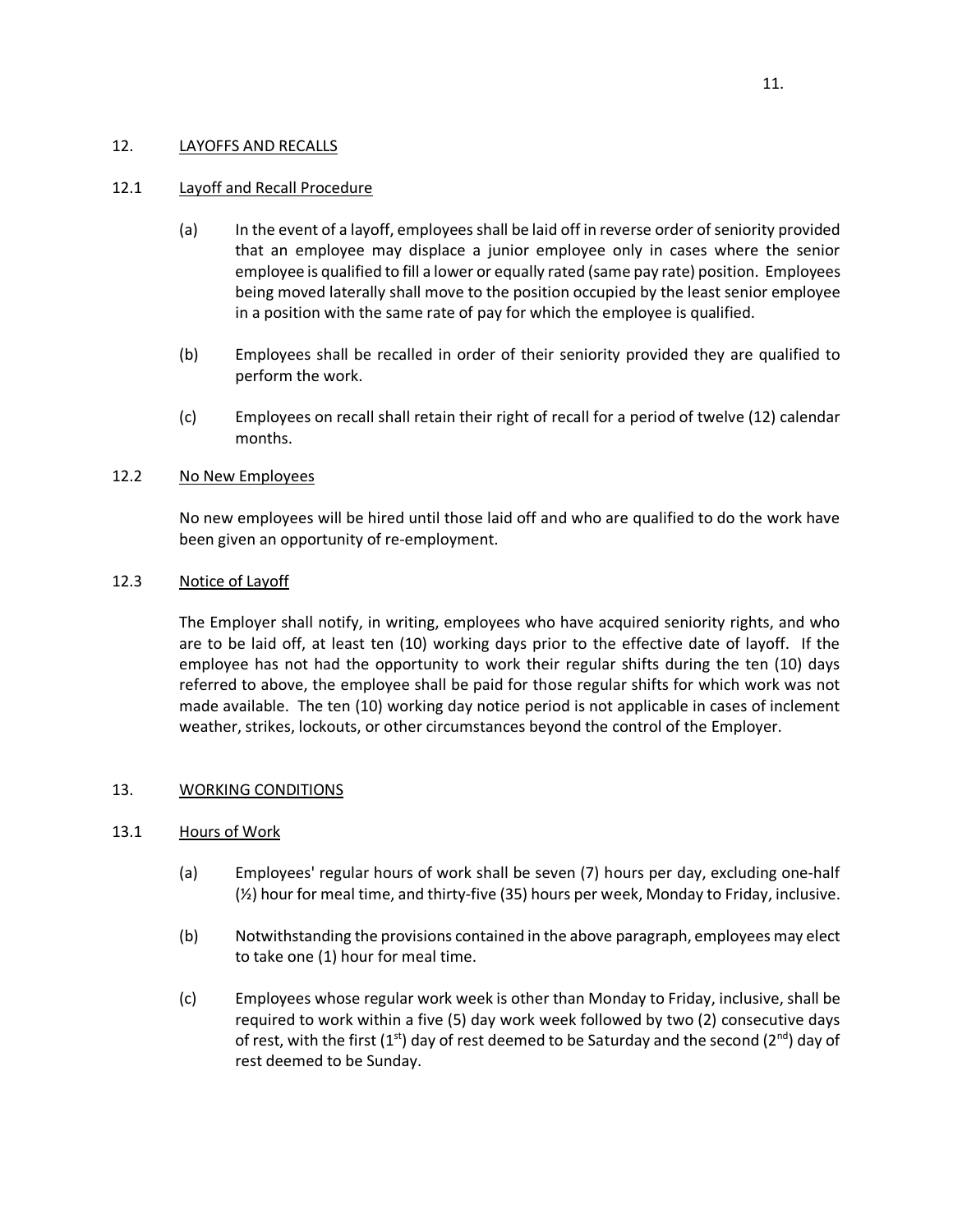(d) Auxiliary Employees shall be permitted to work up to seven (7) hours per day and up to thirty-five (35) hours per week, Monday to Sunday.

# <span id="page-16-0"></span>13.2 Overtime

- (a) Employees working less than seven (7) hours per day shall be paid at straight time rates for all hours worked up to seven (7) hours per day, then prevailing overtime rates shall be paid.
- (b) Regular Full-Time Employees, Regular Part-Time Employees, and Temporary Full-Time Employees shall be paid at overtime rates for all overtime worked:
	- (1) immediately following the employee's regular shift;
	- (2) immediately preceding the employee's regular shift consequent upon an oral or written notice given prior to the end of the employee's previous regular shift;
	- (3) at any time other than at the times set forth in  $(b)(1)$  or  $(b)(2)$  above consequent upon an oral or written notice given prior to the end of the employee's previous regular shift except as otherwise provided in Article 14.5.
- (c) Regular Full-Time Employees, Regular Part-Time Employees, and Temporary Full-Time Employees shall be paid for the performance of overtime work scheduled by the Employer under paragraph (b) at the following overtime rates:
	- (1) time and one-half (1 $\frac{1}{2}$ T) the regular hourly rate of pay for the first two (2) hours of overtime worked immediately preceding or immediately following an employee's regular shift on any regular working day of the employee;
	- (2) double (2T) the regular hourly rate of pay for all overtime in excess of the first two (2) hours thereof worked immediately preceding or immediately following an employee's regular shift on any regular working day of the employee;
	- (3) double (2T) the regular hourly rate of pay for all overtime worked at any other time than at the times set forth in (1) or (2) of Article 13.2(b); employees shall be paid a minimum of one and one-half (1½) hours at double time (2T) for prescheduled overtime worked pursuant to Article 13.2(b)(3).

# (d) Early Reporting

An employee who is at the work place prior to the commencement of the employee's regular shift and who is required to commence work prior to the commencement of the employee's regular shift, shall not be eligible for callout but shall be paid in accordance with the overtime provisions for the actual time worked prior to the commencement of the employee's regular shift.

(e) Auxiliary Employees who work overtime shall be paid as follows: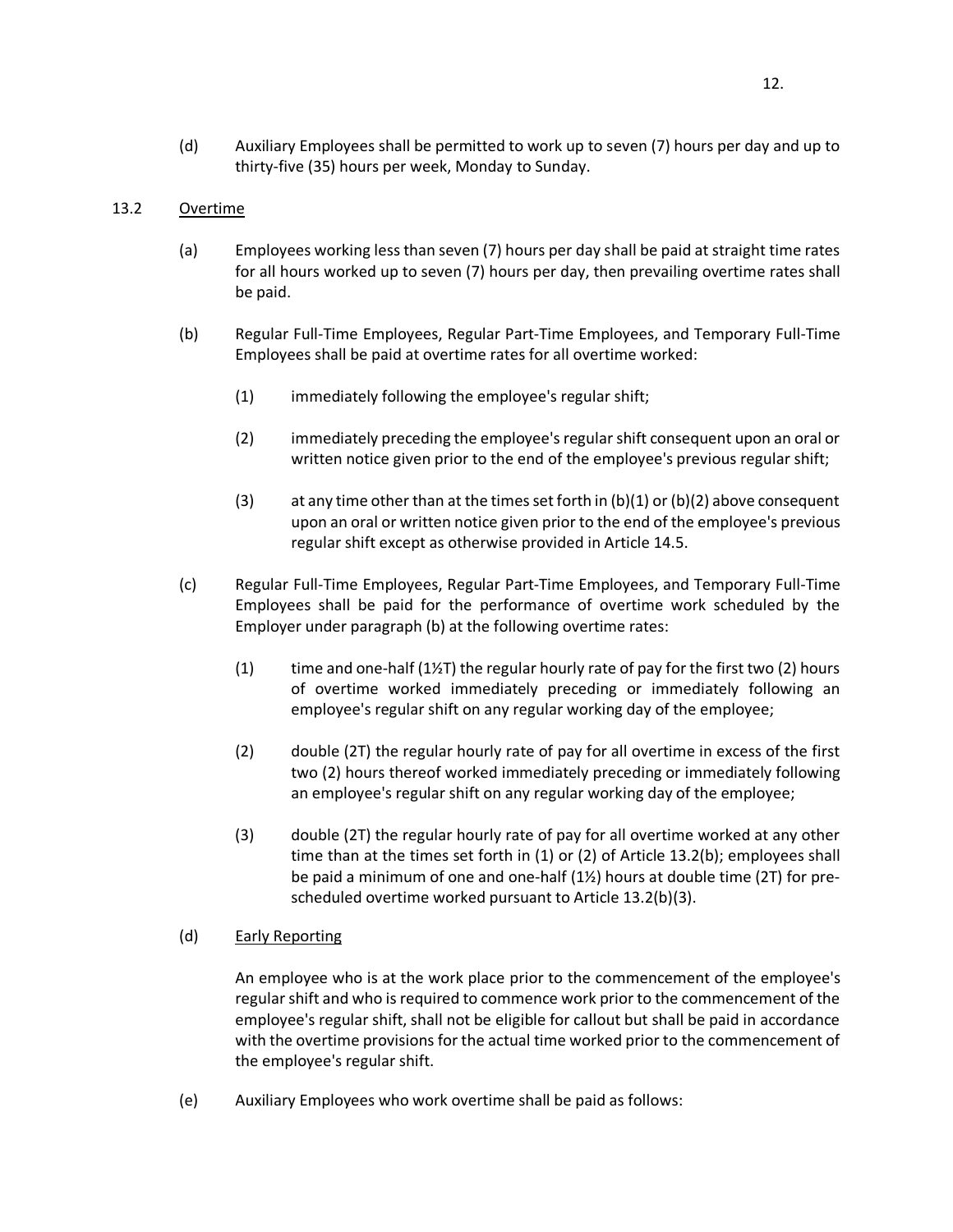- $(1)$  time and one-half  $(1\frac{1}{2})$  the regular hourly rate for the first four  $(4)$  hours and double (2T) the regular hourly rate thereafter;
- (2) double (2T) the regular hourly rate for all hours worked on the first  $(1^{st})$  and second  $(2^{nd})$  day of rest.
- (f) Overtime hours worked as above may be authorized by the employee in charge of a branch or department provided the Chief Librarian or designate is notified with explanation not later than the next working day.
- (g) Overtime work shall be divided equally among the employees in the unit who are willing and capable to perform the work that is available.

### <span id="page-17-0"></span>13.3 Overtime Bank

All overtime worked in excess of the hours so stated shall be paid on the following pay period in which it was earned except that:

- (a) employees can accrue overtime at the rate of pay in effect at the time it was worked to a maximum of five (5) working days, to be taken in addition and at the time of their annual vacations;
- (b) accrued overtime in excess of five (5) working days shall be paid at the rate in effect at the time it was worked and shall be paid at the time of their annual vacations but in no event later than March  $31^{st}$  of the year following the year in which it was earned;
- (c) employees may elect to take time off at the appropriate overtime rate of pay in effect at the time the overtime was worked, in lieu of payment for overtime, at a time mutually agreed upon between the Employer and the employee;
- (d) accrued overtime in excess of time off in lieu of payment for overtime shall be paid at the time of annual vacations, at the rate of pay in effect at the time the overtime was worked but in no event will it be paid later than March  $31<sup>st</sup>$  of the year following the year in which it was earned.

### <span id="page-17-1"></span>13.4 Callout

- (a) The following provisions shall apply to Regular Full-Time Employees and Temporary Full-Time Employees:
	- (1) Callout is to be defined as being called back to work at any time following completion of an employee's regular shift except when prescheduled by notice provided prior to the end of the employee's previous regular shift which is defined as overtime in Article 13.2.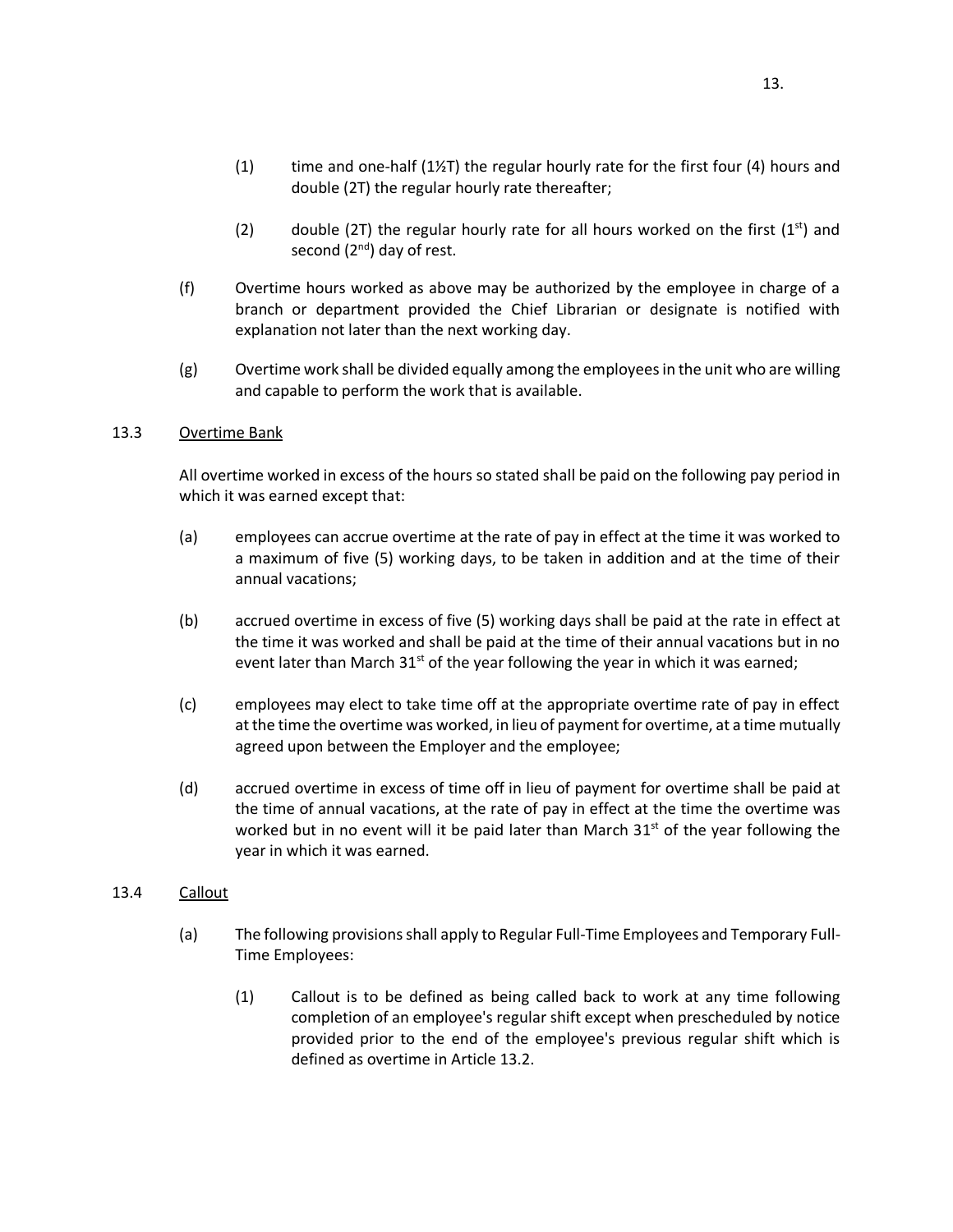- (2) An employee who is called back to work shall be paid double (2T) the regular hourly rate of pay for the time actually worked plus one (1) hour's allowance for travelling to and from home, with a minimum of three (3) hours' pay at double (2T) the employee's regular hourly rate of pay. (The minimum includes one (1) hour for travelling time.)
- (3) If additional calls are made upon the employee prior to the expiry of the three (3) hour period or prior to arrival home, whichever last occurs, such additional calls shall not attract an additional three (3) hour minimum, but the employee shall be paid for the time actually worked plus an additional one (1) hour's allowance for travelling to and from home. If two (2) separate callouts are completed within a three (3) hour period, the minimum payment shall be four (4) hours at double (2T) the employee's regular hourly rate of pay. (The minimum includes two (2) hours for travelling time.)
- (b) For Regular Part-Time Employees and Auxiliary Employees, the offer of additional hours of work shall not be deemed a Callout. An employee who has worked a shift of less than seven (7) hours and is offered additional work that day shall be paid at their regular hourly rate until they have worked a total of seven (7) hours. They shall be paid at the applicable overtime rates under Article 13.2 for any hours worked beyond seven (7) hours that day.

## <span id="page-18-0"></span>13.5 Rest Periods

All employees shall be permitted a rest period of fifteen (15) consecutive minutes both in the first and the second half of a shift at a time convenient to the work load.

### <span id="page-18-1"></span>13.6 Shift Preferences

Seniority shall determine shift preference, subject only to ability to perform the job required. Should any dispute arise in the interpretation of this section, the matter shall be referred to the Labour Management Committee in accordance with Article 8.3.

### <span id="page-18-2"></span>13.7 Shift Premium

A shift premium of one dollar (\$1.00) per hour shall be paid for all regular hours worked outside the hours of 7:00 a.m. to 6:00 p.m. provided that where the majority of an employee's regular hours fall outside the period described above, the shift premium shall apply to all hours worked during the entire shift.

# <span id="page-18-3"></span>13.8 Sunday Staffing

(a) In the event the Employer elects to provide library services on Sundays (Sunday opening of the library), staffing of the library for such Sundays will be provided for in accordance with the provisions of Schedule "B" which is attached to and forms part of this Agreement.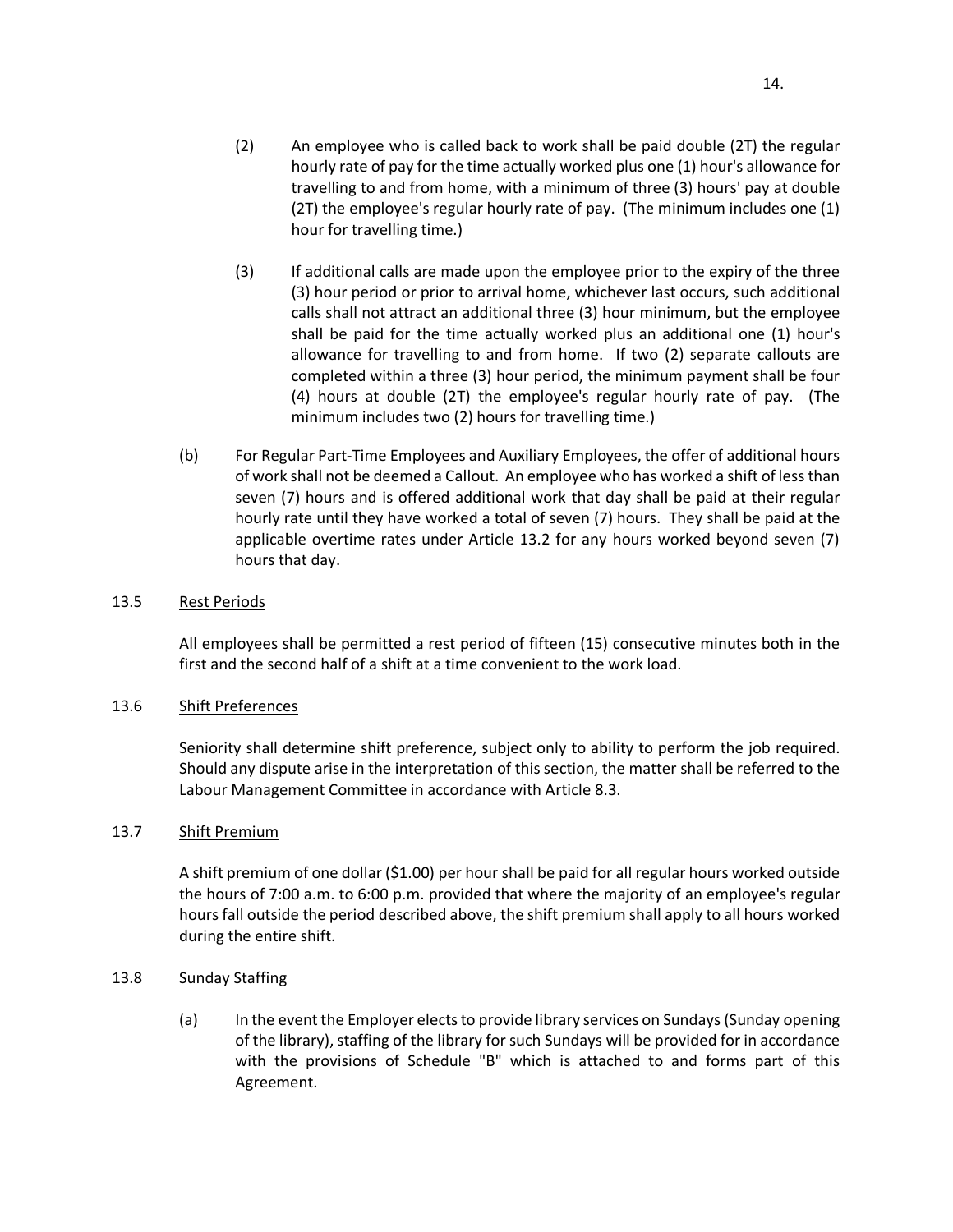(b) Employees who work between the hours of 7:00 a.m. and 6:30 p.m. on Sundays shall be paid at time and one-quarter (1¼T) their regular hourly rate of pay.

## <span id="page-19-0"></span>13.9 Notice of Change of Shifts

Not less than twenty-four (24) hours' notice shall be given before change of shift. Failure to provide at least fifteen (15) hours' rest between shifts which are being changed shall result in payment of overtime at established rates for any hours worked during such normal rest period.

### <span id="page-19-1"></span>13.10 Auxiliary Employment

- (a) In order to maintain an employment relationship, Auxiliary Employees are required to be available for work opportunities, unless the employee has made prior arrangements regarding their availability, such as maternity leave.
- (b) Auxiliary Employees are expected to be available for work not less than two (2) shifts per week. Where shifts are available and where Auxiliary Employees have indicated their availability for work and either do not respond or refuse to be available on four (4) occasions to attend work during a ninety (90) calendar day period, their name shall be removed from the Auxiliary list.
- (c) Auxiliary Employees who do not work a shift for the Employer during a consecutive six (6) month period of time shall be removed from the Auxiliary Employee list except if such employees are on approved leave.

### <span id="page-19-2"></span>13.11 Computer Department Standby

Computer staff may, from time to time, be required to carry a cell phone or pager while off shift during regular library hours. Employees shall be compensated for such time, to be known as "standby" as follows:

- (a) For each day that an employee is required to be on standby, they shall be paid one (1) hour at their regular rate of pay.
- (b) In addition, calls received while on standby shall be recorded as paid overtime and the employee shall receive such overtime pay at regular overtime rates, recorded in onequarter (¼) hour increments.
- (c) Matters requiring the physical presence of the employee in the Library shall be treated as Callout for which the employee will be compensated in accordance with the terms set out in the Collective Agreement.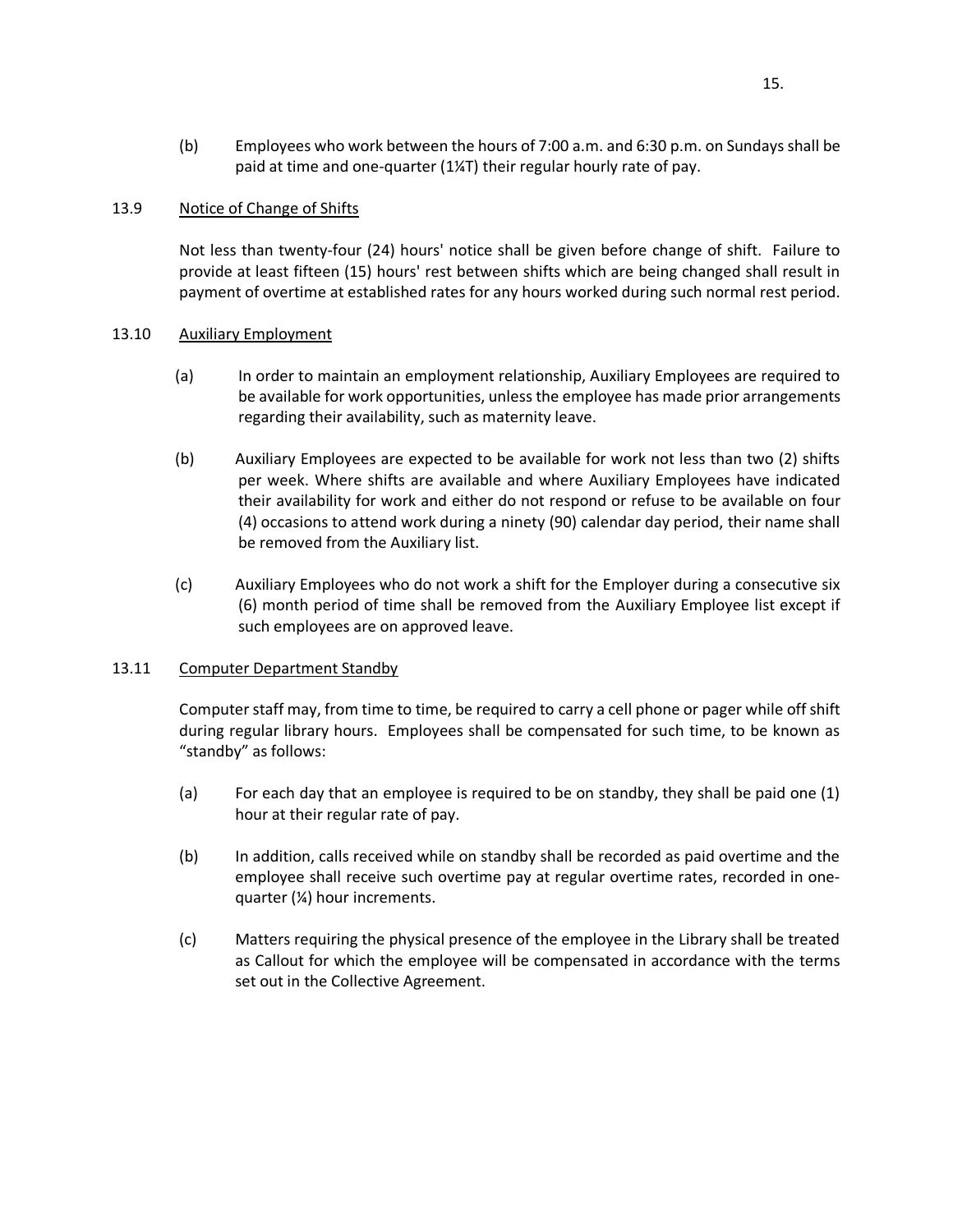### <span id="page-20-0"></span>14. GENERAL HOLIDAYS

### <span id="page-20-1"></span>14.1 List of Holidays

(a) All employees shall receive pay for the following general holidays from the date of employment:

| New Year's Day    | British Columbia Day    |
|-------------------|-------------------------|
| <b>Family Day</b> | Labour Day              |
| Good Friday       | <b>Thanksgiving Day</b> |
| Easter Monday     | Remembrance Day         |
| Victoria Day      | Christmas Day           |
| Canada Day        | <b>Boxing Day</b>       |

and any other day proclaimed as a general holiday by the Federal and Provincial Government. Payment for such holidays shall be paid on a prorated basis according to the employees' daily hours worked. If and when Family Day ceases to be a Provincial public holiday under the laws of British Columbia, Family Day will no longer be considered a general holiday for the purposes of this Collective Agreement.

(b) For the purpose of this Article 14, all Temporary Full-Time Employees and Auxiliary Employees hired by the Employer shall have worked for the Employer at least fifteen (15) days in the thirty (30) calendar day period immediately prior to general holiday to qualify.

### <span id="page-20-2"></span>14.2 Compensation for Holidays Falling on Saturday

When any of the above-noted holidays falls on a Saturday and is not proclaimed as being observed on some other day, the following Monday shall be deemed to be the holiday for the purpose of this Agreement.

### <span id="page-20-3"></span>14.3 Compensation for Holidays Falling on Sunday

When any of the above-noted holidays falls on a Sunday and is not proclaimed as being observed on some other day, the following Monday (or Tuesday, where the preceding clause already applies to the Monday) shall be deemed to be the holiday for the purpose of this Agreement.

### <span id="page-20-4"></span>14.4 Holidays on Day Off

When any of the above-noted holidays fall on an employee's scheduled day off, the employee shall receive another day off with pay immediately following the employee's two (2) consecutive days of rest.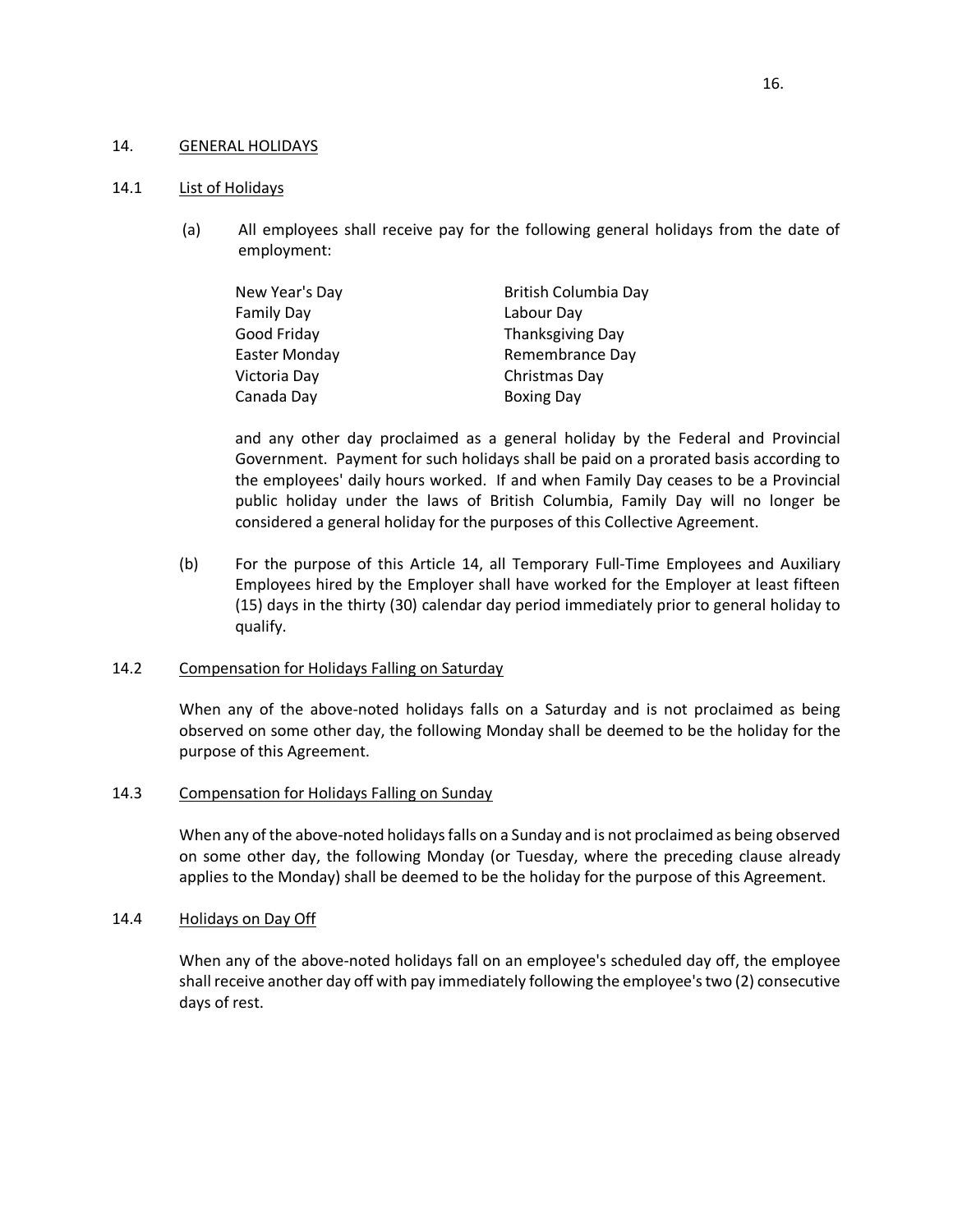# <span id="page-21-0"></span>14.5 Holiday Pay

- (a) Employees who are not required to work on the above holidays shall receive holiday pay equal to one (1) normal days' pay. Double time (2T) shall be paid for all hours worked on general or proclaimed holidays in addition to regular holiday pay.
- (b) Time worked on a general holiday or the day off given to the employee in lieu of the general holiday shall not be treated as overtime except as provided in Article 13.2.

# <span id="page-21-1"></span>15. ANNUAL VACATIONS

# <span id="page-21-2"></span>15.1 Annual Vacation

All Regular Full-Time Employees, Regular Part-Time Employees, and Temporary Full-Time Employees covered by this Agreement shall receive an annual vacation with pay on the following basis:

- (a) For the purpose of this Article, calendar year shall be the period January  $1^{st}$  to December  $31<sup>st</sup>$ , inclusive.
- (b) In the first  $(1<sup>st</sup>)$  part calendar year of service, vacation will be granted on the basis of one-twelfth  $(1/12)$  of fifteen (15) working days for each month or portion of month greater than one-half ( $\frac{1}{2}$ ) worked by December 31<sup>st</sup>.
- (c) Fifteen (15) working days of annual vacation during the second ( $2^{nd}$ ) up to and including the seventh  $(7<sup>th</sup>)$  calendar year of service.
- (d) Twenty (20) working days of annual vacation during the eighth ( $8<sup>th</sup>$ ) up to and including the fifteenth  $(15<sup>th</sup>)$  calendar year of service.
- (e) Twenty-five (25) working days of annual vacation during the sixteenth (16<sup>th</sup>) up to and including the twenty-third (23 $rd$ ) calendar year of service.
- (f) Thirty (30) working days of annual vacation during the twenty-fourth (24<sup>th</sup>) and all subsequent calendar years of service.

# <span id="page-21-3"></span>15.2 Annual Vacation - Librarians

Notwithstanding the above, professional librarians shall receive twenty-two (22) working days' annual vacation effective in the second  $(2^{nd})$  year of employment.

# <span id="page-21-4"></span>15.3 Added Vacation

Where an employee becomes eligible for added vacation on January  $1<sup>st</sup>$  in any year, the employee shall be entitled to such added vacation at the time of taking their annual vacation.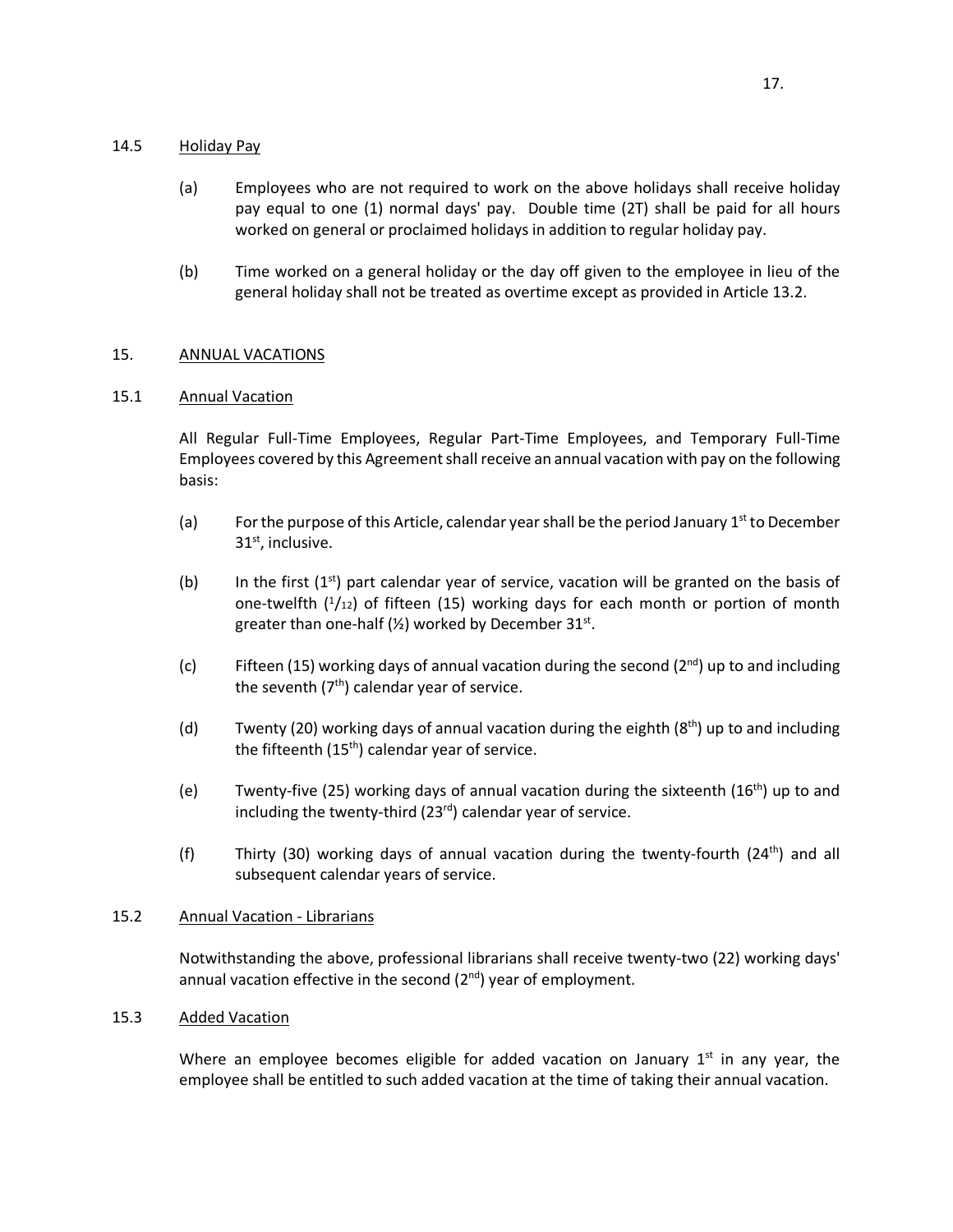# <span id="page-22-0"></span>15.4 Vacation Scheduling

- (a) Requests by Regular Full-Time Employees or Regular Part-Time Employees for annual vacations that commence between January  $1<sup>st</sup>$  and March 31<sup>st</sup> shall be submitted on or before November  $1<sup>st</sup>$  of the preceding calendar year, and the Employer shall approve the scheduling of the annual vacations on or before November 30<sup>th</sup>.
- (b) Requests by Regular Full-Time Employees or Regular Part-Time Employees for annual vacations that commence between April  $1<sup>st</sup>$  and December 31 $<sup>st</sup>$  shall be submitted on or</sup> before January  $15<sup>th</sup>$  of that calendar year and the Employer shall approve the scheduling of this annual vacation on or before February 15<sup>th</sup>.
- (c) Where a Regular Full-Time Employee or Regular Part-Time Employee has made arrangements for annual vacation which has been approved by the Employer and subsequently such Regular Full-Time Employee or Regular Part-Time Employee is required by the Employer due to emergent conditions to change or interrupt such vacation, then the employee shall be entitled to have the vacation day(s) replaced and in addition the employee shall receive twice (2X) their rate of pay for the time spent performing the work with a minimum of three and one-half (3½) hours at double time (2X).

## <span id="page-22-1"></span>15.5 Auxiliary Employees

Auxiliary Employees shall be paid eight percent (8%) of their gross earnings in lieu of annual vacation. Such payment shall be paid each pay day.

### <span id="page-22-2"></span>15.6 General Holiday During Vacation

When a general holiday falls or is observed during an employee's annual vacation period, the employee shall be granted an additional day's vacation for each general holiday in addition to their regular vacation time.

### <span id="page-22-3"></span>15.7 Unbroken Vacation Period

An employee shall be entitled to receive vacation in an unbroken period unless otherwise mutually agreed upon between the employee concerned and the Employer.

### <span id="page-22-4"></span>15.8 Vacation in the Year of Retirement or Termination

Regular Full-Time Employees and Regular Part-Time Employees who terminate their employment with the Employer after having reached minimum retirement age as defined in the Municipal Pension Plan, shall in their year of retirement be entitled to their full annual vacation with pay. All other employees upon terminating their employment shall in their year of termination receive entitlement prorated in accordance with the number of months worked in that year.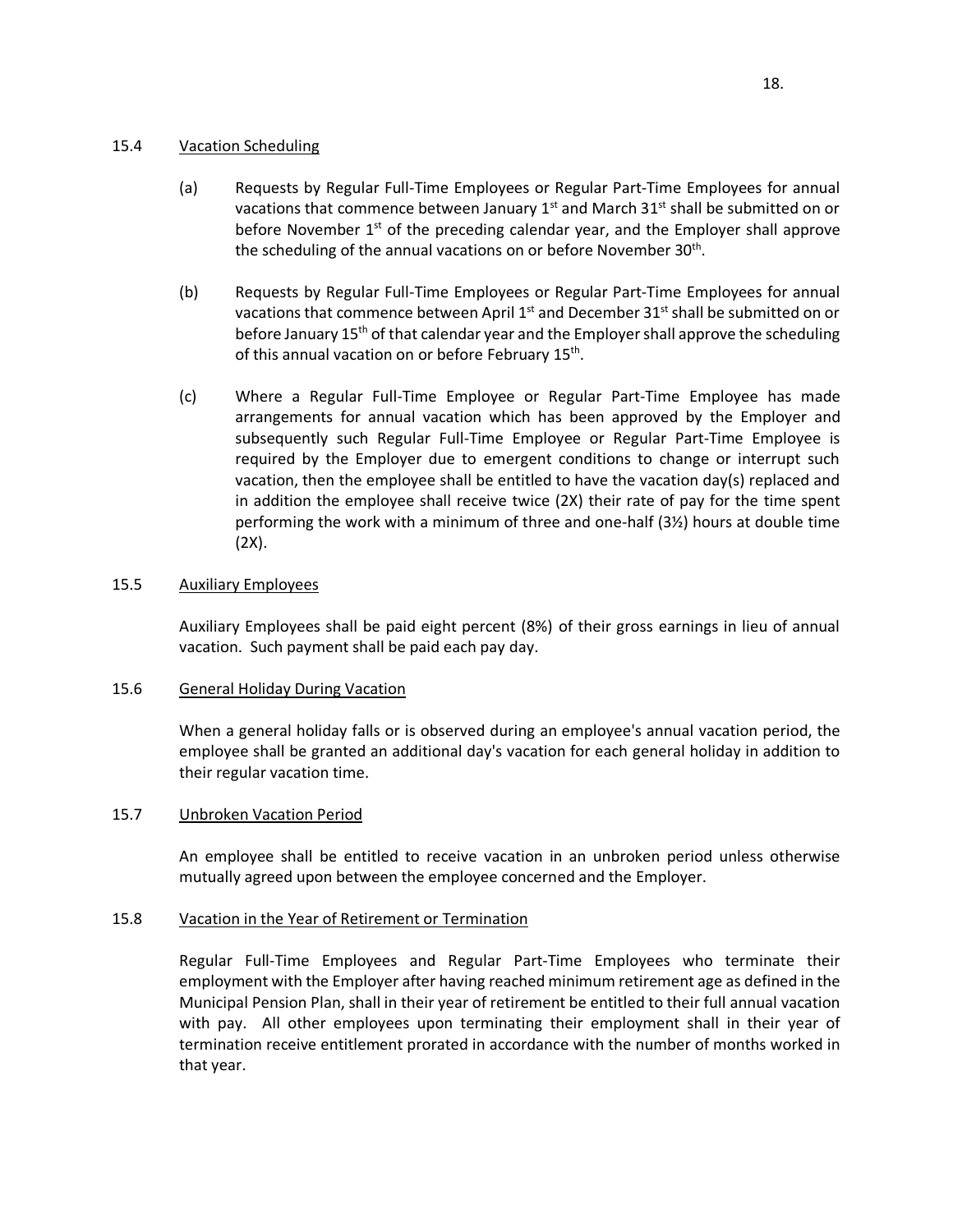<span id="page-23-0"></span>An employee entitled to twenty-five (25) or more days of annual vacation shall be entitled to defer up to five (5) days per year of vacation into an Early Retirement Bank. An employee entitled to thirty (30) or more days of annual vacation shall be entitled to defer up to ten (10) days per year of vacation into an Early Retirement Bank. Such deferred vacation may only be taken immediately prior to retirement.

# <span id="page-23-1"></span>15.10 Deferred Vacation

- (a) A Regular Full-Time Employee who is entitled to annual vacation of twenty (20) working days or more in any year:
	- (1) shall take at least fifteen (15) working days of such annual vacation during the year in which the employee earned such vacation; and
	- (2) may defer the taking of any part of such annual vacation in excess of fifteen (15) working days.
- (b) The maximum deferred vacation which an employee may accumulate at any one time pursuant to this Clause shall be twenty (20) working days.
- (c) (1) Employees wishing to defer a portion of their vacation as outlined in  $(a)(2)$ above, must notify their Department Head on or before February  $1<sup>st</sup>$ ;
	- (2) Employees wishing to take their deferred vacation along with their regular scheduled vacation must notify their Department Head prior to February  $1<sup>st</sup>$  in the year they wish to take such vacation.
- (d) Regular Part-Time Employees whose vacation entitlement allows for four (4) weeks of prorated vacation or more, shall be eligible to defer one (1) week of their prorated entitlement per year to a maximum of four (4) prorated weeks in accordance with conditions set out above.

# <span id="page-23-2"></span>16. SUPPLEMENTARY VACATION

Each Regular Full-Time Employee and Regular Part-Time Employee shall become entitled to the following paid vacation (supplementary vacation) in addition to the annual vacation to which the employee is entitled under Article 15.

- (a) Each employee upon commencing the eleventh  $(11<sup>th</sup>)$ , sixteenth  $(16<sup>th</sup>)$ , twenty-first (21<sup>st</sup>), twenty-sixth (26<sup>th</sup>), thirty-first (31<sup>st</sup>), thirty-sixth (36<sup>th</sup>), forty-first (41<sup>st</sup>), or fortysixth (46<sup>th</sup>) calendar year of service shall thereupon become entitled to five (5) working days of supplementary vacation.
- (b) Each employee shall become entitled to supplementary vacation under this Article 16 on the first day of January in the year in which the employee qualifies for such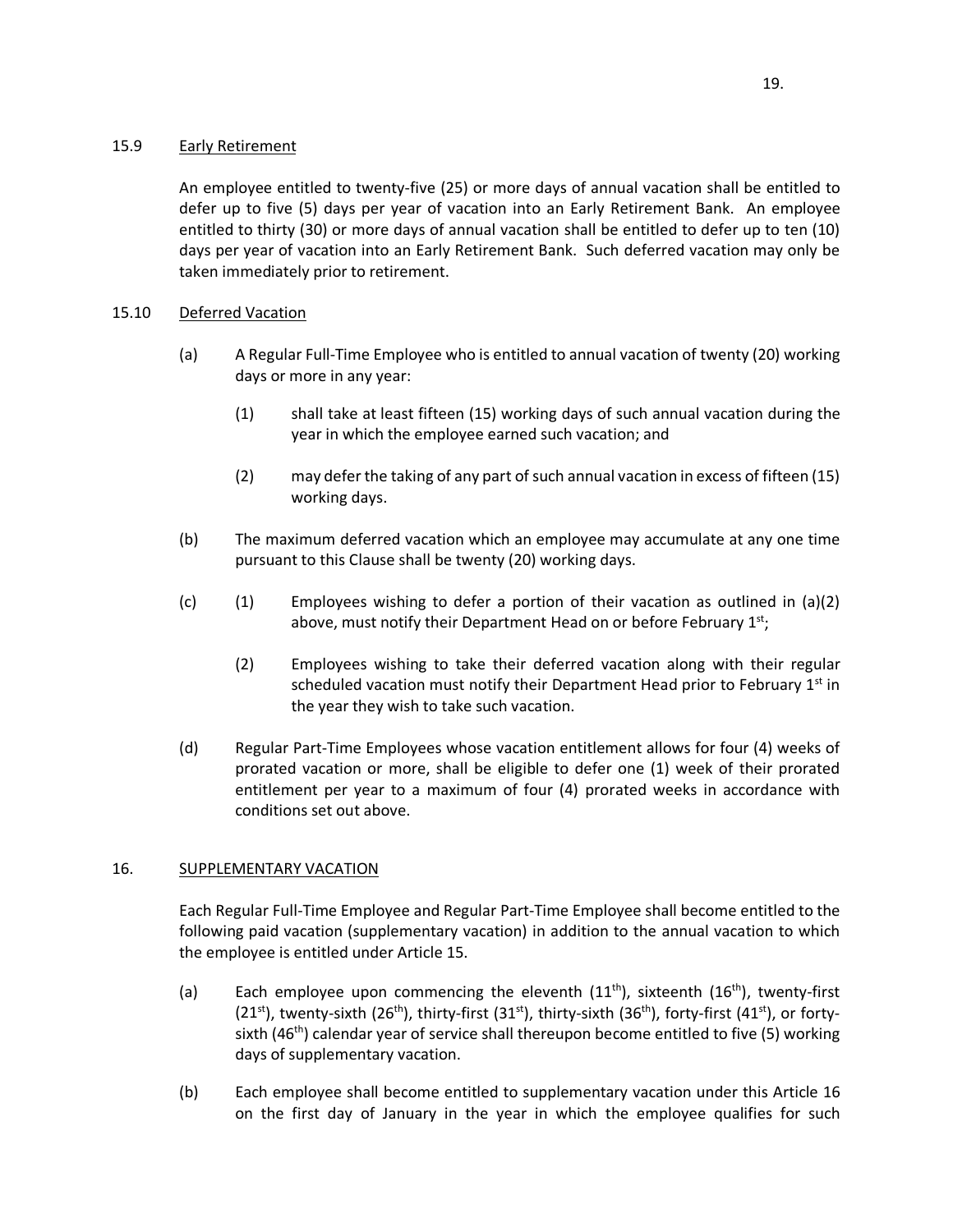supplementary vacation. An employee shall retain supplementary vacation entitlement notwithstanding that such employee's employment is terminated prior to the end of the period to which the entitlement applies. (An explanatory note and table is annexed hereto as Schedule "C" for the purposes of clarification.)

## <span id="page-24-0"></span>17. SICK LEAVE PROVISIONS

### <span id="page-24-1"></span>17.1 Notification of Illness

Employees shall notify their respective Department Head or Supervisor or designate at least two (2) hours prior to the commencement of their scheduled shift that sick leave is being used.

### <span id="page-24-2"></span>17.2 Sick Leave Reimbursement

Where an employee is paid wages by the Employer while absent from employment by reason of any disability and the employee subsequently recovers such wages or any part thereof from any source, then the employee shall pay the amount so recovered, less those legal fees attributable to processing the wage loss claim, to the Employer. Upon receiving such amount the Employer shall credit the employee's sick leave account with the number of sick leave days proportionate to the amount so recovered.

### <span id="page-24-3"></span>17.3 Definition

For purposes of Article 17, "regular classified rate of pay" shall mean the employee's basic rate of pay excluding premiums. In the event an employee becomes ill during an acting assignment, the employee shall receive benefits based on the rate of pay (excluding premiums) for the acting assignment. If the employee continues to be ill beyond the expected duration of the acting assignment, benefits shall be based on the employee's basic rate of pay excluding premiums.

### <span id="page-24-4"></span>17.4 Rescheduled Vacation During 30-Day Requalifying Period

For purposes of Article 17, vacation which is rescheduled to occur during the thirty (30) day requalifying period for Medium Term Sick Leave and Long Term Disability, shall not be considered an active return to work.

### <span id="page-24-5"></span>17.5 Short Term Sick Leave Plan

- (a) The Short Term Sick Leave Plan shall provide employees the use of up to ten (10) nonaccumulative days per year for absence(s) due to illness or non-occupational injury and shall not include an illness or accident resulting from an illness or accident on the job for which the employee is covered by WorkSafe BC payments.
- (b) Regular Full-Time Employees, Regular Part-Time Employees, and Temporary Full-Time Employees who are eligible for benefits shall be enrolled in the Short Term Sick Leave Plan and shall be eligible to receive the benefit effective the first day following the completion of three (3) calendar months of employment.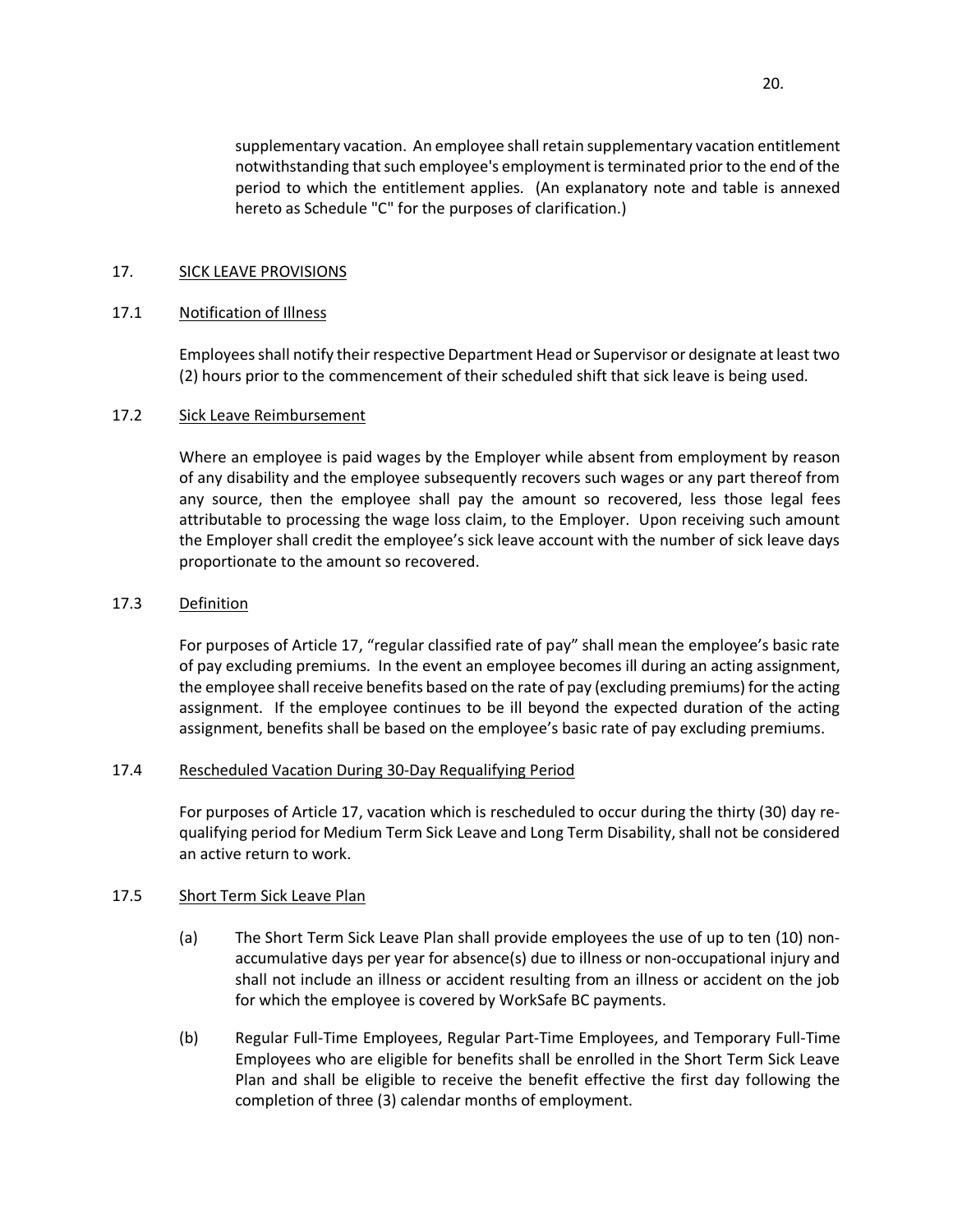- (c) Where a Regular Employee does not have sufficient days to qualify for Medium Term Sick Leave, i.e. ten (10) consecutive days of sick leave credits, the employee will not be eligible for the Medium Term Sick Leave Plan until they have met the requirement of ten (10) consecutive days of Sick Leave. The Employer may approve unpaid leave or the use of banked time to meet this requirement.
- (d) The Short Term Sick Leave Plan shall provide for a benefit of up to ten (10) days of illness per year, non-accumulative, providing for the employee's approximate net pay. The employees will fund the Short Term Sick Leave Plan. The amount of such contributions shall be based on a payroll deduction of a percentage of straight time pay sufficient to fund authorized Short Term Sick Leave absences.
- (e) Contributions to the Municipal Pension Fund will continue to be based on the employee's regular classified rate of pay. Benefit premiums shall continue to be paid in accordance with the Collective Agreement.
- (f) Where no one other than the employee can provide for the needs of an immediate member of the employee's family during an illness, an employee, upon approval of the Employer, may use up to five (5) sick leave days with pay per illness for this purpose. Employees may be required to provide medical evidence to support their request.

# <span id="page-25-0"></span>17.6 Medium Term Sick Leave Plan

- (a) Medium Term Sick Leave covers eligible employees for the next sixteen (16) continuous weeks of any absence due to illness or non-occupational injury or illness after ten (10) continuous days of absence as part of the Short Term Sick Leave Plan and its conditions.
- (b) Regular Full-Time Employees and Regular Part-Time Employees who are eligible for benefits shall be enrolled in the Medium Term Sick Leave Plan and shall be eligible to receive the benefit effective the first day following the completion of three (3) calendar months of employment.
- (c) An eligible Regular Part-Time Employee shall receive the prorated benefit, based on the number of regularly scheduled weekly hours of work during the period of absence and where that is unknown or where the absence exceeds the scheduled hours then it will be based on the employee's regular schedule of hours set out in their appointment letter.
- (d) The Medium Term Sick Leave Plan shall provide for eighty-five percent (85%) of the employee's regular classified rate of pay for the first two (2) weeks of the Medium Term Sick Leave Plan followed by eighty percent (80%) for the remaining fourteen (14) weeks of Medium Term Sick Leave. The benefit will be reduced by the initial amount of a CPP disability benefit, if applicable. The Medium Term Sick Leave Plan is funded by the Employer.
- (e) Subject to approval from the Municipal Pension Plan, Medium Term Sick Leave shall be considered an approved leave of absence and contributions to the Municipal Pension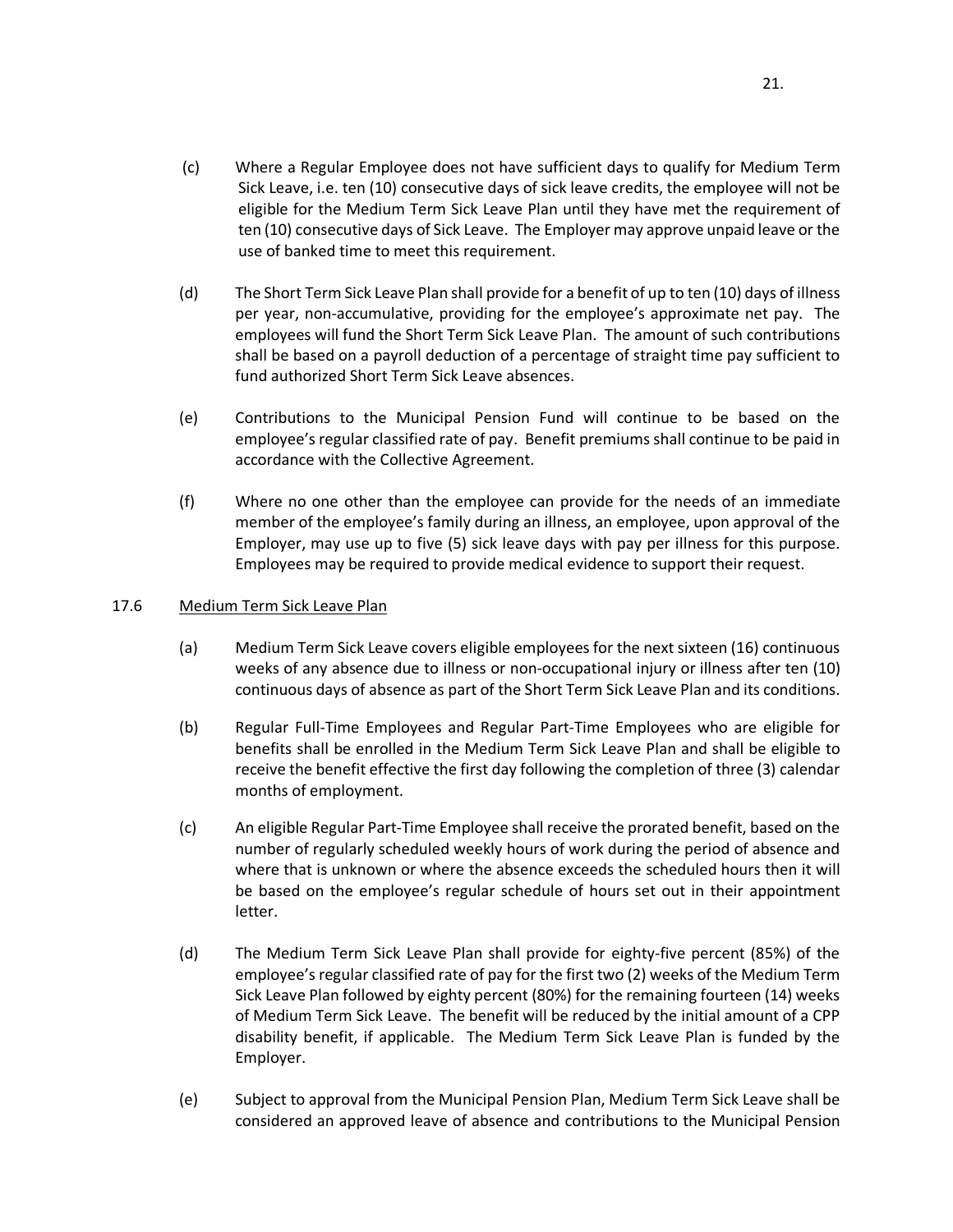Plan will continue to be based on the employee's regular classified rate of pay at the time of disability. Benefit premiums shall continue to be paid in accordance with the Collective Agreement.

- (f) The initial credit of sixteen (16) weeks shall be reinstated in full immediately after an employee who has used any portion of the sixteen (16) week entitlement has actively returned to work for a continuous period of thirty (30) working days.
- (g) Subject to 17.8, an employee who has a subsequent illness or non-occupational injury prior to having the sixteen (16) week credit reinstated shall be entitled to use the residual balance of the original sixteen (16) week credit, if any, after receiving benefits under the Short Term Sick Leave Plan. Following this the employee shall be on unpaid sick leave until a total of sixteen (16) continuous weeks of Medium Term Sick Leave has been used at which time the employee shall be eligible to apply for Long Term Disability.

## <span id="page-26-0"></span>17.7 Long Term Disability Plan

- (a) Regular Full-Time Employees and Regular Part-Time Employees who are eligible for benefits, shall be eligible for coverage under the Long Term Disability Plan in accordance with the rules, regulations, and policy provided by the carrier and shall be eligible to receive the benefit following the completion of nine (9) months of continuous employment. An eligible Regular Part-Time Employee shall receive the prorated benefit based on the number of hours the employee was regularly scheduled to work during the period of absence and where that is unknown or where the absence exceeds the regularly scheduled hours, then the benefit will be based on the regular schedule of hours set out in their appointment letter.
- (b) Upon:
	- (1) the expiry of the eighteen (18) weeks of coverage provided by the Short Term and Medium Term Sick Leave Plans; and
	- (2) approval by the carrier of an employee's application and receipt of medical evidence satisfactory to the carrier;

an eligible disabled employee will receive a benefit which will provide sixtyseven percent (67%) of the employee's regular classified rate of pay at the time of disability reduced by the initial amount of disability pension granted by the Canada Pension Plan to the employee, not including benefits that may be payable as a result of the disability for dependent children.

- (c) An eligible employee will receive such benefit for a period of two (2) years providing that during such period the employee remains unable to engage in the employee's "own occupation".
- (d) Thereafter the benefit will continue until the employee is eligible for an unreduced pension with a minimum of ten (10) years' pensionable service under the Municipal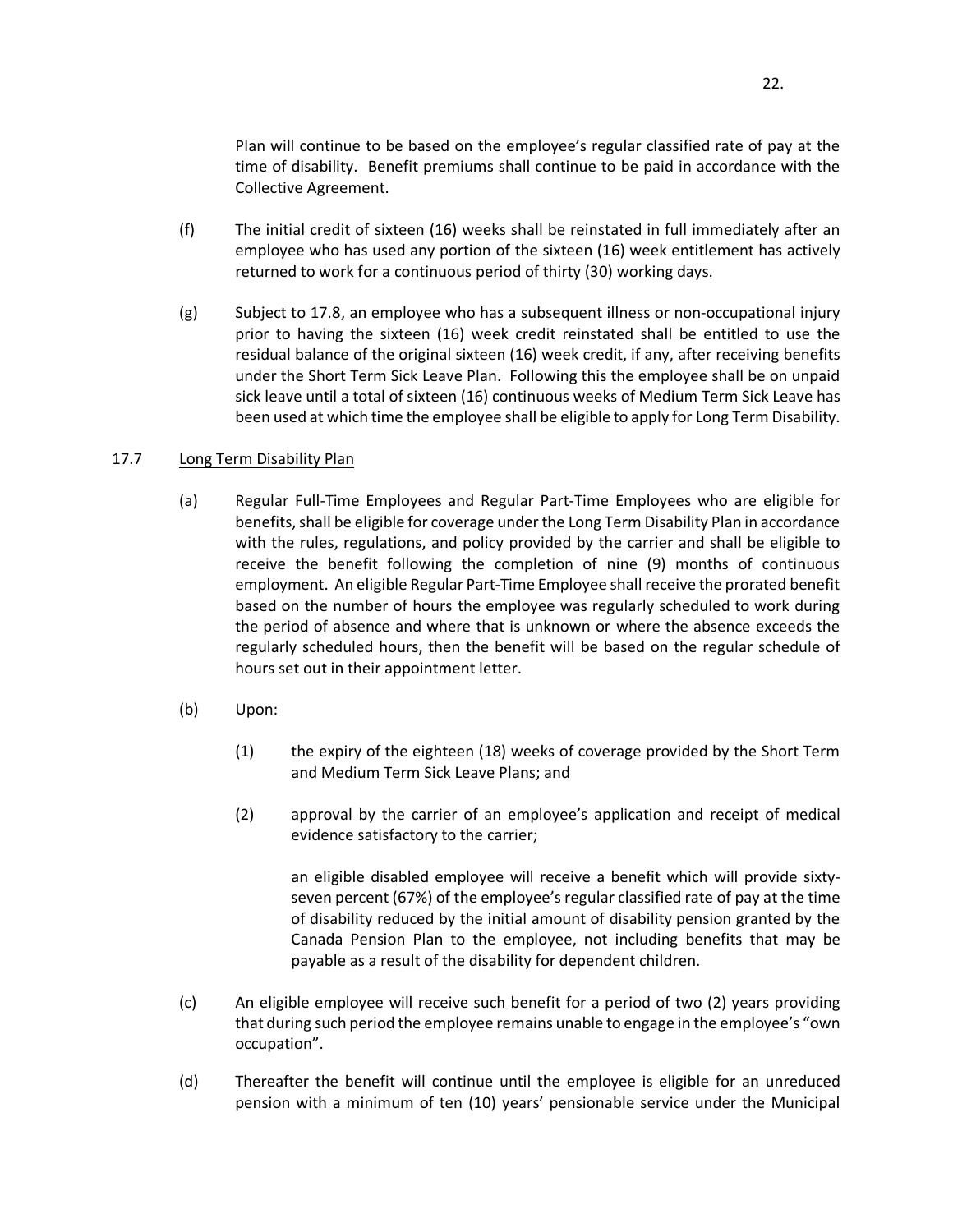Pension Plan, age sixty-five (65), date of retirement, resignation, recovery, or death, whichever first occurs, provided that the benefit will be payable only in the event that evidence satisfactory to the carrier is provided which indicates the employee continues to be unable to engage in "any occupation".

- (e) Where the employee receives compensation from other sources (other than an employee's privately purchased insurance), such as Workers' Compensation, any disability pension benefits pursuant to the Canada Pension Plan, any periodic payments related to the disability under a no-fault automobile insurance policy, which when added to the disability benefit provided by this plan, shall not exceed eighty percent (80%) of the employee's regular classified rate of pay at the time of disability.
- (f) Benefit premiums shall continue to be paid based on the cost-sharing arrangements set out in the agreement for the first year of disability. In the case of Group Life, where there is a premium waiver, no premiums are payable.
- (g) Thereafter the employee shall pay the full premiums for Medical, Extended Health, Dental, and Group Life unless, in the case of Group Life, the premium has been waived.
- (h) An employee who has been granted a Long Term Disability benefit shall retain full employee status for the purpose of earning other benefits or perquisites such as but not limited to vacation, public holidays, or increments for only the first year on the Long Term Disability Plan. In the case of seniority, time will continue to accrue for the two (2) year own-occupation portion of the LTD Plan.
- (i) Employees who return to work within the two (2) year own-occupation period shall be returned to their previous position or to a comparable position. Beyond the second  $(2<sup>nd</sup>)$  year, employees shall only remain employees for the purposes of receiving benefits under the Long Term Disability Plan, save and except for an additional year they shall retain a residual right to apply for a vacancy as an internal applicant.
- (j) Where it is medically determined, while an employee is in the two (2) year ownoccupation portion of the Long Term Disability Plan, that the employee will never return to work, the employee will be advised that their position will be posted and if they were to recover within the two (2) year portion of the LTD Plan then they would be entitled to return to a comparable position.
- (k) Subject to receiving approval from the Municipal Pension Plan, the period of Long Term Disability will be considered as pensionable service.
- (l) The Employer agrees to pay the premium associated with a Long Term Disability Plan to a maximum of two dollars and seventy-five cents (\$2.75) per one hundred dollars (\$100.00) of benefit payable. It is understood that the extent of the Employer's liability is limited to the payment of premiums subject to the maximum referred to herein for the Long Term Disability Plan described herein.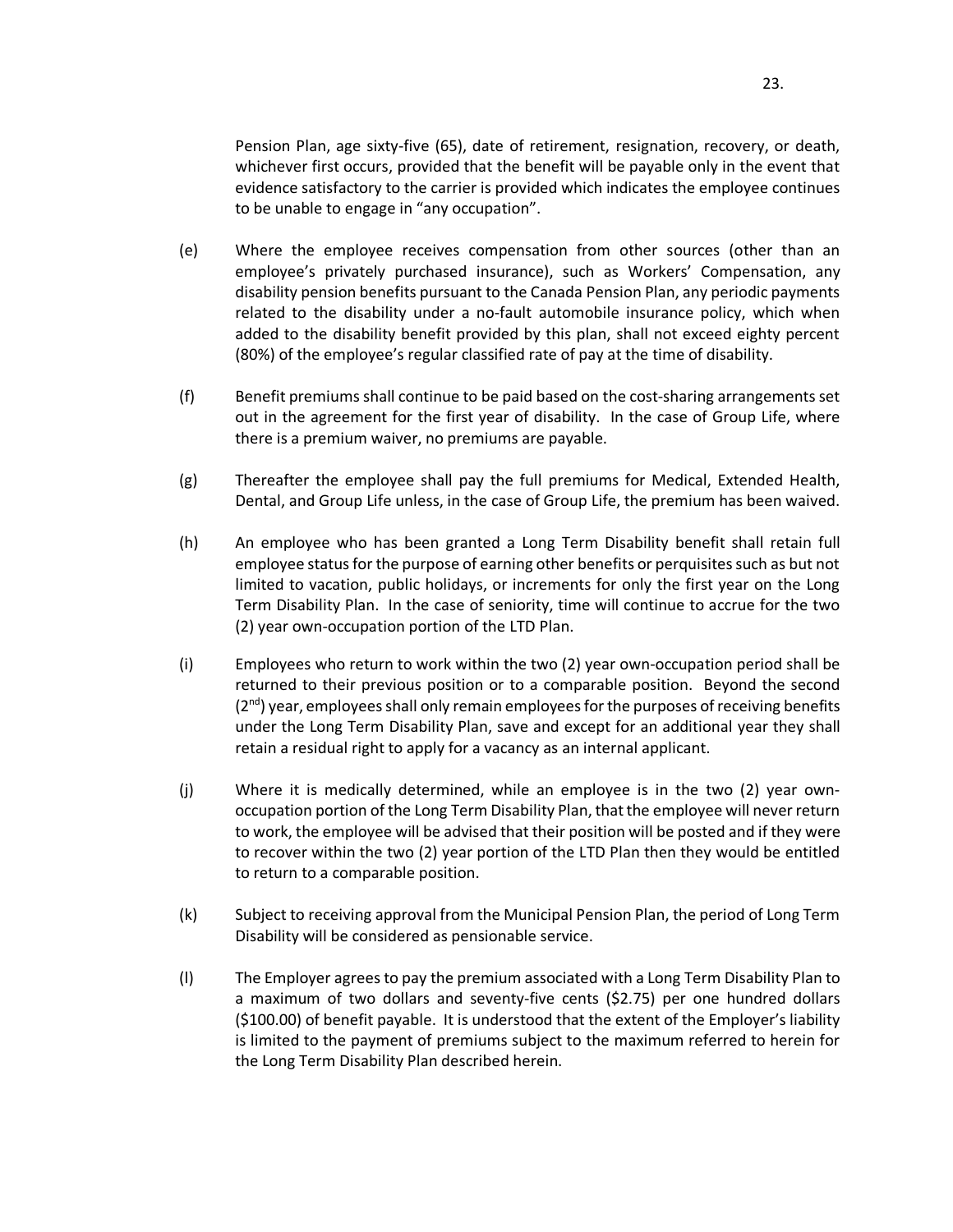# <span id="page-28-0"></span>17.8 Recurrent Sick Leave

- (a) An employee who returns to work following an absence on sick leave pursuant to Articles 17.5, 17.6, or 17.7, and has a recurrence of the same illness or non-occupational injury within thirty (30) working days of returning to work, shall commence sick leave on the appropriate sick leave plan at the point reached prior to return to work.
- (b) A recurrence of the same illness or non-occupational injury after an employee has actively returned to work for a period longer than thirty (30) working days shall be considered to be a separate sick leave incident and the employee shall commence sick leave under the Short Term Plan.

# <span id="page-28-1"></span>17.9 Certification of Illness or Disability

The Employer may require an employee to periodically provide medical certification at the employee's expense during the employee's illness, disability, or incapacity to work, or continuing illness, disability, or incapacity to work and the date when the employee is expected to be able to return to regular duties on a full- or part-time basis. Failure to provide proper medical certification may result in the denial of Sick Leave or Long Term Disability benefits.

# <span id="page-28-2"></span>17.10 Rehabilitation

Where an employee qualifies for Long Term Disability, the employee, if approved by the employee's medical doctor in consultation with the medical doctor of the carrier, may be required to enroll in a retraining or rehabilitative program for alternate employment either with the Employer or an alternate Employer in order to remain eligible under the Plans. If an employee is receiving income from an approved rehabilitative employment, disability benefits will be reduced to the extent necessary to ensure the amount of disability income in combination with rehabilitation income does not exceed one hundred percent (100%) of the employee's regular classified rate of pay.

# <span id="page-28-3"></span>17.11 WorkSafeBC and Sick Leave

- (a) Where the first day or part day is not paid by WorkSafeBC, this day or part day shall be paid by the Employer.
- (b) During a period of WorkSafeBC delay prior to accepting a claim for temporary disability benefits, the employee may draw from the Short and Medium Term Sick Leave Plans or Long Term Disability benefits on the basis of receiving their approximate net pay in accordance with the benefit payable under the Plans until WCB determines acceptance or rejection of the claim.
- (c) Where an employee's claim for WorkSafeBC temporary benefits is accepted, the employee shall assign the WorkSafeBC cheque to the Employer for such period. To the extent that the Employer is reimbursed, the Employer shall credit the Sick Leave Plans and Long Term Disability Plan with the number of sick leave days proportionate to the amount so recovered.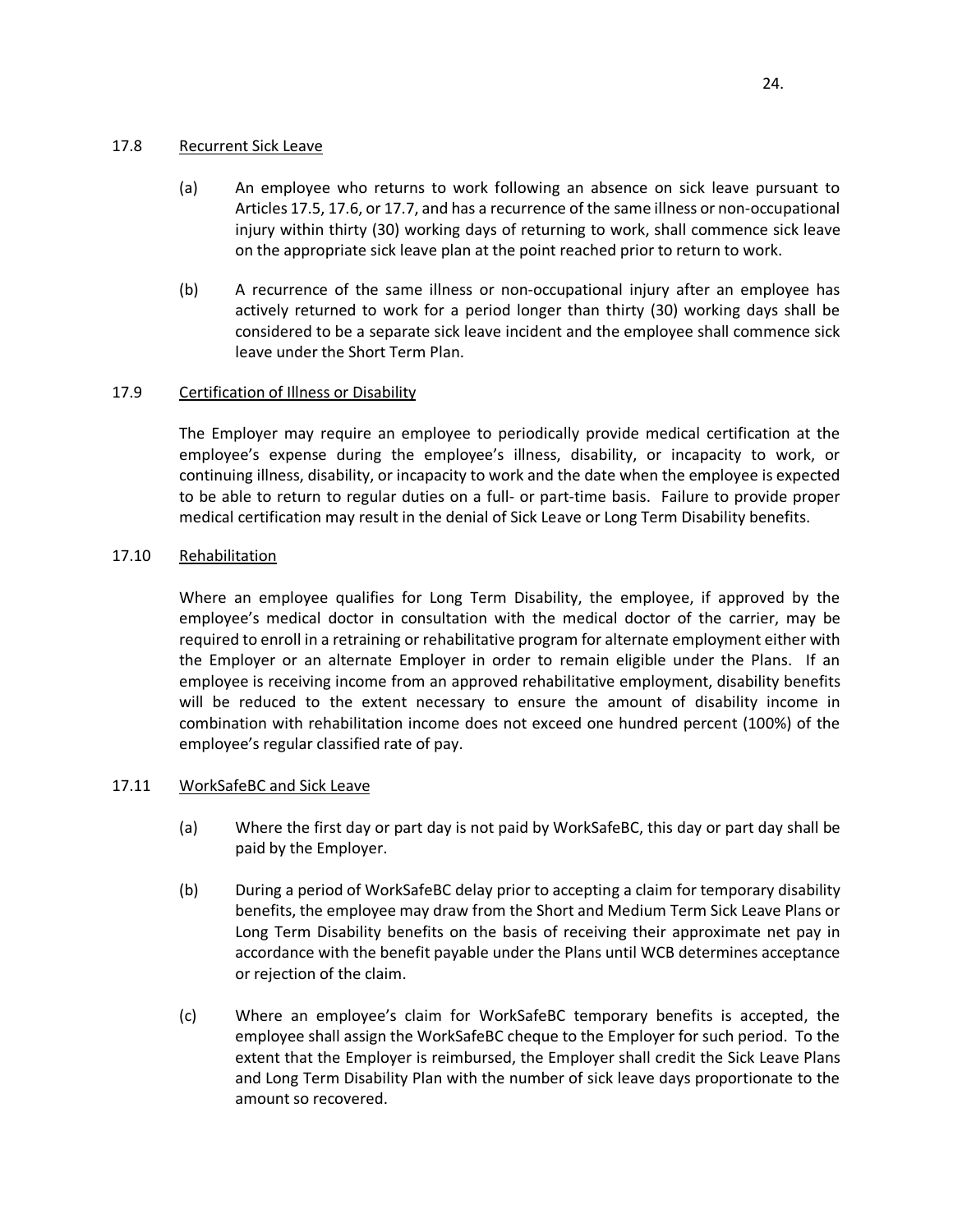- (d) Where it is rejected, the employee will receive an adjustment if necessary, to reflect what they would have received under normal sick leave during this period.
- (e) In no case shall an employee who is in receipt of WorkSafeBC temporary disability benefits as a consequence of any other employment, be entitled to pay under any of the Sick Leave Plans or Disability Plan described under items 17.5, 17.6, 17.7 or 17.12.
- (f) Employees receiving WorkSafeBC allowance for a recurrence of an injury or ailment suffered prior to employment with the Employer shall be paid wage loss directly by WorkSafeBC.
- (g) Where an employee is absent on WorkSafeBC in excess of one (1) year, the employee's annual vacation pay shall be prorated by the period of absence that exceeds one (1) year and the employee shall not accrue vacation for the period of absence that exceeds one (1) year nor shall the employee be entitled to general holiday pay.
- (h) Where WorkSafeBC ceases paying temporary disability benefits to an employee and the employee is unable to return to work, the time absent on WorkSafeBC shall be integrated with the Sick Leave and Long Term Disability Plans and the employee shall be placed on the appropriate Plan at the point reached when WorkSafeBC payments ceased.

# <span id="page-29-0"></span>17.12 Entitlement to Frozen Sick Leave Bank

- (a) An employee may elect to use their sick leave bank to top up the eighty percent (80%) or eighty-five percent (85%) days available in the Medium Term Sick Leave Plan, or for absences of less than a full day of Short Term Sick Leave. Where it occurs for less than a full day on Short Term Sick Leave it will be deducted from the bank based on actual hours worked.
- (b) For as long as an employee has accumulated sick leave credits, the employee may use such days from their sick leave banks for any unpaid short term sick leave days.
- (c) Where an employee is not eligible to receive pay for the residual balance of the Medium Term Sick Leave Plan pursuant to 17.6(g), the employee shall be entitled to use their sick leave bank to cover the unpaid portion of the plan where such situation occurs.
- (d) Where an employee uses available sick leave credits after the Medium Term Sick Leave, the two (2) year own-occupation period on the Long Term Disability Plan shall be correspondingly reduced by the number of days during which accumulated sick leave credits were used.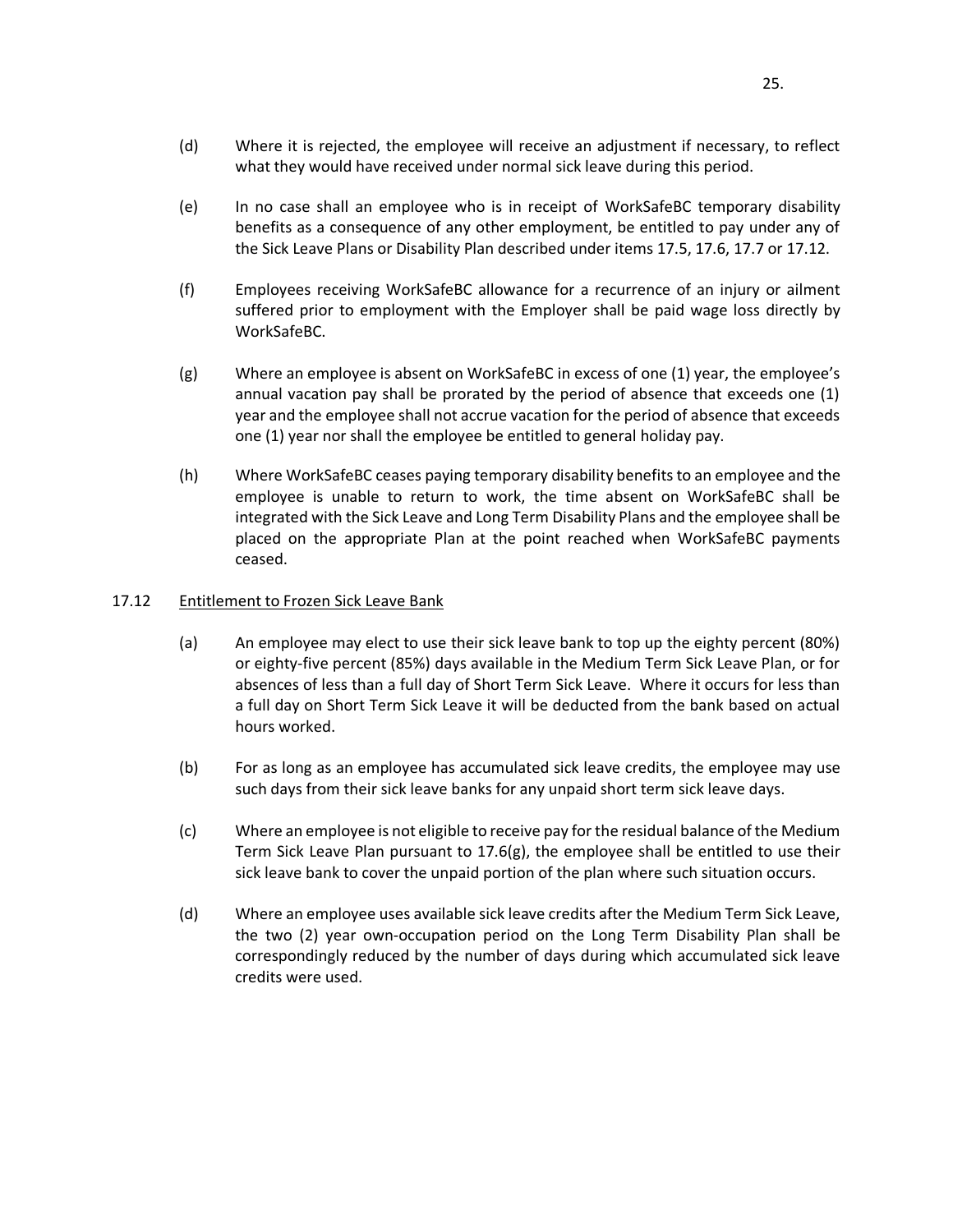### <span id="page-30-0"></span>18. RETIREMENT PAY

- (a) Employees retiring from the service of the Employer shall be paid at the rate of two (2) days' pay for each year of service with the Employer to a maximum of twenty-two (22) working days.
- (b) For the purpose of Retirement Pay, the following definitions shall apply:
	- (1) "Retirement" shall be defined as an employee leaving the service of the Employer in accordance with the provisions of the Municipal Pension Plan; and shall apply to all employees as though contributing under the said Plan, provided they retire at the retirement ages permitted in the Municipal Pension Plan.
	- (2) "Day's Pay" shall be defined as pay for one (1) day at the then current rate of pay for the classification in which the employee was then regularly employed.
- (c) In the event of death all such accrued retirement pay shall be paid to the employee's estate.

# <span id="page-30-1"></span>19. LEAVE OF ABSENCE

# <span id="page-30-2"></span>19.1 Leave for Grievances

Representative(s) of the Union shall not suffer any loss of pay when required to leave their employment temporarily in order to carry out duties related to a grievance provided the employees have obtained the prior approval of the Employer. Such approval shall not be unduly withheld.

# <span id="page-30-3"></span>19.2 Leave for Union Duties

(a) Official representatives of the Union may be granted leave of absence without pay, to attend Union Conventions or perform any other function on behalf of the Union and its affiliation, provided not more than four (4) Union representatives shall be away at any one time and provided the prior approval of the Employer has been obtained. Such leave of absence shall not affect the employee's seniority and/or benefits contained in this Agreement.

Union agrees to provide a minimum of two (2) weeks' notice for Union leave to attend Union conventions, library related conferences, Union-sponsored educational workshops, and Union financial meetings of an obligatory nature.

(b) Any employee who is elected or selected for a full-time position with the Union or anybody with which the Union is affiliated, may be granted leave of absence without pay and without loss of seniority by the Employer for a period up to one (1) year and may be renewed each year on request during the term of office.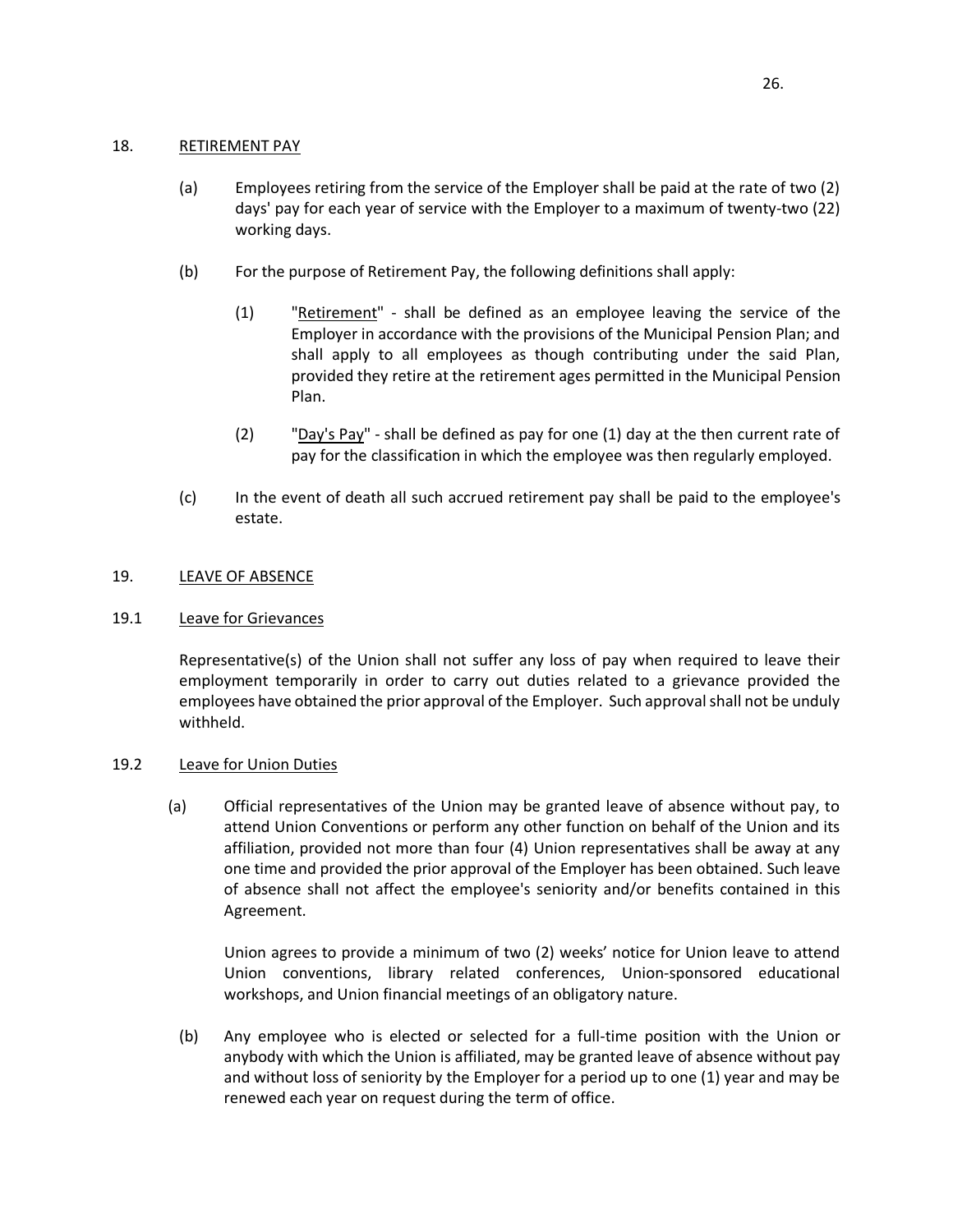# <span id="page-31-0"></span>19.3 Bereavement Leave

- (a) An employee shall be granted up to a total of three (3) regularly scheduled work days' leave, within a thirty (30) day period, without loss of salary or wages in the case of death or serious illness of a parent, step-parent, spouse (including same sex partner), sibling, child, step-child, parent-in-law, sibling-in-law, grandchildren, and grandparents.
- (b) Any employee who qualifies for Bereavement Leave under Article 19.3(a) and who is required to travel to a point outside the Lower Mainland of British Columbia (defined as the area included within Metro Vancouver, Fraser Valley Regional District, Squamish-Lillooet Regional District, and Sunshine Coast Regional District) may be granted additional leave without loss of pay for a further period of two (2) working days.

# <span id="page-31-1"></span>19.4 Mourner's Leave

Three and one-half (3½) hours' leave shall be granted without loss of salary or wages to attend a funeral as a pall-bearer or mourner.

# <span id="page-31-2"></span>19.5 General Leave

The Employer may grant leave of absence without pay and without loss of seniority to any employee requesting such leave for good and sufficient cause, such request to be in writing and approved by the Employer. Such approval shall not be withheld unjustly.

# <span id="page-31-3"></span>19.6 Jury or Court Witness Duty

The Employer shall grant leave of absence without loss of seniority to an employee who serves as a juror or Crown witness in any court. The Employer shall pay such an employee the employee's normal earnings. The payment the employee receives for jury service or court Crown witness, excluding payment for travelling, meals, or other expenses shall be handed over to the Employer together with proof of service and the amount of pay received.

# <span id="page-31-4"></span>19.7 Maternity and Parental Leave

- (a) Length of Leave
	- (1) Birth Mother
		- (a) A pregnant employee shall be entitled to up to seventeen (17) consecutive weeks of maternity leave and up to sixty-one (61) consecutive weeks of parental leave, all without pay. The parental leave must immediately follow the maternity leave.
		- (b) In the event the birth mother dies or is totally disabled, an employee who is the parent of the child shall be entitled to both maternity and parental leave without pay.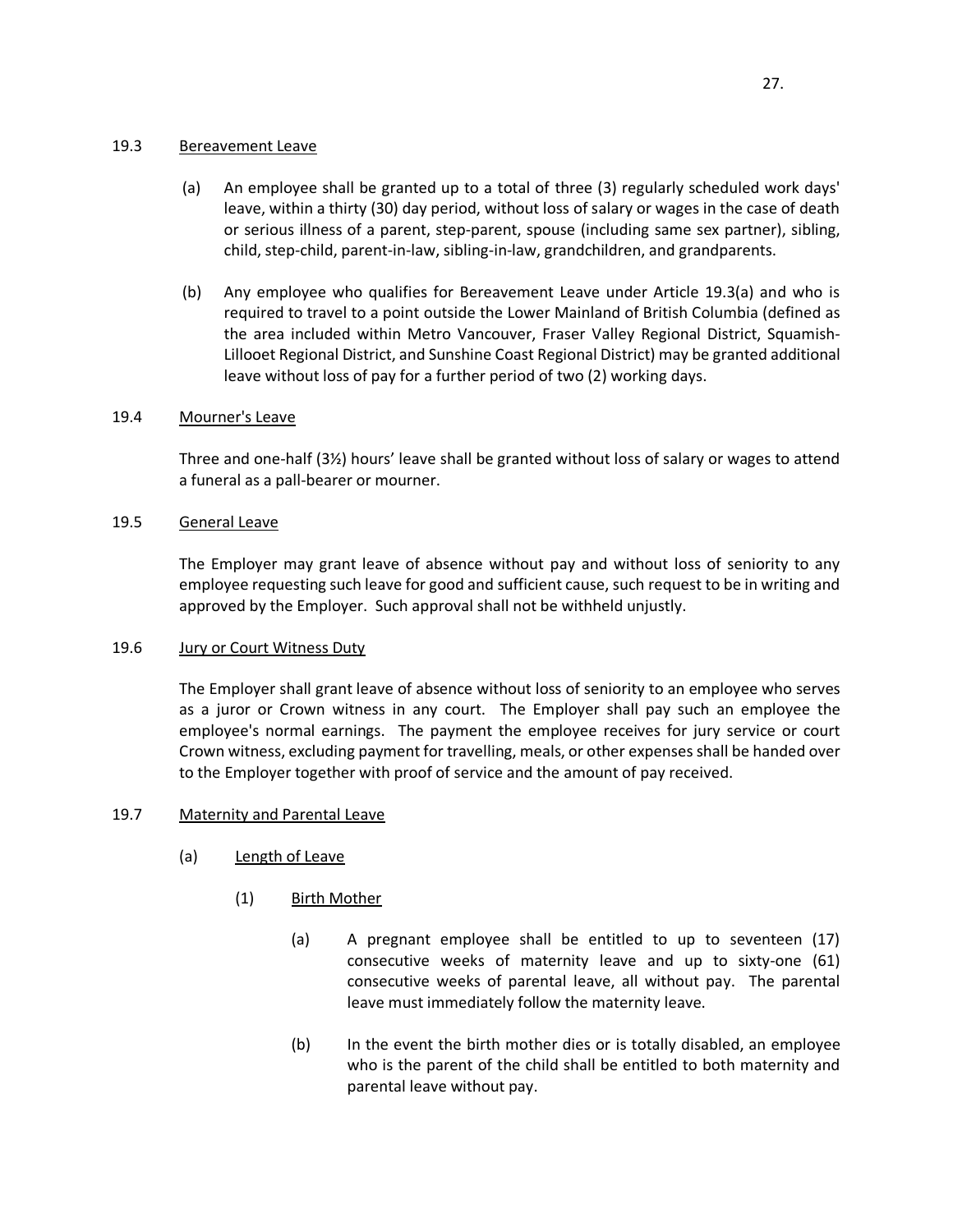Other than an employee in (1) above, an employee who is the parent of the child shall be entitled to up to sixty-two (62) consecutive weeks of parental leave without pay. The employee shall take the leave within seventy-eight (78) weeks of the child's birth or date the child comes within the care and custody of the employee.

# (3) Extensions – Special Circumstances

- (a) An employee shall be entitled to extend the maternity leave by up to an additional six (6) consecutive weeks' leave without pay where a physician certifies the employee as unable to return to work for medical reasons related to the birth.
- (b) An employee shall be entitled to extend the parental leave by up to an additional five (5) consecutive weeks' leave without pay where the child is at least six (6) months of age before coming into the employee's care and custody and the child is certified as suffering from a physical, psychological, or emotional condition.
- (4) Provided however, that in no case shall the combined maternity and parental leave exceed seventy-eight (78) consecutive weeks following the commencement of the leave.

# (b) Notice Requirements and Commencement of Leave

- (1) An employee who requests parental leave for the adoption or caring of a child shall be required to provide proof of adoption or birth of the child.
- (2) An employee shall provide written notice, at least four (4) weeks in advance, of the intended commencement date of the maternity and/or parental leave. (In the case of adoption of a child, the employee shall provide as much notice as possible.)
- (3) An employee on maternity leave or parental leave shall provide four (4) weeks' notice prior to the date the employee intends to return to work.
- (4) An employee who wishes to return to work within six (6) weeks following the actual date of the birth may be required to provide a certificate from a medical practitioner stating the employee is able to return to work.
- (5) Where a pregnant employee gives birth before requesting maternity leave or before commencing maternity leave, the maternity leave will be deemed to have started on the date of birth.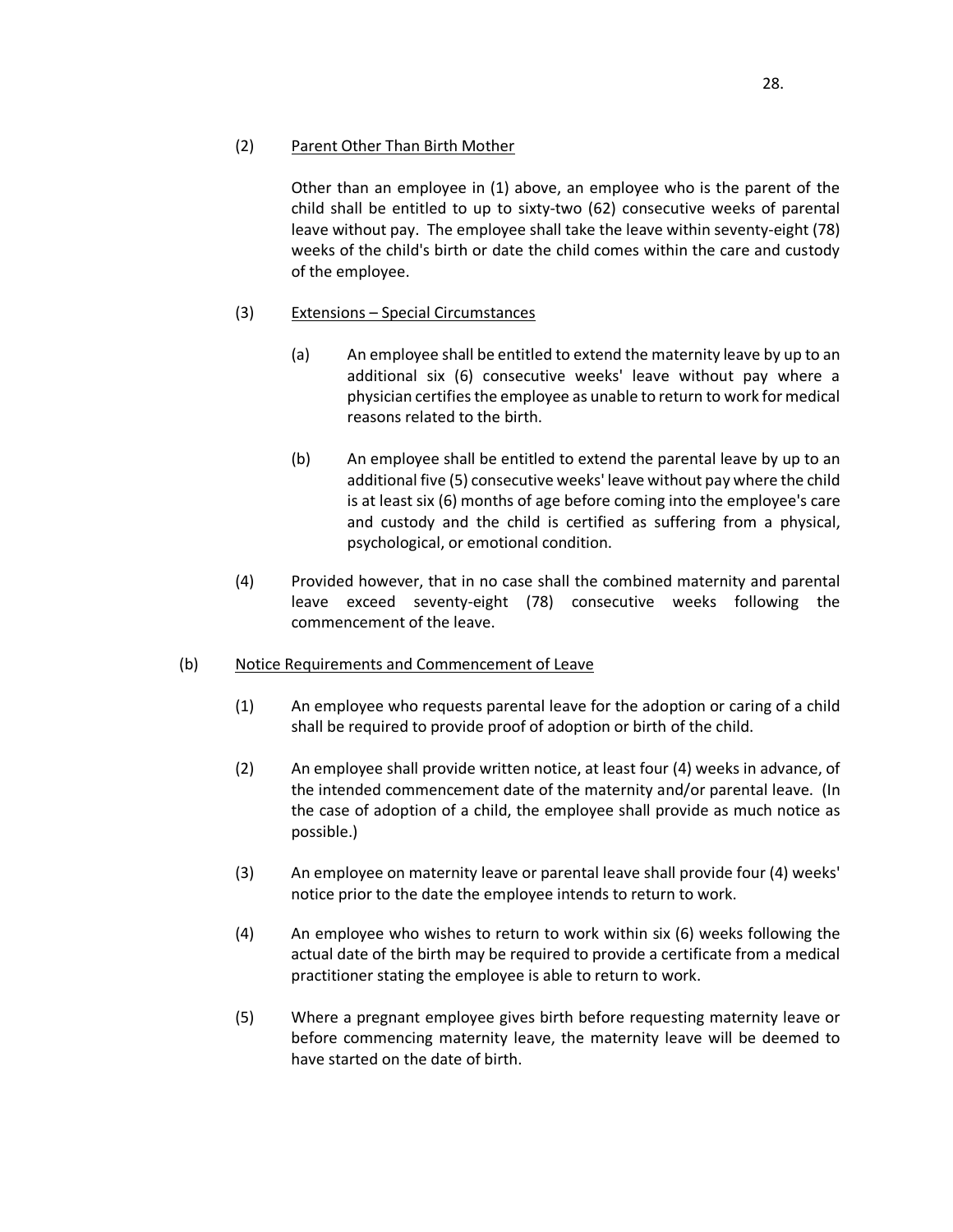# (c) Return to Work

On resuming employment an employee shall be reinstated to their previous or a comparable position and for the purposes of pay increments, seniority and benefits, referenced in (e) herein, and vacation entitlement (but not for public holidays or sick leave) maternity and parental leave shall be counted as service. Vacation pay shall be prorated in accordance with the duration of the leave and an employee may elect not to take that portion of vacation which is unpaid.

- (d) Sick Leave
	- (1) An employee on maternity leave or parental leave shall not be entitled to sick leave during the period of leave.
	- (2) Subject to paragraph  $(d)(1)$ , an employee on maternity leave or parental leave who has notified the Department Head of their intention to return to work pursuant to paragraph (b)(3) and who subsequently suffers any illness or disability which prevents them from returning to work as scheduled, whether or not such illness or disability is related to pregnancy, shall be entitled to sick leave benefits commencing on the first day on which the employee would otherwise have returned to work.
- (e) Benefits
	- (1) MSP, Dental, EHB, and Life Insurance (including A.D. & D) benefits shall continue uninterrupted during the period of time the employee is on maternity and/or parental leave provided that the employee makes arrangements prior to commencing the leave to pay their share of the benefit premiums for that period where the premiums are cost-shared. Where an employee makes arrangements to continue benefits coverage all benefits named in this paragraph shall continue.
	- (2) Pension contributions will cease during the period of the leave. Employees may make arrangements to pay the contributions on return from the leave in accordance with the Municipal Pension Plan rules.
- (f) Supplementary Employment Insurance Benefits (SEIB)
	- (1) Birth mothers who are entitled to maternity leave and who have applied for and are in receipt of Employment Insurance benefits are eligible to receive SEIB Plan payments.
	- (2) Subject to the approval of the Employment Insurance Commission, birth fathers who, due to the death or total disability of the birth mother, have applied for and are in receipt of Employment Insurance maternity benefits are eligible to receive SEIB Plan payments.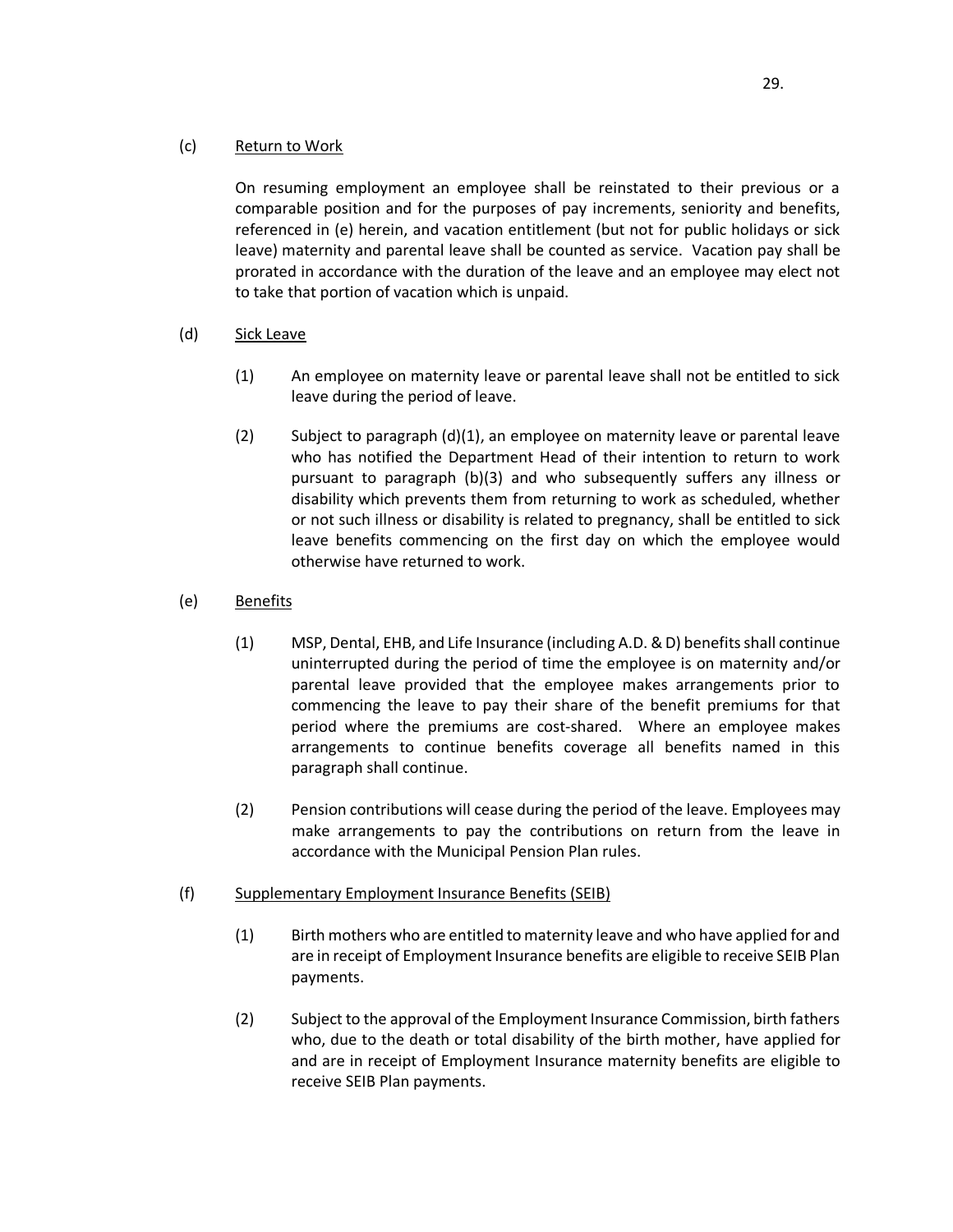- (3) The SEIB Plan is intended to supplement the Employment Insurance benefits received by employees while they are temporarily unable to work as a result of giving birth.
- (4) The SEIB Plan payment is based on the difference between the Employment Insurance benefit plus any other earnings received by an employee and ninetyfive percent (95%) of their gross weekly earnings and is paid as follows:
	- (a) for the first six (6) weeks, which includes the Employment Insurance waiting period; and
	- (b) up to an additional eleven (11) weeks will be payable if an employee continues to receive Employment Insurance benefits and is unable to work due to a valid health reason related to the birth and provides the Employer with satisfactory medical evidence.
- (5) The Plan meets the requirements of Section 38 of the Employment Insurance Regulations, specifically that, when combined with an employee's weekly Employment Insurance benefit, the payment will not exceed the claimant's normal weekly earnings from employment and an employee's accumulated leave credits will not be reduced.
- (6) Income tax rules or regulations may require a payback of Employment Insurance earnings, depending upon the tax rules in effect at the time an employee is receiving benefits. Under the SEIB Plan, the Employer does not guarantee any specific level of earnings but rather are liable only for the payment of the benefit as described above. The Employer, under no circumstance, will be responsible for any paybacks arising from changes to or the application of the tax regulations.

### <span id="page-34-0"></span>19.8 Leave to Write Examinations

Leave of absence with pay shall be granted to allow employees time to write examinations for courses approved by the Employer.

# <span id="page-34-1"></span>20. PAYMENT OF WAGES AND ALLOWANCES

# <span id="page-34-2"></span>20.1 Equal Pay for Equal Work

The principle of equal pay for equal work shall apply, regardless of gender.

# <span id="page-34-3"></span>20.2 Pay Days

The Employer shall pay salaries and wages bi-weekly on a Thursday in accordance with Schedules attached hereto and forming part of this Agreement. On each pay day each employee shall be provided with an itemized statement of wages and deductions.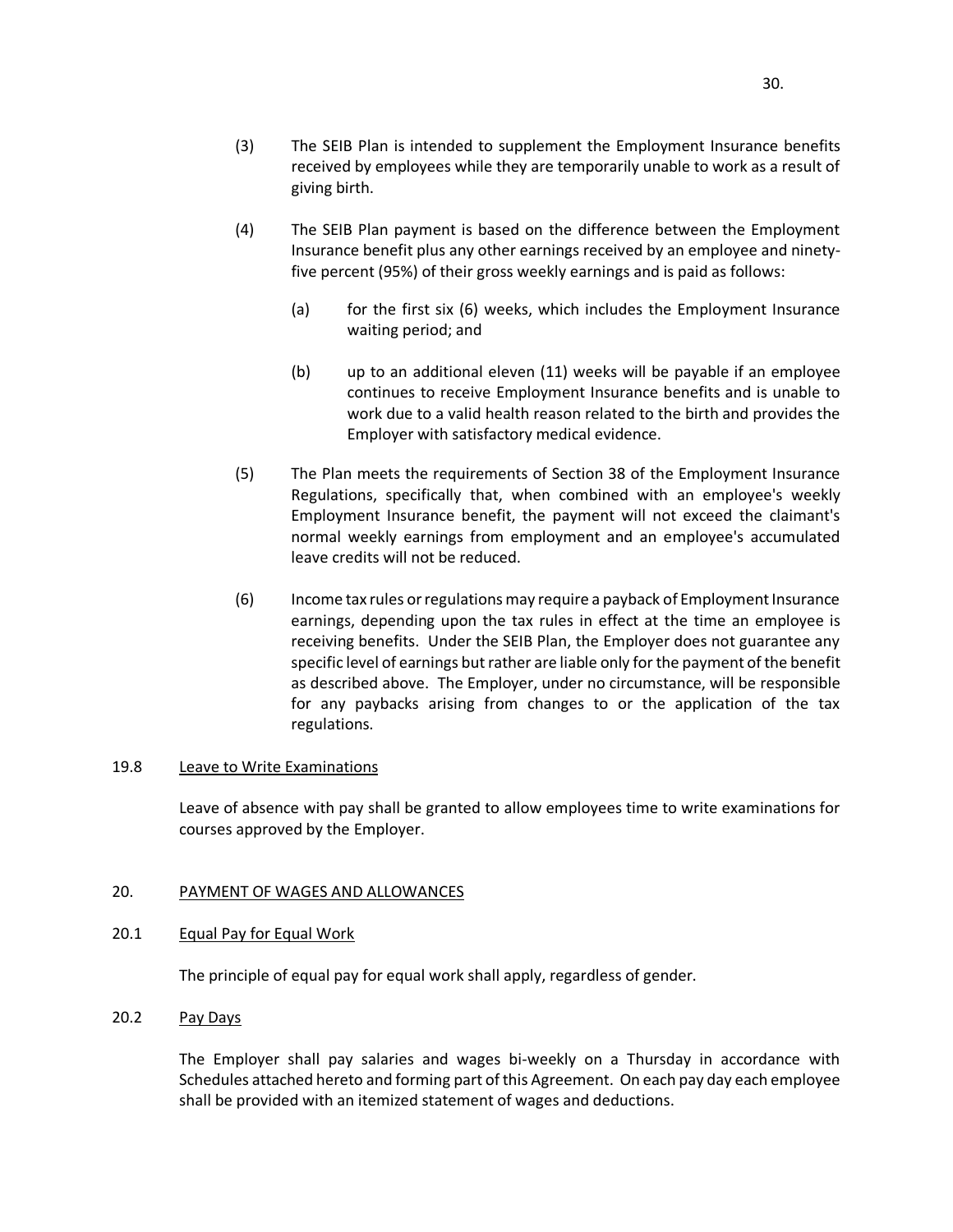# <span id="page-35-0"></span>20.3 Derivation of Bi-Weekly and Monthly Rates

The hourly rates set forth in Schedule "A" shall be the basis for application of any general salary increases. The formula for converting the hourly rates to bi-weekly and monthly rates is as follows:

| hourly                  | $\mathbf{x}$ | bi-weekly              | bi-weekly rate (taken |
|-------------------------|--------------|------------------------|-----------------------|
| rate                    |              | hours                  | to 2 decimal places)  |
| bi-weekly rate x 26.089 |              | monthly rate (taken to |                       |
|                         | 17           |                        | the nearest dollar)   |

The resultant hourly and bi-weekly rates are the pay rates to which salaried employees are entitled. The monthly salaries shall be calculated to the nearest dollar. (e.g. fifty cents (\$0.50) or more shall be increased to the next highest dollar and less than fifty cents (\$0.50) shall not be counted.)

# <span id="page-35-1"></span>20.4 Part-Time Employees

Regular Part-Time Employees shall receive the wage rates, conditions of employment, and perquisites specified in this Agreement on a pro-rata basis according to their hours of work.

# <span id="page-35-2"></span>20.5 Daily Guarantee

- (a) Employees reporting for work on the call of the Employer, except school students reporting for work on school days, the employee's regular rate of pay for the entire period spent at the place of work in response to the call, with a minimum in any one (1) day of;
- (b) Two (2) hours' pay at the employee's regular rate, except where the employee's condition is such that the employee is not competent to perform the employee's duties, or has failed to comply with the Occupational Health and Safety Regulations of WorkSafeBC; and
- (c) If the employee commences work, four (4) hours' pay at the employee's regular rate, except when work is suspended because of inclement weather or other reasons completely beyond the control of the Employer.
- (d) School students reporting for work on school days on the call of the Employer: The employee's regular rate of pay for the entire period spent at the place of work in response to the call, with a minimum in any one (1) day of two (2) hours' pay at the employee's regular rate.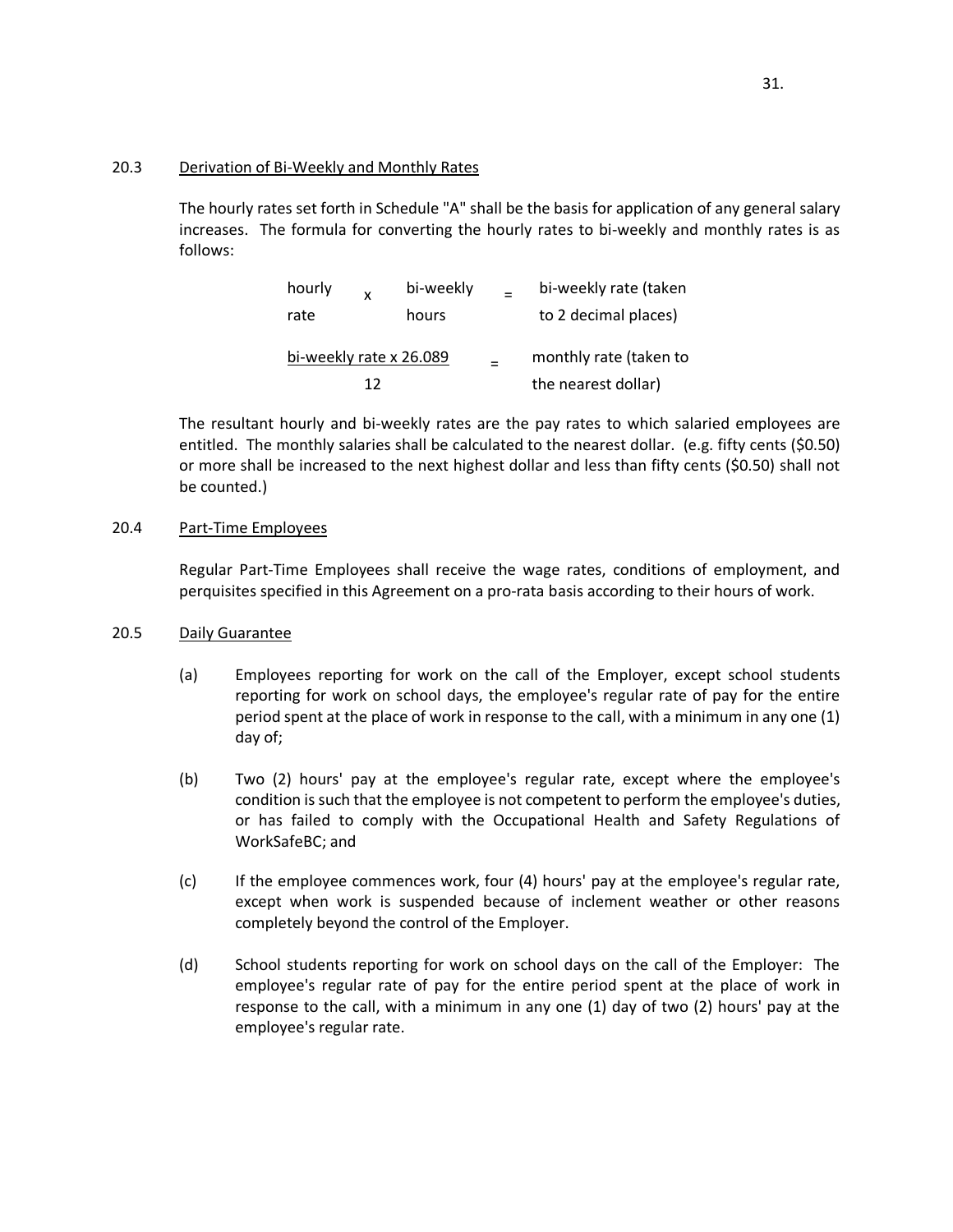# <span id="page-36-0"></span>20.6 Pay During Temporary Transfers

When an employee is required by the Employer to temporarily substitute in, or perform the principal duties of a higher paying position, the employee shall receive immediately the rate for the job. Where a pay range is in effect, the employee shall receive the rate in the pay range that is immediately higher than the employee's regular rate of pay. When an employee is assigned to a position paying a lower rate, such employee shall incur no reduction in pay.

# <span id="page-36-1"></span>20.7 Temporarily Assigned Outside the Scope of the Agreement

Employees temporarily assigned to positions outside the scope of this Collective Agreement shall be paid from the first day in the temporary assigned position, ten percent (10%) above the assigned employee's regular classification rate. In each assignment the employee shall be notified in writing in advance of the temporary assignment.

## <span id="page-36-2"></span>20.8 Educational Allowances

- (a) The Employer shall pay the full cost of any course of instruction required by the Employer for an employee to be better qualified to perform the job. Employees shall be paid fifty percent (50%) of the course fee upon enrolment and the balance on completion.
- (b) The Employer shall pay the cost of employees attending on the Employer's behalf training programmes, conferences, seminars, and workshops.

### <span id="page-36-3"></span>20.9 Rate for Relief Shift Supervisors

Employees who are designated as relief Shift Supervisors shall be paid a premium of two (2) pay grades while they are working as relief Shift Supervisors to a maximum of pay grade 16.

### <span id="page-36-4"></span>20.10 Professional Fees and Licenses

The Employer shall pay professional fees for any employee who is required to be a member of a professional association, and license for any employee who is required to be licensed.

### <span id="page-36-5"></span>20.11 Mileage

Mileage will be reimbursed according to the City of Richmond Expense Reimbursement Procedure (Appendix 2 of the Board Manual). Current mileage rates are available from Library Administration.

### <span id="page-36-6"></span>20.12 In Charge Premium

Employees who are designated as being in charge of a branch shall be paid a premium of two (2) pay grades while they are in charge to a maximum of pay grade 18. This provision is not applicable to employees working in a classification that includes in charge responsibilities.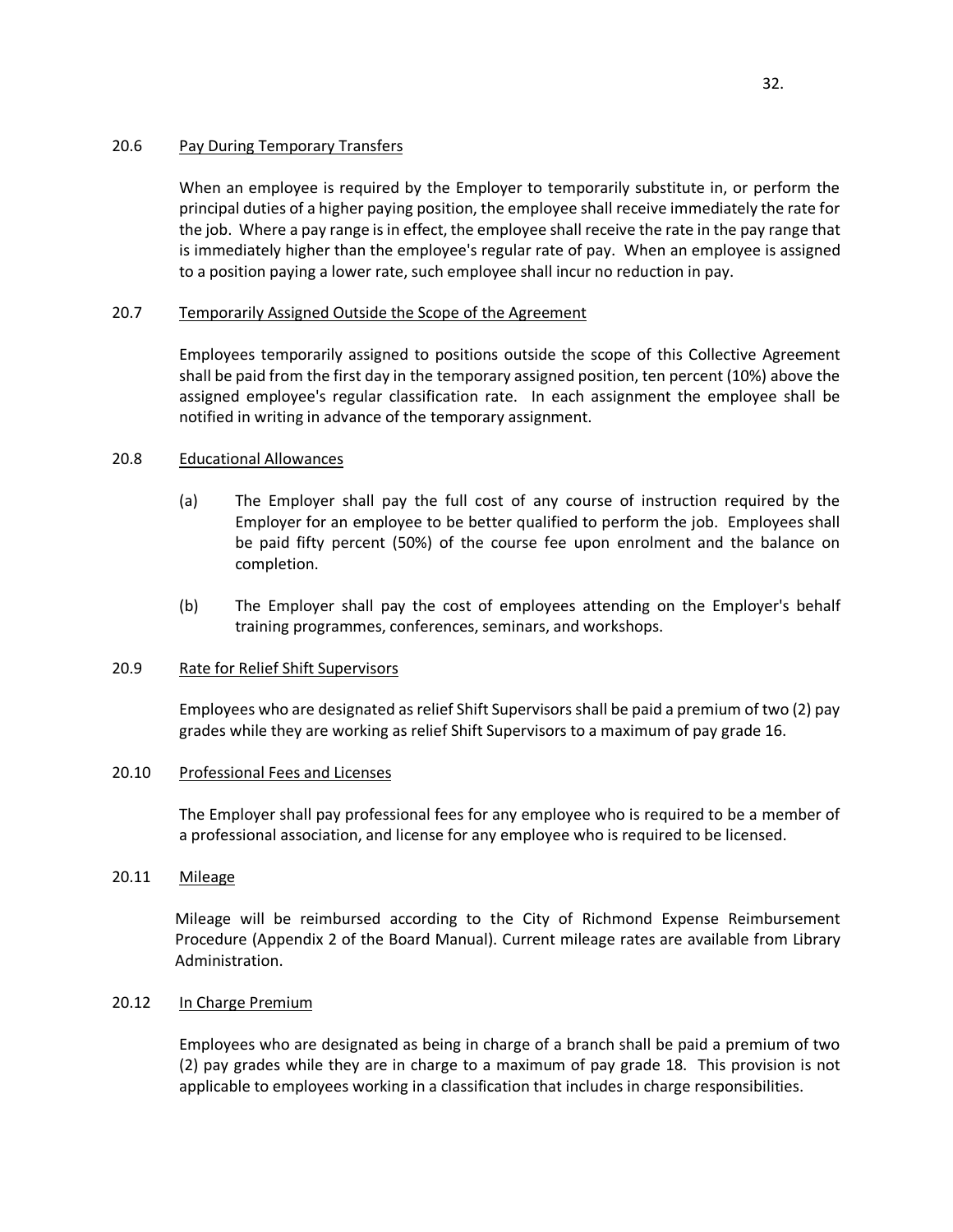# <span id="page-37-0"></span>21. CHANGES IN CLASSIFICATION

- (a) Where the duties and responsibilities of a position have significantly changed and/or the employee or Union believe that the position is improperly classified, the employee shall complete a standard questionnaire provided by the Employer within five (5) working days of a request and shall return the completed form to the Chief Librarian or designated exempt manager. The date the completed questionnaire is received by the Chief Librarian or designated exempt manager will be the official date of any change that may occur.
- (b) The incumbent completing the questionnaire will be interviewed, if necessary, and a decision on the employee's request where possible will be issued to the employee within ninety (90) working days with a copy to the Union.
- (c) Where there is a disagreement as to the decision, the employee shall have the right to appeal through the grievance and arbitration procedures.

# <span id="page-37-1"></span>22. EMPLOYEE BENEFITS

# <span id="page-37-2"></span>22.1 Municipal Pension Plan

All Regular Full-Time Employees and Regular Part-Time Employees appointed to permanent positions and who have completed six (6) calendar months' service and who are employed for a minimum of twenty (20) hours per week, shall participate in the Municipal Pension Plan. Employees who are ineligible to make contributions under the Municipal Pension Plan shall be exempted from its provisions, except as otherwise provided for in Article 18 – ERetirement Pay.

# <span id="page-37-3"></span>22.2 Group Medical, Dental and Insurance Benefits

- (a) The Employer agrees to provide, and each Regular Full-Time Employee, Regular Part-Time Employee, and Temporary Full-Time Employee shall be required to participate in, the following benefits as a condition of employment, unless otherwise covered, on completion of three (3) calendar months' service. Except that the Employer agrees to provide, and each Temporary Full-Time Employee shall be required, unless otherwise covered, to participate in the Dental Plan on completion of nine (9) calendar months' service.
	- (1) Medical and Surgical Benefits through the British Columbia Medical Plan, inclusive of Extended Health Benefits.

The Extended Health Benefits Plan includes, among other benefits, coverage for eye exams to a maximum payable of one hundred dollars (\$100.00) per person in a two (2) calendar year period and coverage for vision care to a maximum payable of five hundred dollars (\$500.00) per person in a two (2) calendar year period. The Plan has an annual deductible of one hundred and twenty-five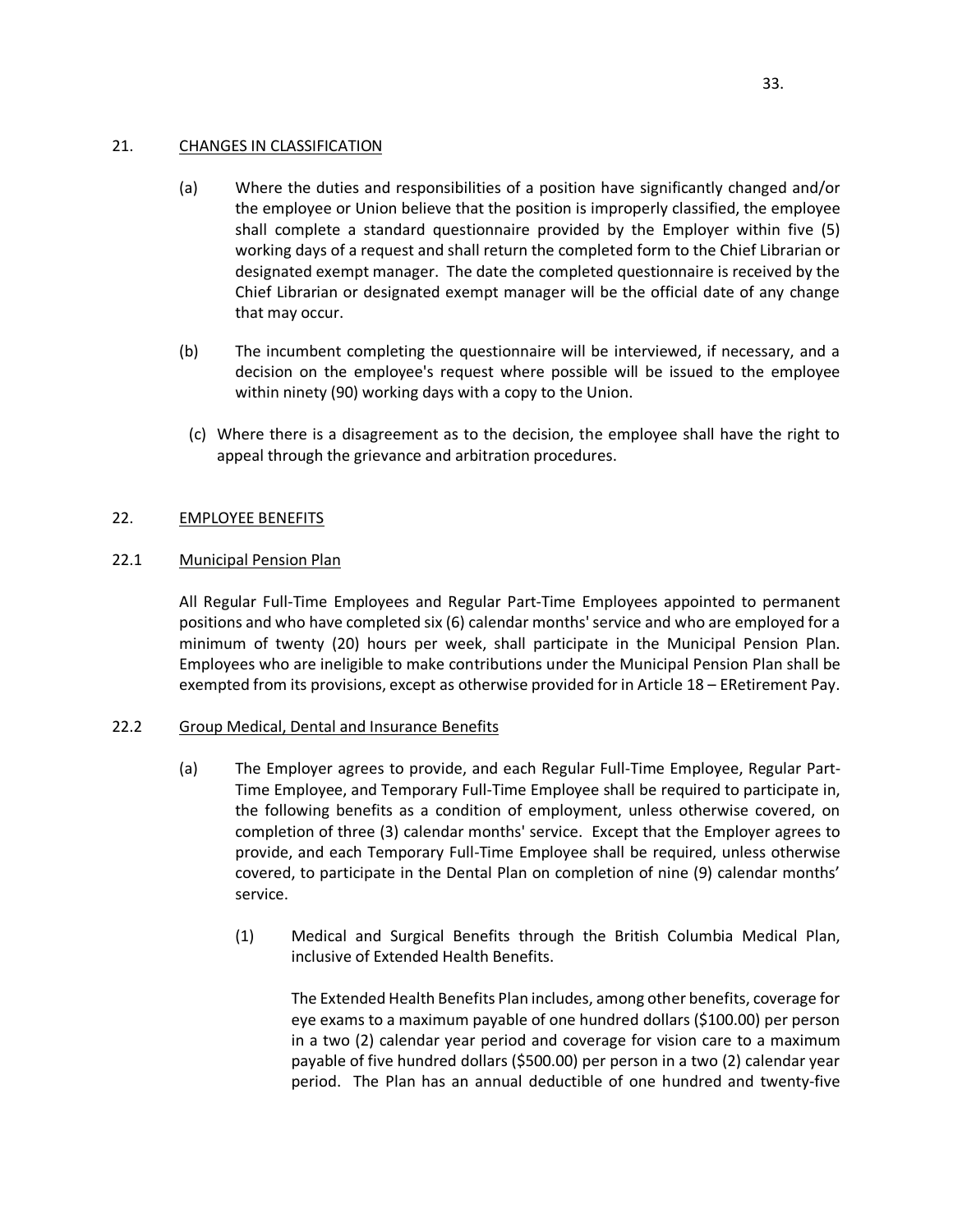dollars (\$125.00). The provision of the benefits shall be subject to the provisions of the Plan.

- (2) Group Life Insurance in an amount equal to one and one-half  $(12)$  times the employee's basic annual salary, which shall then be rounded to the next highest one thousand dollars (\$1,000.00), with a minimum coverage of ten thousand dollars (\$10,000.00). The coverage shall be subject to the terms and conditions of the group life insurance policy.
- (3) Accidental Death and Dismemberment Insurance in an amount equal to the Group Life Insurance coverage, subject to the terms and conditions of the accidental death and dismemberment insurance policy, with a minimum coverage of ten thousand dollars (\$10,000.00).
- (4) Dental Plan coverage shall provide the following:
	- (a) Basic dental service (Plan A) paying for seventy percent (70%) of the approved schedule of fees.
	- (b) Restorative dental service (Plan B) paying for fifty percent (50%) of the approved schedule of fees.
	- (c) Orthodontics (Plan 'C') paying for fifty percent (50%) of the approved schedule of fees to a lifetime maximum of three thousand and five hundred dollars (\$3,500.00) per person covered by the Plan.
	- (d) Where the Employer changes carriers, the level of benefit in effect prior to the change shall not be reduced. A copy of the carrier's policy will be provided to the Union every time a change is made to the coverage or carrier.
- (b) The cost of providing Group Medical, Dental, and Insurance Benefits shall be borne one hundred percent (100%) by the Employer.

# <span id="page-38-0"></span>23. HEALTH AND SAFETY

# <span id="page-38-1"></span>23.1 Co-operation on Safety

The Union and the Employer shall co-operate in continuing and perfecting regulations which will afford adequate protection to employees engaged in hazardous work.

# <span id="page-38-2"></span>23.2 Union-Employer Safety Committee

A Health and Safety Committee shall be established and composed of two (2) representatives appointed by the Employer, and two (2) representatives of the Union. The Employer shall be responsible for the total operating costs of the Committee, including the normal wages of employees while engaged in committee duties. Additional Union and Management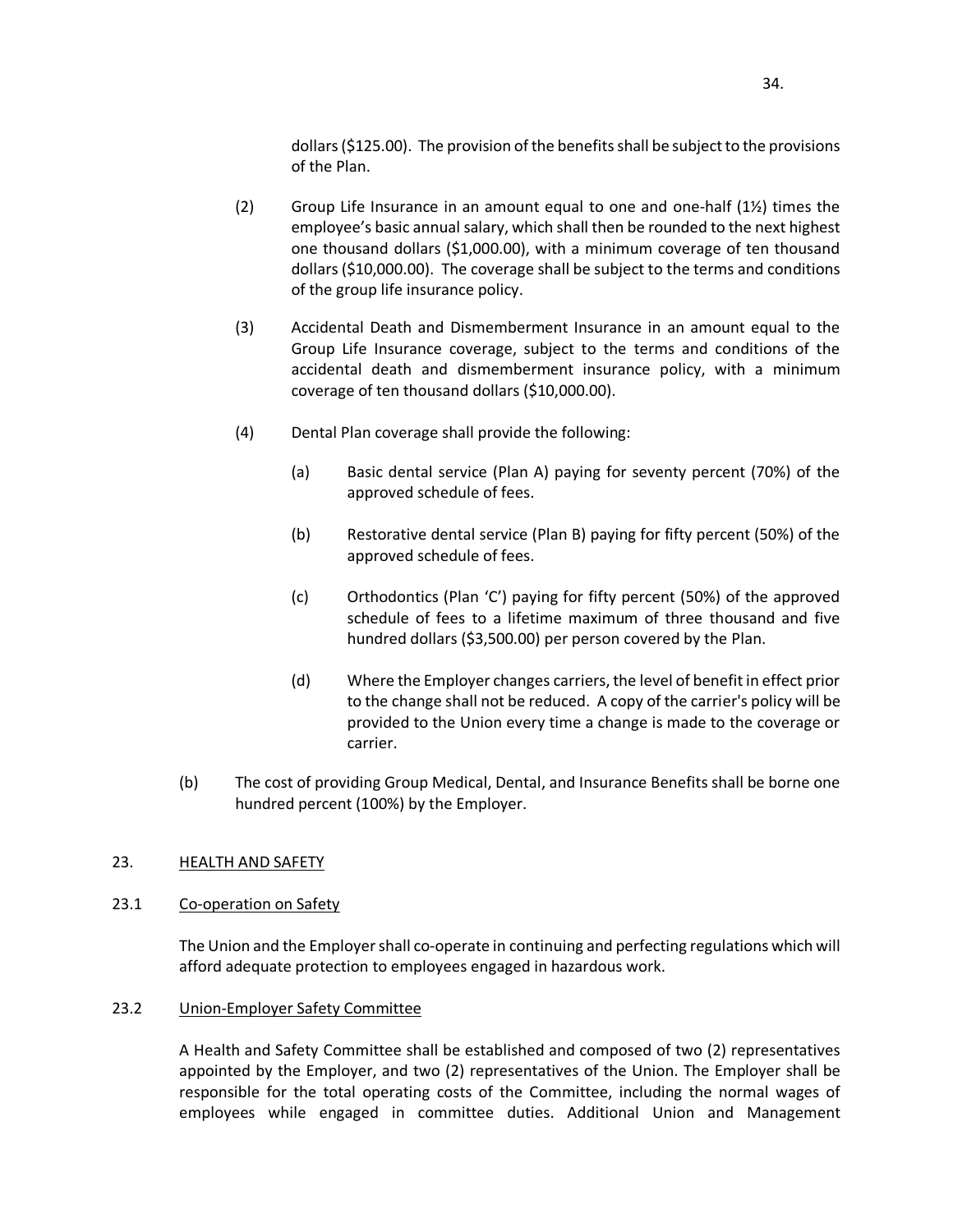representatives may be added for a specific duration of time upon mutual consent between the Union and Employer.

## <span id="page-39-0"></span>23.3 Meetings of Committee

The Health and Safety Committee shall hold meetings as requested by the Union or by the Employer and all unsafe, hazardous, or dangerous conditions shall be taken up and dealt with at such meetings. Minutes of all Health and Safety Committee meetings shall be kept and copies of such minutes shall be sent to the Employer and the Union.

## <span id="page-39-1"></span>23.4 Safety Measures

Employees working in any unsanitary or dangerous jobs shall be supplied with all the necessary tools, safety equipment, and protective clothing.

# <span id="page-39-2"></span>24. TECHNOLOGICAL CHANGE

# <span id="page-39-3"></span>24.1 General Provision re Technological Change

Disputes between the Employer and the Union arising in relation to technological change shall be resolved by arbitration, without stoppage of work.

# <span id="page-39-4"></span>24.2 Displacement

No regular employee shall be dismissed by the Employer because of mechanization or technological changes. An employee who is displaced by virtue of technological change or improvements will suffer no reduction in normal earnings and will be given the opportunity to fill other vacancies according to seniority.

# <span id="page-39-5"></span>24.3 Training Program

In the event that the Employer should introduce new methods or machines which require new or greater skills than are possessed by employees under the existing methods of operation, such employees shall, at the expense of the Employer, be given a minimum period, not to exceed one (1) year, during which they may perfect or acquire the skills necessitated by the new methods of operation. There shall be no change in wage or salary rates during the training period of any such employee and no reduction in pay upon being reclassified in the new position.

# <span id="page-39-6"></span>24.4 Significant Technological Change

Where the Employer introduces, or intends to introduce a technological change, that:

- (a) affects the terms and conditions, or security, of employment of a significant number of employees to whom this Collective Agreement applies; and
- (b) alters significantly the basis upon which the Collective Agreement was negotiated,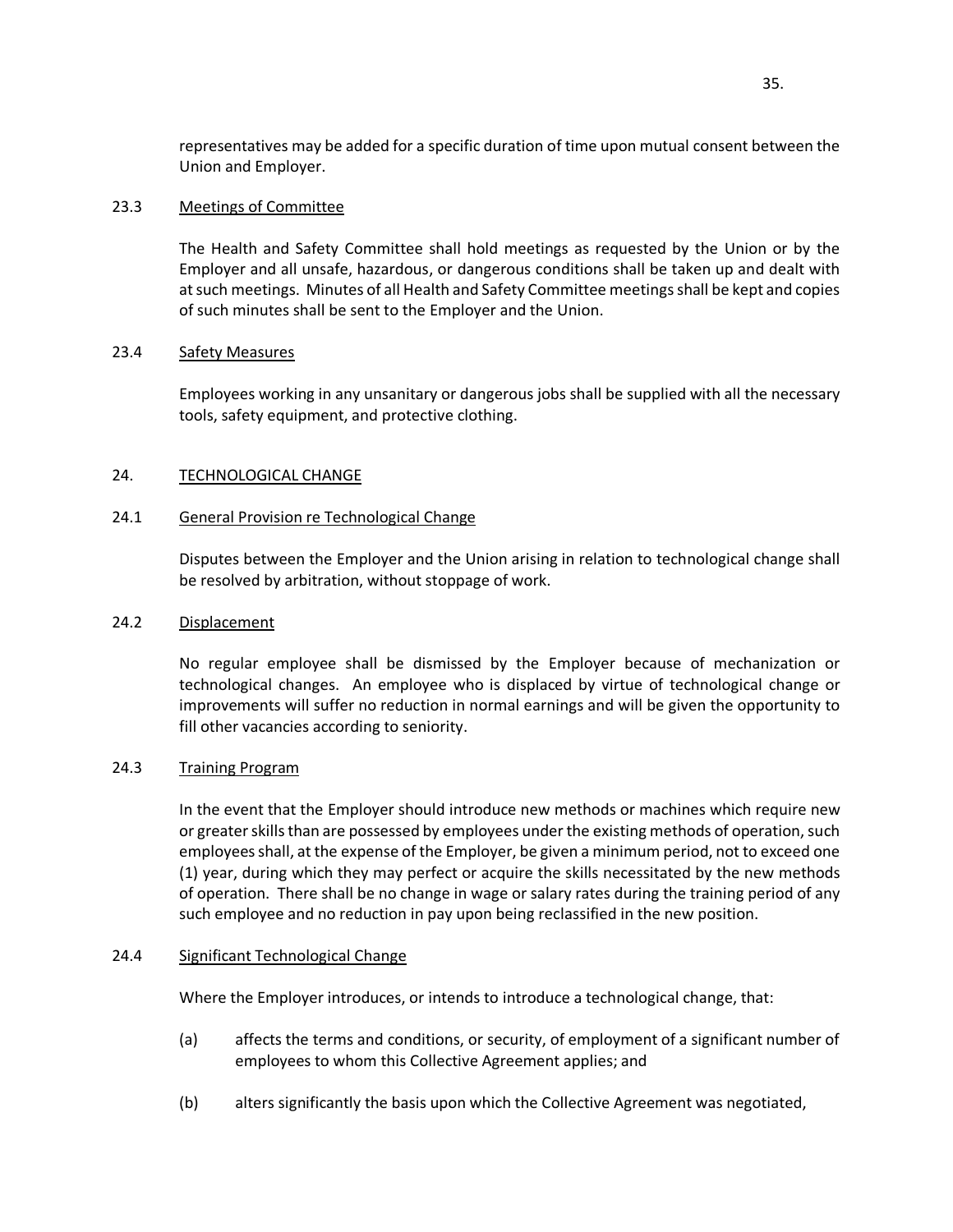either party may refer the matter to an Arbitration Board constituted pursuant to Article 9 of this Agreement.

# <span id="page-40-0"></span>24.5 Arbitration Board Decision on Technological Change

The Arbitration Board shall decide whether or not the Employer has introduced, or intends to introduce, a technological change, and upon deciding that the Employer has introduced or intends to introduce a technological change, the Arbitration Board may make any one (1) or more of the following orders:

- (a) That the change be made in accordance with the terms of the Collective Agreement unless the change alters significantly the basis upon which the Collective Agreement was negotiated.
- (b) That the Employer will not proceed with the technological change for such period, not exceeding ninety (90) days, as the Arbitration Board considers appropriate;
- (c) That the Employer reinstate any employee displaced by reason of the technological change;
- (d) That the Employer pay to that employee such compensation in respect of such displacement as the Arbitration Board considers reasonable;
- (e) That the matter be referred to the Labour Relations Board;

and an order made under this clause is binding on all persons bound by this Collective Agreement.

### <span id="page-40-1"></span>25. JOB SECURITY

No bargaining unit employee shall be laid off as a result of the Employer contracting out any of its present work or services.

# <span id="page-40-2"></span>26. PRESENT CONDITIONS AND BENEFITS

# <span id="page-40-3"></span>26.1 Present Conditions to Continue

All rights, benefits, privileges, and working conditions which employees now enjoy, receive, or possess as employees of the Employer shall continue to be enjoyed and possessed insofar as they are consistent with this Agreement, but may be modified by mutual agreement between the Employer and the Union.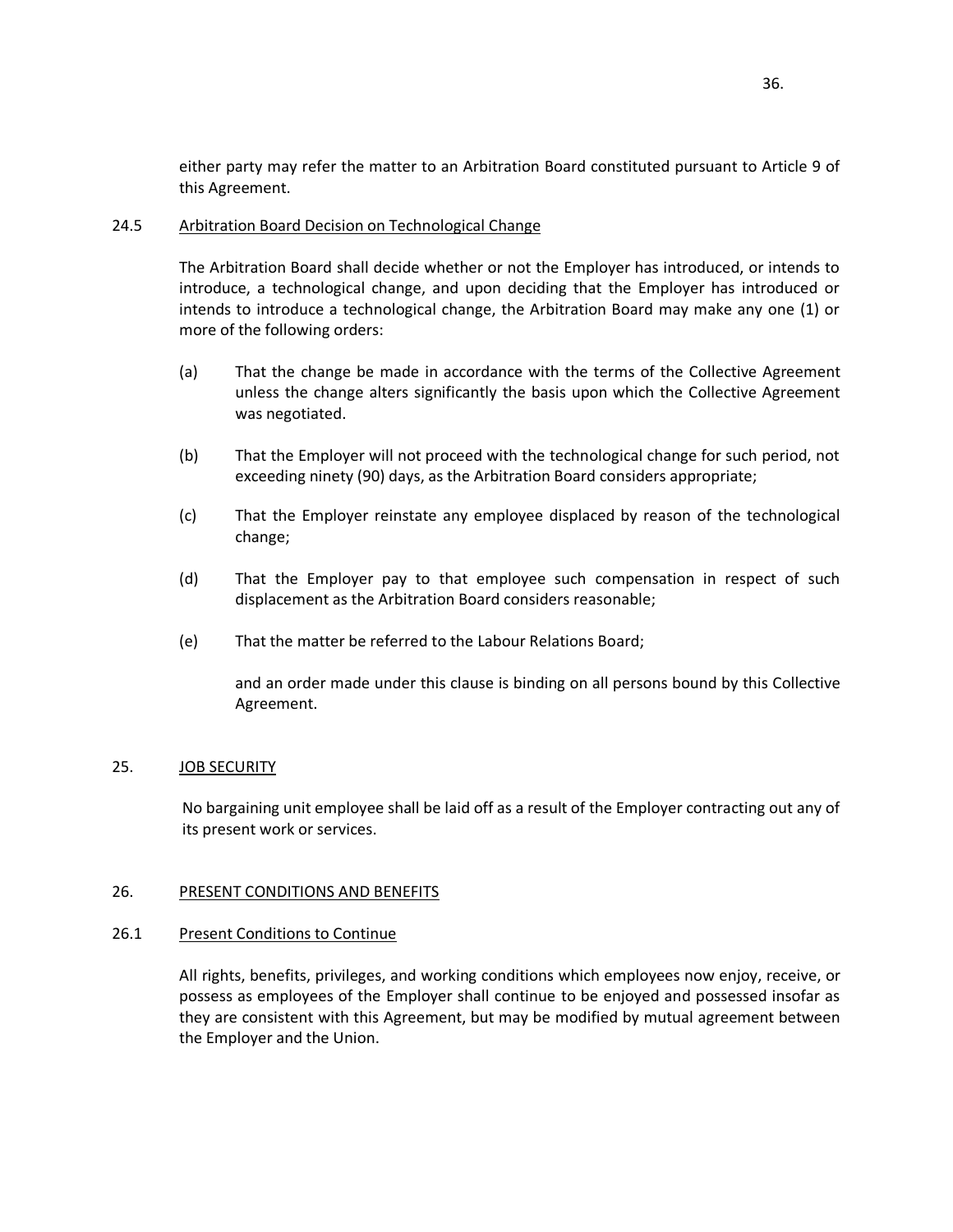# <span id="page-41-0"></span>26.2 Continuation of Acquired Rights

All provisions of this Agreement are subject to applicable laws now or hereafter in effect. If any law now existing or hereafter enacted, or proclamation or regulation shall invalidate any portion of this Agreement, or if there is an amalgamation, annexation, merger, or other structural change of the Employer, the entire Agreement shall not be invalidated and the existing rights, privileges, and obligations of the employees shall remain in existence and either party, upon notice to the other, may reopen this present Agreement for negotiation.

# <span id="page-41-1"></span>27. CROSSING OF LEGAL PICKET LINES

No employee covered by this Agreement except in emergency conditions will be required to enter any building, property, or business where a picket line is in evidence, when such picket line is established under the Statutes of the Province of British Columbia or the Statutes of the Federal Government. Failure to cross such a picket line by the members of this Union shall not be considered a violation of this Agreement, nor shall it be grounds for disciplinary action. Pay for such loss of time shall be at the discretion of the Employer.

# <span id="page-41-2"></span>28. ACCESS TO PERSONNEL RECORDS

- (a) An employee or designate shall have access to all material in their official file at a time mutually convenient to the employee and Library Administration.
- (b) Examination of the contents of their official personnel file shall be in the presence of a person authorized by Library Administration.
- (c) An employee and Union shall be provided with a copy of all letters of reprimand, censure, and any other document which may be the basis of disciplinary action at the time of filing.
- (d) An employee upon request, shall be entitled to receive a copy of any document contained within their file at the time of examination.
- (e) Should an employee dispute any entry or document in their personnel file, they shall be entitled to recourse to the Grievance Procedure.
- (f) Eventual resolution of any dispute shall be part of the person's official personnel file.
- (g) The Employer agrees not to introduce as evidence in any hearing any document from the official personnel file of any employee, the existence of which the employee was not aware at the time of filing.
- (h) Letters of censure, reprimand, discipline, and all adverse statements shall be removed from the employee's file after the expiration of three (3) years from the date it was issued, provided there has not been a further infraction.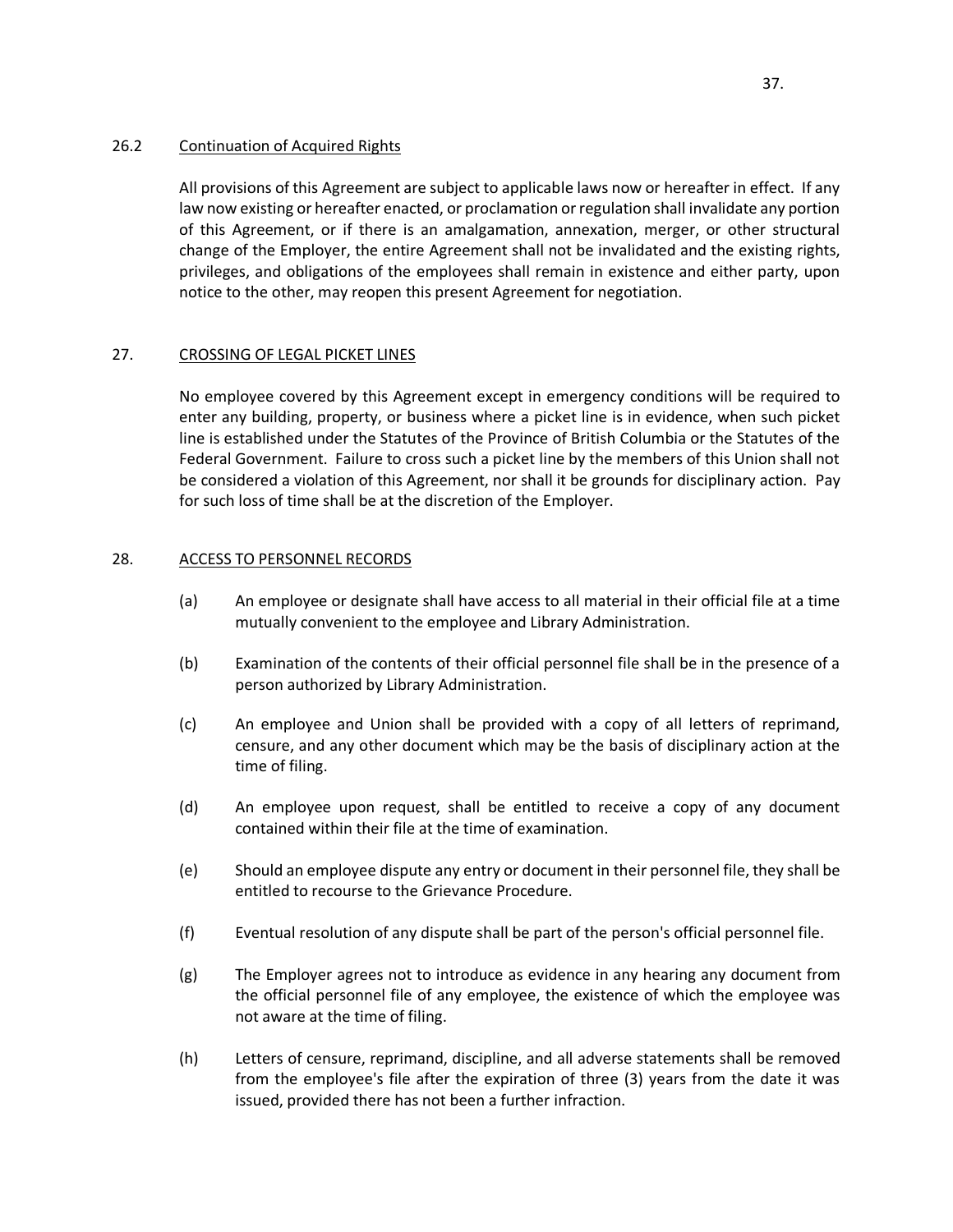# <span id="page-42-0"></span>29. GENERAL

### <span id="page-42-1"></span>29.1 New Employees

The Employer agrees to acquaint new employees with the fact that a Union agreement is in effect, and with the conditions of employment set out in the articles dealing with Union Security and Dues Check-Off.

### <span id="page-42-2"></span>29.2 Copies of Agreement

On commencing employment, the Employer's Department Head shall introduce the new employee to the Union steward or representative, who will provide the employee with a copy of the Collective Agreement.

# <span id="page-42-3"></span>29.3 Union Orientation Meeting

A representative of the Union shall be given an opportunity to orient each new employee within regular working hours, without loss of pay, for a maximum of thirty (30) minutes during the first month of employment for the purpose of acquainting the new employee with the benefits and duties of Union membership and the responsibilities and obligations to the Employer and the Union.

### <span id="page-42-4"></span>30. INDIVIDUAL RIGHTS PROTECTION

The Employer and the Union are fully supportive of their respective responsibilities under the applicable provincial legislation respecting Human Rights and related Employer policies and procedures. Nothing in this Article impedes the right of the Employer to manage its business and the Union recognizes the right of the Employer to implement and administer policies and/or administrative procedures pertaining to safeguarding the workforce.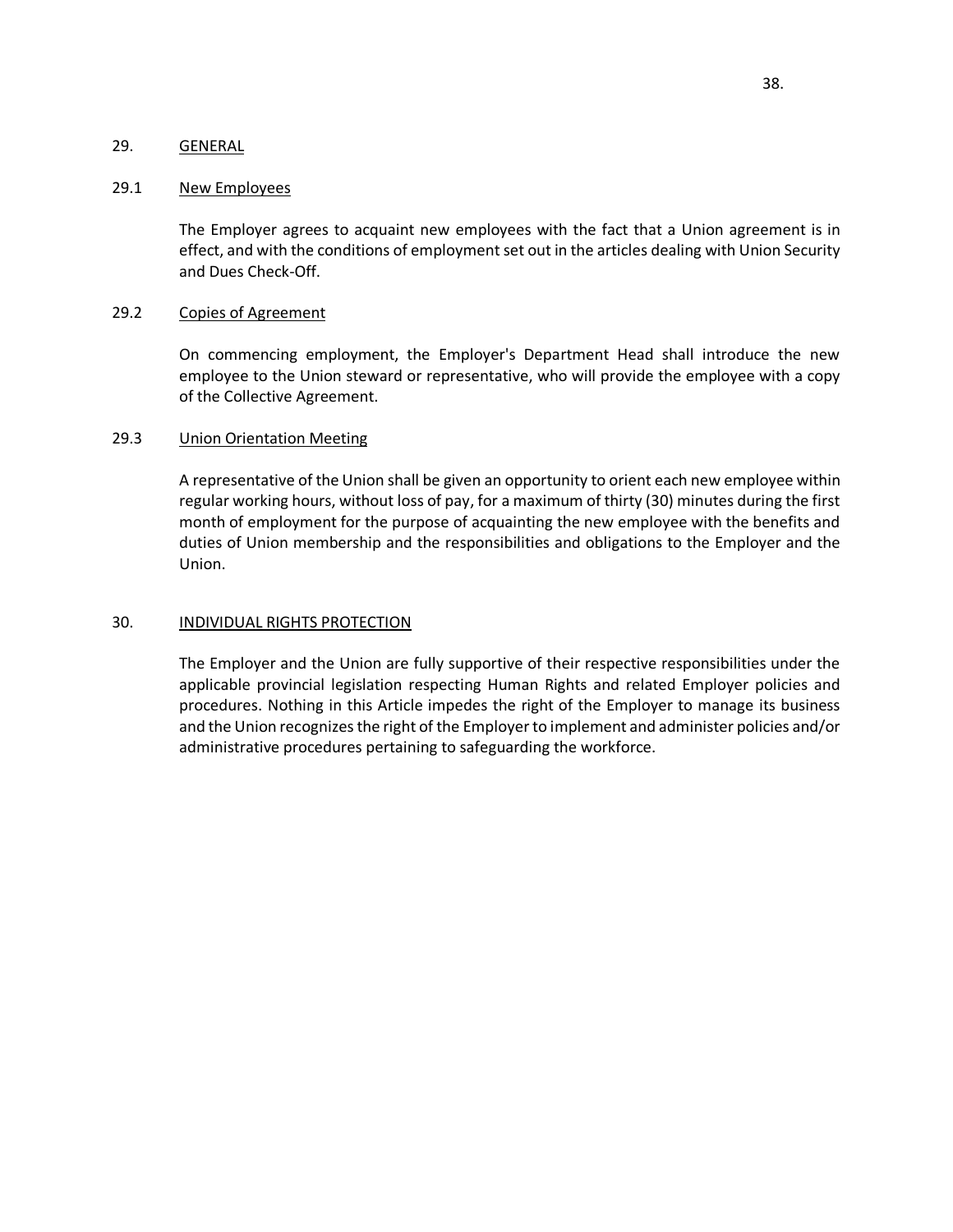# <span id="page-43-0"></span>31. SCHEDULES

The schedule of wages for all employees of the Employer covered by this Agreement shall be in accordance with Schedule "A" attached hereto and forming part of this Agreement.

IN WITNESS WHEREOF BOTH PARTIES HERETO HAVE EXECUTED THEIR PRESENTS.

SEALED WITH THE SEAL OF THE RICHMOND PUBLIC LIBRARY BOARD AND SIGNED IN THE PRESENCE OF ITS PROPER OFFICERS:

"Jordan Oye"

**CHAIR** 

"Susan Walters"

CHIEF LIBRARIAN

10 February 2022

Date Signed

SEALED WITH THE SEAL OF THE CANADIAN UNION OF PUBLIC EMPLOYEES, LOCAL UNION 3966 AND SIGNED IN THE PRESENCE OF ITS PROPER OFFICERS:

"Katherine Adams" (Vice President) PRESIDENT

"James McCann"

**SECRETARY** 

24 Jan 2022

Date Signed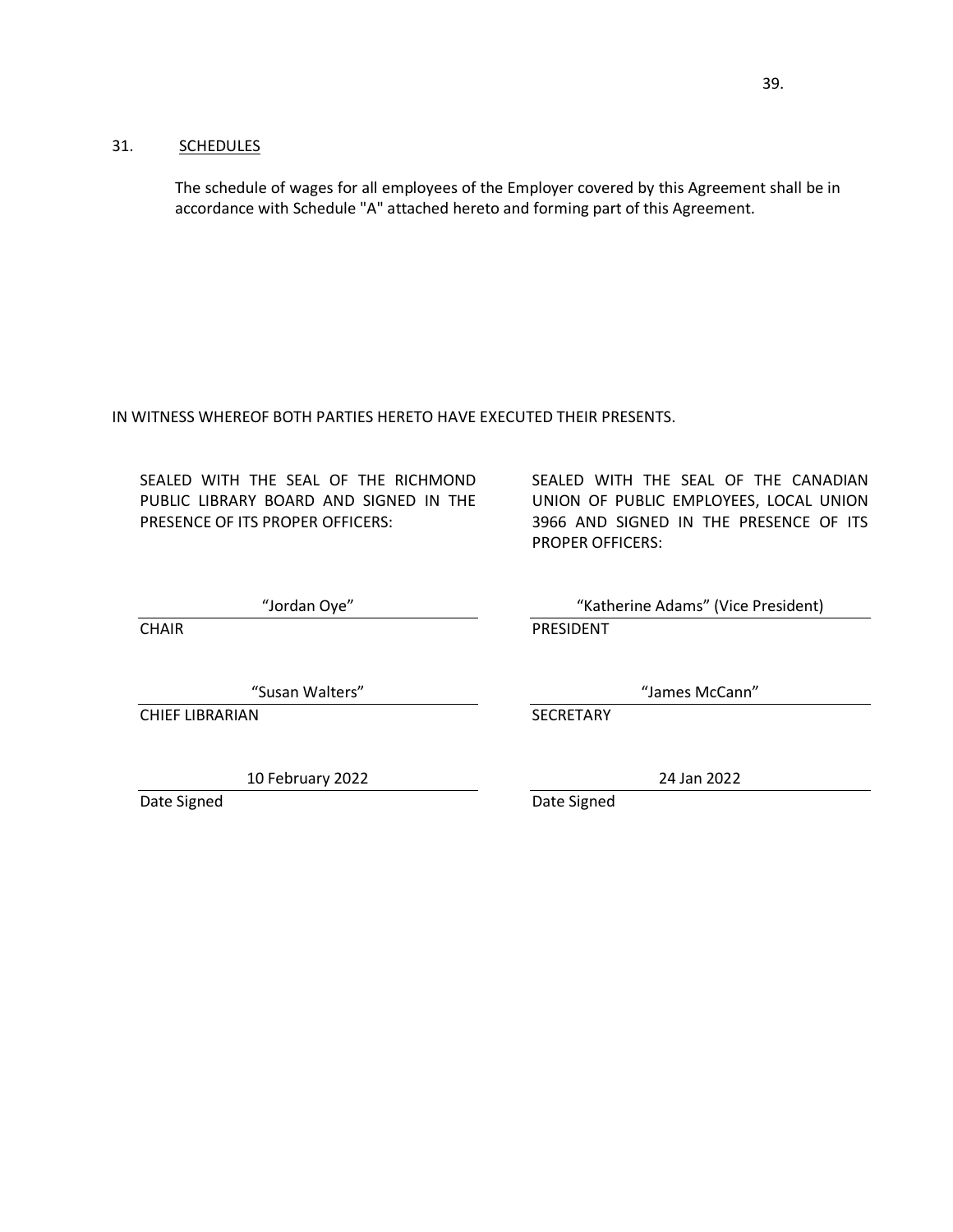# <span id="page-44-0"></span>SCHEDULE "A"

# RICHMOND PUBLIC LIBRARY WAGE SCHEDULE 2020 JANUARY 01 – 2021 DECEMBER 31

# Key: A = Effective 2020 January  $01 - 2.00\%$  $B =$  Effective 2021 January 01 – 2.25%

| Pay   |                                  | Effective   |        |        |        |        |        |
|-------|----------------------------------|-------------|--------|--------|--------|--------|--------|
| Grade | <b>Class Title</b>               | <b>Date</b> | Step 1 | Step 2 | Step 3 | Step 4 | Step 5 |
| 10    | <b>Library Clerk</b>             | A           | 21.26  | 22.09  | 22.93  | 23.91  | 24.85  |
|       |                                  | B           | 21.74  | 22.59  | 23.45  | 24.45  | 25.41  |
| 12    | <b>Circulation Clerk</b>         | A           | 22.93  | 23.91  | 24.85  | 25.82  | 26.89  |
|       |                                  | B           | 23.45  | 24.45  | 25.41  | 26.40  | 27.50  |
| 12    | Receptionist - Administration    | A           | 22.93  | 23.91  | 24.85  | 25.82  | 26.89  |
|       |                                  | B           | 23.45  | 24.45  | 25.41  | 26.40  | 27.50  |
| 13    | <b>Building Service Worker</b>   | A           | 23.91  | 24.85  | 25.82  | 26.89  | 28.00  |
|       |                                  | B           | 24.45  | 25.41  | 26.40  | 27.50  | 28.63  |
| 14    | <b>Customer Service Clerk</b>    | Α           | 24.85  | 25.82  | 26.89  | 28.00  | 29.12  |
|       |                                  | B           | 25.41  | 26.40  | 27.50  | 28.63  | 29.78  |
| 15    | Customer Service Clerk-          | A           | 25.82  | 26.89  | 28.00  | 29.12  | 30.33  |
|       | Multilingual                     | B           | 26.40  | 27.50  | 28.63  | 29.78  | 31.01  |
| 15    | Senior Building Service Worker   | A           | 25.82  | 26.89  | 28.00  | 29.12  | 30.33  |
|       |                                  | B           | 26.40  | 27.50  | 28.63  | 29.78  | 31.01  |
| 16    | Cataloguing Clerk - Special      | $\mathsf A$ | 26.89  | 28.00  | 29.12  | 30.33  | 31.60  |
|       | Collections                      | B           | 27.50  | 28.63  | 29.78  | 31.01  | 32.31  |
| 16    | Library Technician I - Brighouse | $\mathsf A$ | 26.89  | 28.00  | 29.12  | 30.33  | 31.60  |
|       |                                  | B           | 27.50  | 28.63  | 29.78  | 31.01  | 32.31  |
| 16    | <b>Shift Supervisor</b>          | A           | 26.89  | 28.00  | 29.12  | 30.33  | 31.60  |
|       |                                  | B           | 27.50  | 28.63  | 29.78  | 31.01  | 32.31  |
| 18    | <b>Community Programmer</b>      | A           | 29.12  | 30.33  | 31.60  | 32.90  | 34.27  |
|       |                                  | B           | 29.78  | 31.01  | 32.31  | 33.64  | 35.04  |
| 18    | Digital Services Technician      | Α           | 29.12  | 30.33  | 31.60  | 32.90  | 34.27  |
|       |                                  | B           | 29.78  | 31.01  | 32.31  | 33.64  | 35.04  |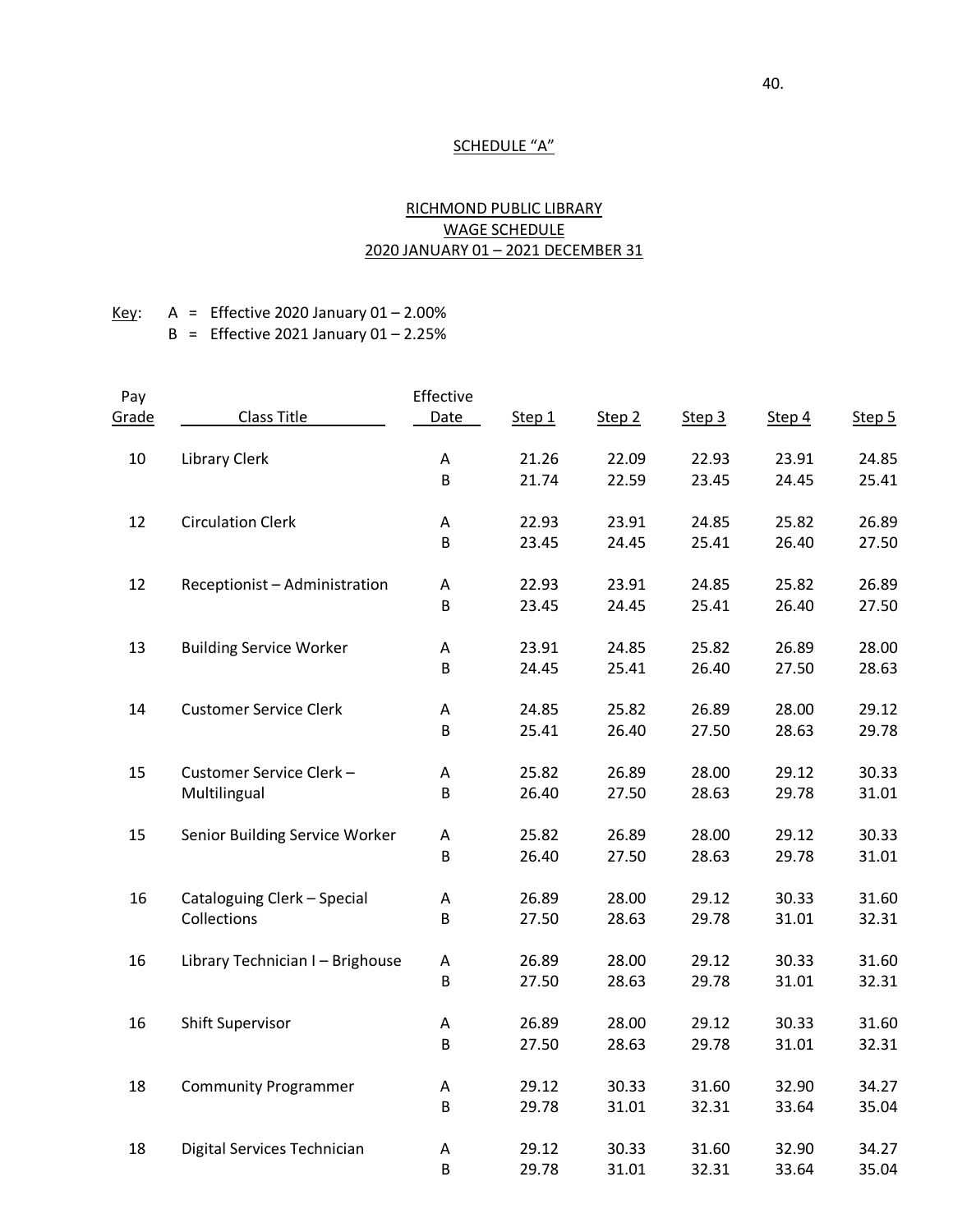Key: A = Effective 2020 January  $01 - 2.00\%$ B = Effective 2021 January  $01 - 2.25%$ 

| Pay          |                                     | Effective   |        |                   |        |        |        |
|--------------|-------------------------------------|-------------|--------|-------------------|--------|--------|--------|
| <u>Grade</u> | Class Title                         | <b>Date</b> | Step 1 | Step <sub>2</sub> | Step 3 | Step 4 | Step 5 |
| 18           | Library Technician II - Branches    | Α           | 29.12  | 30.33             | 31.60  | 32.90  | 34.27  |
|              |                                     | B           | 29.78  | 31.01             | 32.31  | 33.64  | 35.04  |
|              |                                     |             |        |                   |        |        |        |
| 18           | Office Supervisor - Library         | Α           | 29.12  | 30.33             | 31.60  | 32.90  | 34.27  |
|              |                                     | B           | 29.78  | 31.01             | 32.31  | 33.64  | 35.04  |
| 18           | Supervisor of Circulation and       | Α           | 29.12  | 30.33             | 31.60  | 32.90  | 34.27  |
|              | <b>Customer Service Delivery</b>    | B           | 29.78  | 31.01             | 32.31  | 33.64  | 35.04  |
| 19           | Library Technician II -             | Α           | 30.33  | 31.60             | 32.90  | 34.27  | 35.68  |
|              | Multilingual                        | B           | 31.01  | 32.31             | 33.64  | 35.04  | 36.48  |
|              |                                     |             |        |                   |        |        |        |
| 20           | Marketing & Communications          | A           | 31.60  | 32.90             | 34.27  | 35.68  | 37.18  |
|              | Technician                          | B           | 32.31  | 33.64             | 35.04  | 36.48  | 38.02  |
| 20           | Web Technician                      | Α           | 31.60  | 32.90             | 34.27  | 35.68  | 37.18  |
|              |                                     | B           | 32.31  | 33.64             | 35.04  | 36.48  | 38.02  |
| 21           | <b>Technical Support Specialist</b> | A           | 32.90  | 34.27             | 35.68  | 37.18  | 38.73  |
|              |                                     | B           | 33.64  | 35.04             | 36.48  | 38.02  | 39.60  |
| 22           | Librarian I                         | Α           | 34.27  | 35.68             | 37.18  | 38.73  | 40.35  |
|              |                                     | B           | 35.04  | 36.48             | 38.02  | 39.60  | 41.26  |
|              |                                     |             |        |                   |        |        |        |
| 23           | Librarian I - Multilingual          | Α           | 35.68  | 37.18             | 38.73  | 40.35  | 42.12  |
|              |                                     | B           | 36.48  | 38.02             | 39.60  | 41.26  | 43.07  |
| 23           | Senior Supervisor, Circulation      | A           | 35.68  | 37.18             | 38.73  | 40.35  | 42.12  |
|              | and Merchandising                   | B           | 36.48  | 38.02             | 39.60  | 41.26  | 43.07  |
| 24           | <b>Network Support Analyst</b>      | Α           | 37.18  | 38.73             | 40.35  | 42.12  | 43.90  |
|              |                                     | B           | 38.02  | 39.60             | 41.26  | 43.07  | 44.89  |
|              |                                     |             |        |                   |        |        |        |
| 25           | Head                                | A           | 38.73  | 40.35             | 42.12  | 43.90  | 45.73  |
|              |                                     | B           | 39.60  | 41.26             | 43.07  | 44.89  | 46.76  |
| 25           | Librarian II                        | Α           | 38.73  | 40.35             | 42.12  | 43.90  | 45.73  |
|              |                                     | B           | 39.60  | 41.26             | 43.07  | 44.89  | 46.76  |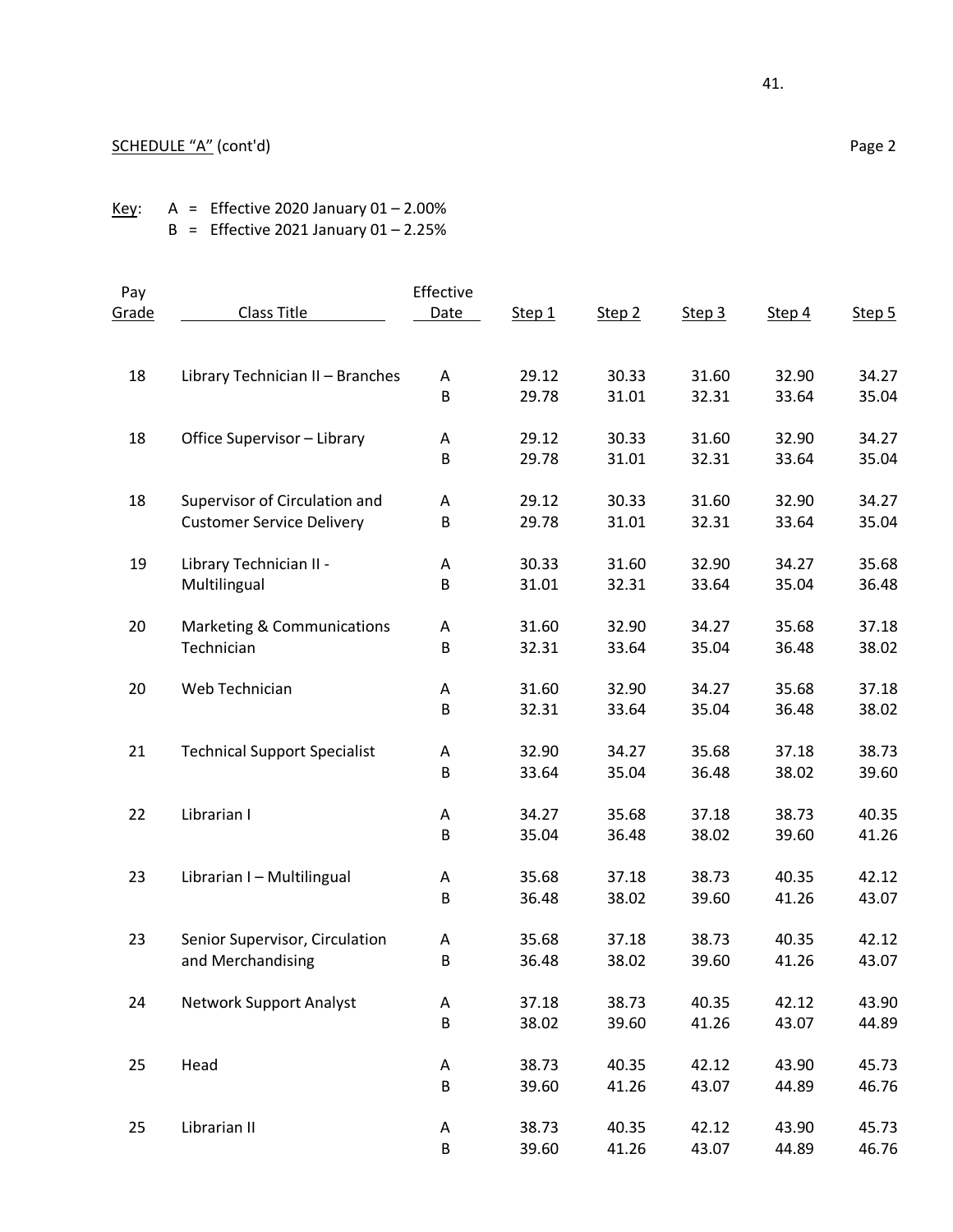# SCHEDULE "A" (cont'd) Page 3

Key:  $A =$  Effective 2020 January 01 – 2.00% B = Effective 2021 January  $01 - 2.25%$ 

| Pay   |                             | Effective |                |        |        |        |        |  |  |
|-------|-----------------------------|-----------|----------------|--------|--------|--------|--------|--|--|
| Grade | Class Title                 | Date      | Step 1         | Step 2 | Step 3 | Step 4 | Step 5 |  |  |
| 26    | Librarian II - Multilingual | A         | 40.35          | 42.12  | 43.90  | 45.73  | 47.69  |  |  |
|       |                             | B         | 41.26          | 43.07  | 44.89  | 46.76  | 48.76  |  |  |
| 27    | Coordinator                 | Α         | 42.12          | 43.90  | 45.73  | 47.69  | 49.76  |  |  |
|       |                             | B         | 43.07          | 44.89  | 46.76  | 48.76  | 50.88  |  |  |
| 27    | Coordinator - Information   | A         | 42.12          | 43.90  | 45.73  | 47.69  | 49.76  |  |  |
|       | <b>Technology Service</b>   | B         | 43.07          | 44.89  | 46.76  | 48.76  | 50.88  |  |  |
| 27    | Coordinator - Marketing and | Α         | 42.12          | 43.90  | 45.73  | 47.69  | 49.76  |  |  |
|       | <b>Public Relations</b>     | B         | 43.07          | 44.89  | 46.76  | 48.76  | 50.88  |  |  |
| 27    | Librarian III               | A         | 42.12          | 43.90  | 45.73  | 47.69  | 49.76  |  |  |
|       |                             | B         | 43.07          | 44.89  | 46.76  | 48.76  | 50.88  |  |  |
| --    | Driver - Library            | Α         | 29.86 per hour |        |        |        |        |  |  |
|       |                             | B         | 30.53 per hour |        |        |        |        |  |  |
|       | Bookshelver                 | Α         | 18.14 per hour |        |        |        |        |  |  |
|       |                             | В         | 18.55 per hour |        |        |        |        |  |  |

# NOTES:

(a) Hourly rates are expressed for each classification and are based on a thirty-five (35) hour week.

(b) Eligibility for advancement from one step (increment) to the next is as follows:

| Pay Grades 9 to 14:     | Six (6) month eligibility to move from steps 1 to 2 and 2 to 3;<br>thereafter twelve (12) month eligibility; |
|-------------------------|--------------------------------------------------------------------------------------------------------------|
| Pay Grade 15:           | Six (6) month eligibility to move from step 1 to 2; thereafter<br>twelve (12) month eligibility;             |
| Pay Grade 16 and above: | Twelve (12) month eligibility.                                                                               |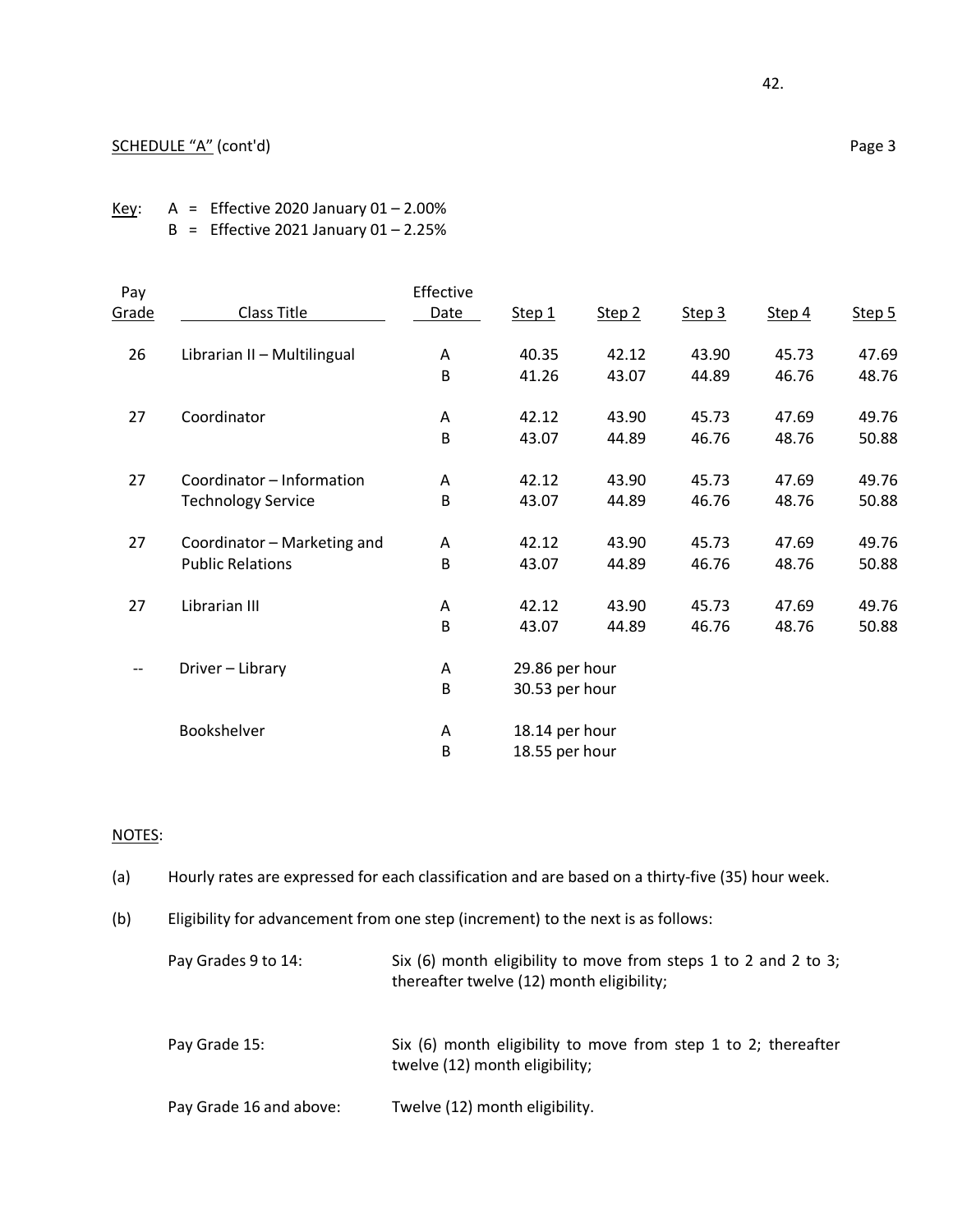# SCHEDULE "A" (cont'd) Page 4

- (c) Regular Part-Time Employees and Auxiliary Employees are eligible for advancement from one step (increment) to the next upon completing the equivalent number of hours of work as required of Regular Full-Time Employees to be eligible for an increment.
- (d) Where employees have a normal work week that is different than thirty-five (35) hours per week, they shall be paid their hourly rate multiplied by the number of hours worked.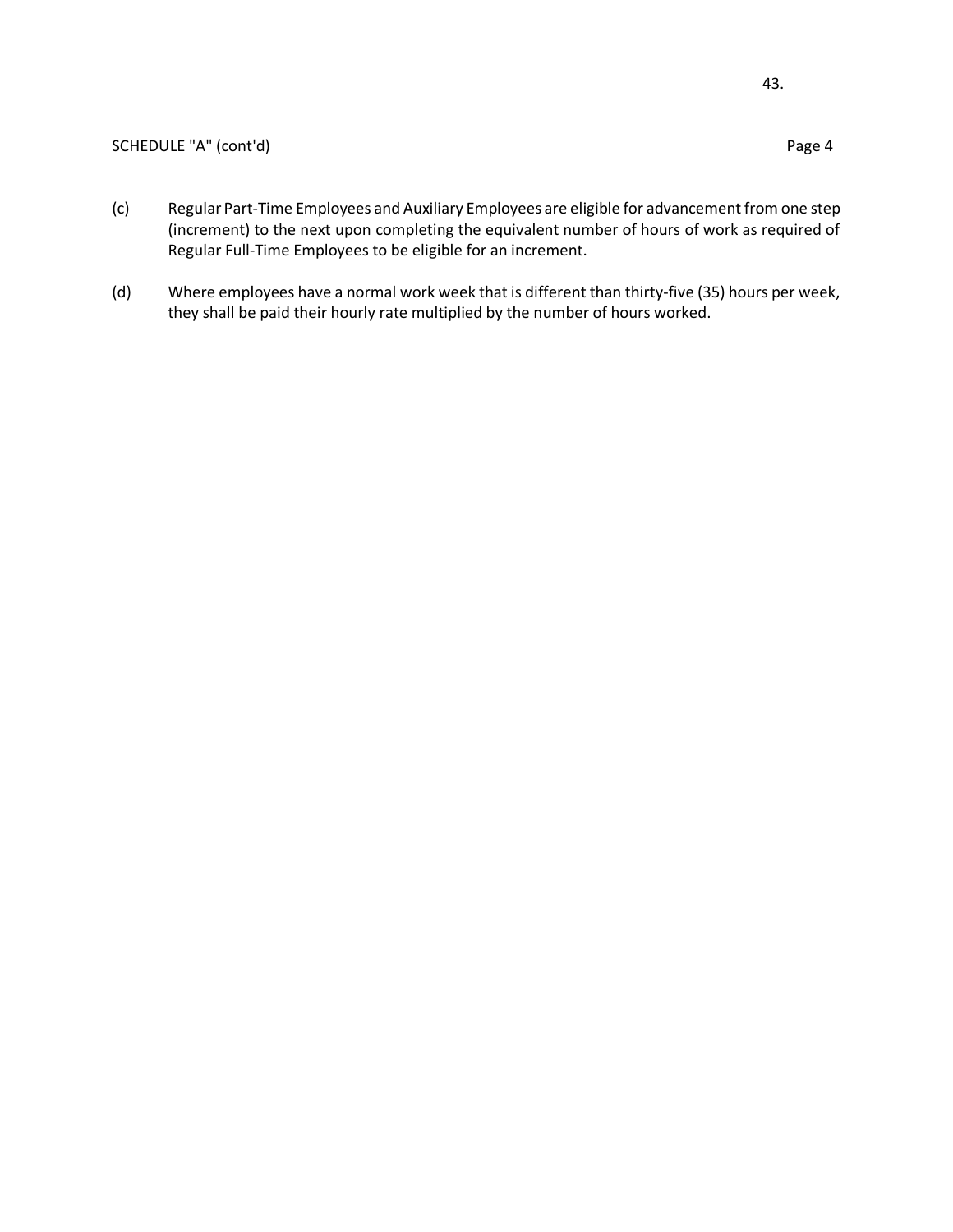# SCHEDULE "B"

### SUNDAY STAFFING

<span id="page-48-0"></span>In the event that the Employer elects to commence providing library services on Sundays (Sunday opening of the library), the staffing of the library for such Sunday operation will be provided for in accordance with the following provisions:

- 1. All staffing requirements for Sunday operation of the library shall be met insofar as possible through the scheduling of Regular Full-Time Employees and Regular Part-Time Employees.
- 2. In the event that an employee regularly scheduled to work on Sunday is unable to report for work on the designated Sunday, as a result of illness or for any other reason whatsoever, and provided that the Employer has a minimum of twenty-four (24) hours' notice of such inability to report for work, the Employer shall make every reasonable attempt to obtain necessary coverage for the position through making the work available to other Regular Full-Time Employees and Regular Part-Time Employees qualified to fill the position.
- 3. Notwithstanding the above, the Employer shall under no circumstances be required to provide coverage for a position through offering work to a Regular Full-Time Employee and Regular Part-Time Employee under circumstances wherein overtime would result from any or all of the work performed on the Sunday without first having recourse to the provisions outlined in No. 4 below.
- 4. For purposes of providing coverage for positions on Sunday under circumstances wherein the minimum twenty-four (24) hours' notice of inability to report for work referenced in No. 2 above has not been provided, or under circumstances wherein a qualified Regular Full-Time Employee and Regular Part-Time Employee is not reasonably available to provide coverage, or under circumstances of an emergency nature, the Employer shall establish and have access to a list of not more than eight (8) Auxiliary Employees designated for purposes of this Schedule "B" and for purposes of Article 13.8 of the Collective Agreement as "On-Call" employees.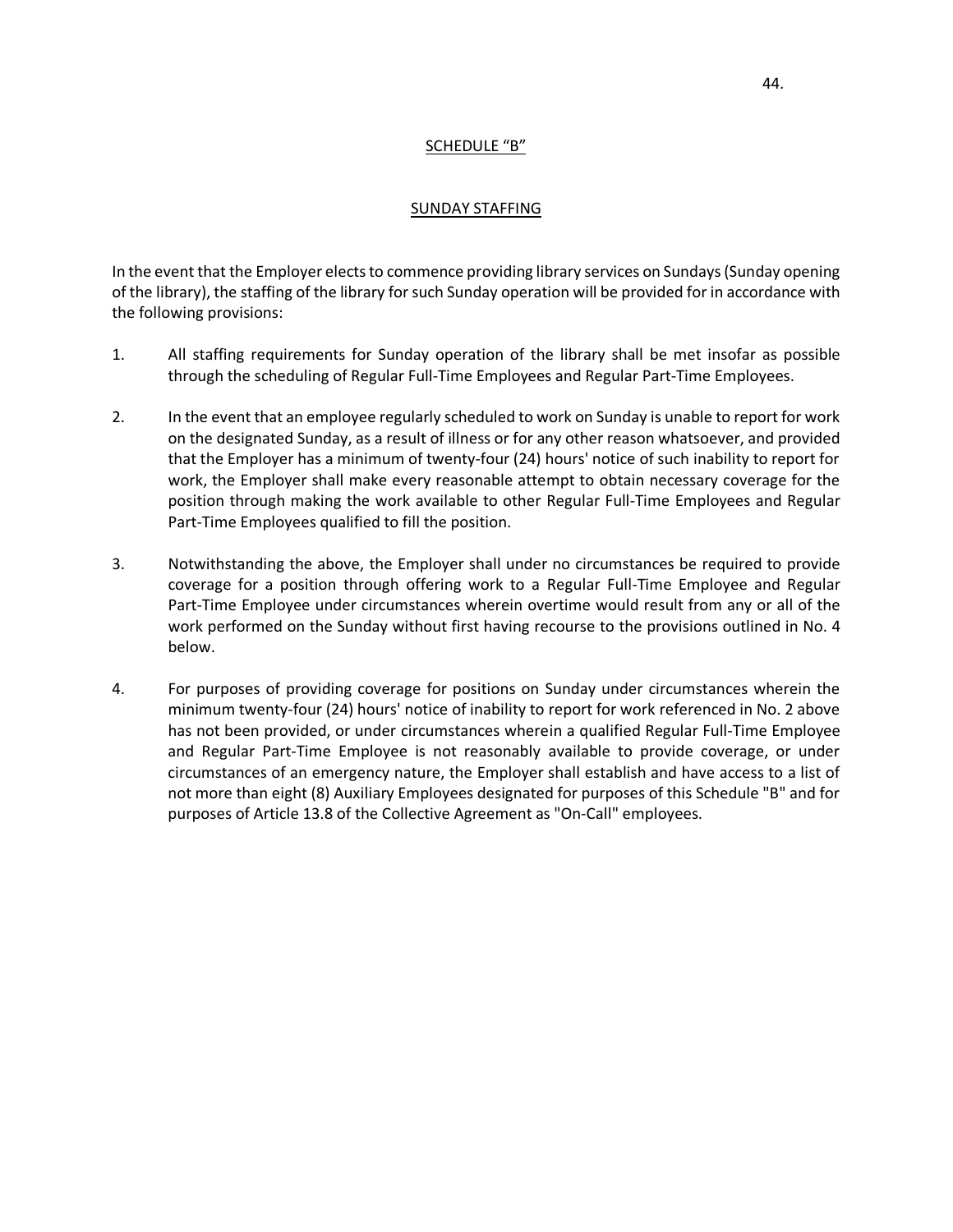# SCHEDULE "C"

# SUPPLEMENTARY VACATIONS: EXPLANATION OF THE TABLE

<span id="page-49-0"></span>In the table the figure to the left of the oblique stroke shows the number of working days\* of regular annual vacation.

The figure to the right of the oblique stroke shows the number of working days of supplementary vacation, and appears in the calendar year in which they are credited to an employee. These supplementary vacation days may be taken in any of the years beginning with the one in which they were credited but prior to the one in which the next five (5) days are credited.

Example:

An employee hired in 2005 is in their eleventh  $(11<sup>th</sup>)$  calendar year during 2015. The employee in 2015 will be credited with five (5) supplementary working days which may be taken at any time between 2015 and 2019, both years included. In 2020 the employee will be credited with a further five (5) supplementary working days, etc.

\*The working day entitlement is based upon a five (5) day work week.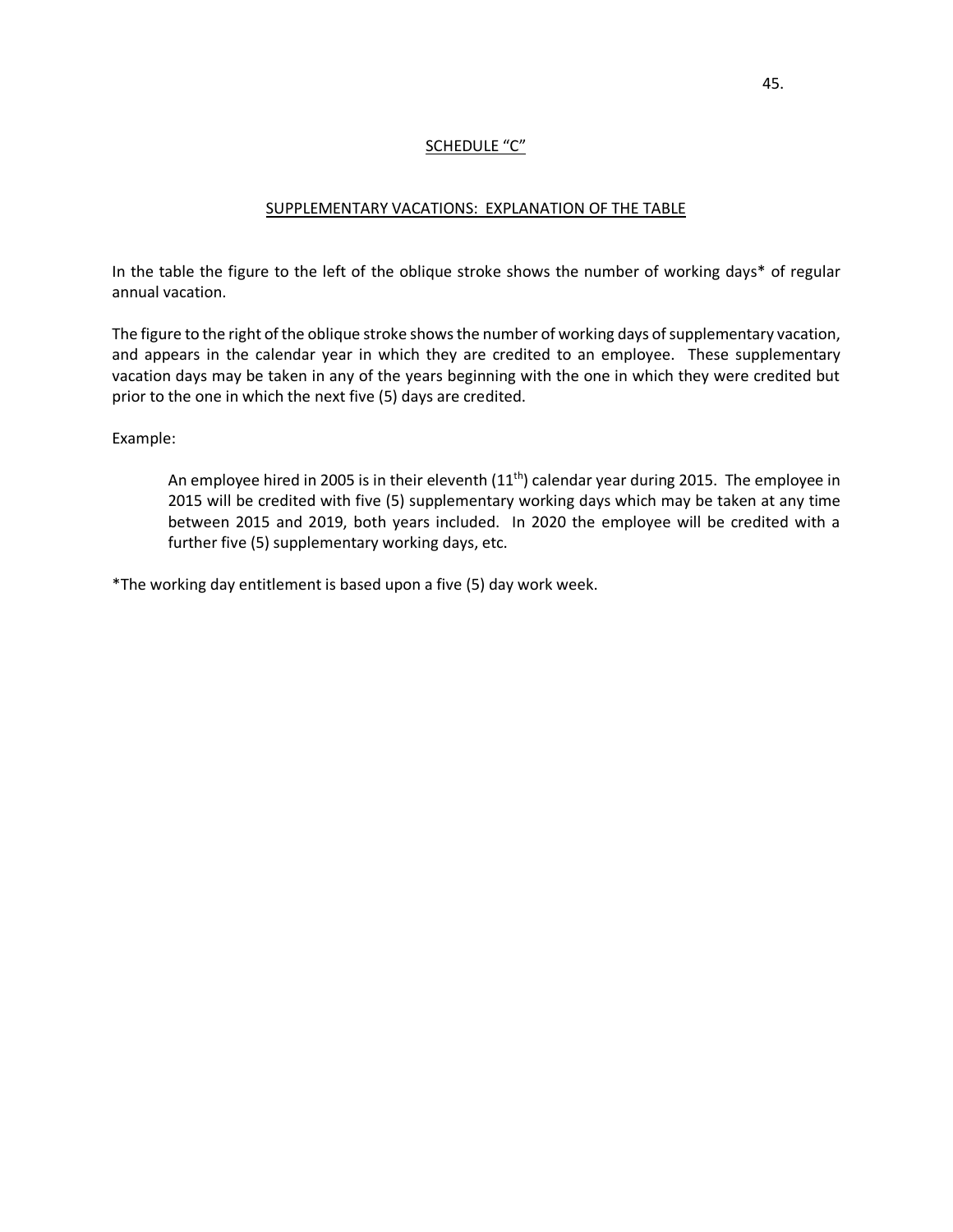# TABLE SHOWING REGULAR ANNUAL VACATION AND SUPPLEMENTARY VACATION ENTITLEMENT IN WORKING DAYS FOR THE YEARS 2012 TO 2021 BY YEAR HIRED

| Year  |                |                          |        |        | <b>ENTITLEMENT YEAR</b>  |                          |        |        |        |             |
|-------|----------------|--------------------------|--------|--------|--------------------------|--------------------------|--------|--------|--------|-------------|
| Hired | 2012           | 2013                     | 2014   | 2015   | 2016                     | 2017                     | 2018   | 2019   | 2020   | 2021        |
| 2021  |                |                          |        |        |                          | $\frac{1}{2}$            |        |        |        |             |
| 2020  |                | $\overline{\phantom{0}}$ |        |        | $\overline{\phantom{0}}$ | $\qquad \qquad -$        |        |        |        | $15/-$      |
| 2019  |                |                          |        |        |                          | $\overline{a}$           |        |        | $15/-$ | $15/-$      |
| 2018  | $\overline{a}$ | $\blacksquare$           |        |        | $\overline{a}$           | $\overline{\phantom{a}}$ |        | $15/-$ | $15/-$ | $15/-$      |
| 2017  | $\overline{a}$ | $\overline{a}$           |        |        | $\overline{\phantom{0}}$ |                          | $15/-$ | $15/-$ | $15/-$ | $15/-$      |
| 2016  |                | $\blacksquare$           |        |        |                          | $15/-$                   | $15/-$ | $15/-$ | $15/-$ | <u>15/-</u> |
| 2015  | $\overline{a}$ | $\overline{\phantom{a}}$ |        |        | 15                       | $15/-$                   | $15/-$ | $15/-$ | $15/-$ | $15/-$      |
| 2014  |                |                          |        | $15/-$ | $15/-$                   | $15/-$                   | $15/-$ | $15/-$ | $15/-$ | $20/-$      |
| 2013  |                | $\frac{1}{2}$            | $15/-$ | $15/-$ | $15/-$                   | $15/-$                   | $15/-$ | $15/-$ | $20/-$ | $20/-$      |
| 2012  | $\overline{a}$ | $15/-$                   | $15/-$ | $15/-$ | $15/-$                   | $15/-$                   | $15/-$ | $20/-$ | $20/-$ | $20/-$      |
| 2011  | $15/-$         | $15/-$                   | $15/-$ | $15/-$ | $15/-$                   | $15/-$                   | $20/-$ | $20/-$ | $20/-$ | 20/5        |
| 2010  | $15/-$         | $15/-$                   | $15/-$ | $15/-$ | $15/-$                   | $20/-$                   | $20/-$ | $20/-$ | 20/5   | $20/-$      |
| 2009  | $15/-$         | $15/-$                   | $15/-$ | $15/-$ | $20/-$                   | $20/-$                   | $20/-$ | 20/5   | $20/-$ | $20/-$      |
| 2008  | $15/-$         | $15/-$                   | $15/-$ | $20/-$ | $20/-$                   | $20/-$                   | 20/5   | $20/-$ | $20/-$ | $20/-$      |
| 2007  | $15/-$         | $15/-$                   | $20/-$ | $20/-$ | $20/-$                   | 20/5                     | $20/-$ | $20/-$ | $20/-$ | $20/-$      |
| 2006  | $15/-$         | $20/-$                   | $20/-$ | $20/-$ | 20/5                     | $20/-$                   | $20/-$ | $20/-$ | $20/-$ | 25/5        |
| 2005  | $20/-$         | $20/-$                   | $20/-$ | 20/5   | $20/-$                   | $20/-$                   | $20/-$ | $20/-$ | 25/5   | $25/-$      |
| 2004  | $20/-$         | $20/-$                   | 20/5   | $20/-$ | $20/-$                   | $20/-$                   | $20/-$ | 25/5   | $25/-$ | $25/-$      |
| 2003  | $20/-$         | 20/5                     | $20/-$ | $20/-$ | $20/-$                   | $20/-$                   | 25/5   | $25/-$ | $25/-$ | $25/-$      |
| 2002  | 20/5           | $20/-$                   | $20/-$ | $20/-$ | $20/-$                   | 25/5                     | $25/-$ | $25/-$ | $25/-$ | $25/-$      |
| 2001  | $20/-$         | $20/-$                   | $20/-$ | $20/-$ | 25/5                     | $25/-$                   | $25/-$ | $25/-$ | $25/-$ | 25/5        |
| 2000  | $20/-$         | $20/-$                   | $20/-$ | 25/5   | $25/-$                   | $25/-$                   | $25/-$ | $25/-$ | 25/5   | $25/-$      |
| 1999  | $20/-$         | $20/-$                   | 25/5   | $25/-$ | $25/-$                   | $25/-$                   | $25/-$ | 25/5   | $25/-$ | $25/-$      |
| 1998  | $20/-$         | 25/5                     | $25/-$ | $25/-$ | $25/-$                   | $25/-$                   | 25/5   | $25/-$ | $25/-$ | 30/         |
| 1997  | 25/5           | $25/-$                   | $25/-$ | $25/-$ | $25/-$                   | 25/5                     | $25/-$ | $25/-$ | 30/    | $30/-$      |
| 1996  | $25/-$         | $25/-$                   | $25/-$ | $25/-$ | 25/5                     | $25/-$                   | $25/-$ | 30/    | $30/-$ | 30/5        |
| 1995  | $25/-$         | $25/-$                   | $25/-$ | 25/5   | $25/-$                   | $25/-$                   | 30/    | $30/-$ | 30/5   | $30/-$      |
| 1994  | $25/-$         | $25/-$                   | 25/5   | $25/-$ | $25/-$                   | 30/                      | $30/-$ | 30/5   | $30/-$ | $30/-$      |
| 1993  | $25/-$         | 25/5                     | $25/-$ | $25/-$ | $30/-$                   | $30/-$                   | 30/5   | $30/-$ | $30/-$ | $30/-$      |
| 1992  | 25/5           | $25/-$                   | $25/-$ | $30/-$ | $30/-$                   | 30/5                     | $30/-$ | $30/-$ | $30/-$ | $30/-$      |
| 1991  | $25/-$         | $25/-$                   | $30/-$ | $30/-$ | 30/5                     | $30/-$                   | $30/-$ | $30/-$ | $30/-$ | 30/5        |
| 1990  | $25/-$         | $30/-$                   | $30/-$ | 30/5   | $30/-$                   | $30/-$                   | $30/-$ | $30/-$ | 30/5   | $30/-$      |
| 1989  | $30/-$         | $30/-$                   | 30/5   | $30/-$ | $30/-$                   | $30/-$                   | $30/-$ | 30/5   | $30/-$ | $30/-$      |
| 1988  | $30/-$         | 30/5                     | $30/-$ | $30/-$ | $30/-$                   | $30/-$                   | 30/5   | $30/-$ | $30/-$ | $30/-$      |
| 1987  | 30/5           | $30/-$                   | $30/-$ | $30/-$ | $30/-$                   | 30/5                     | $30/-$ | $30/-$ | $30/-$ | $30/-$      |
| 1986  | $30/-$         | $30/-$                   | $30/-$ | $30/-$ | 30/5                     | $30/-$                   | $30/-$ | $30/-$ | $30/-$ | 30/5        |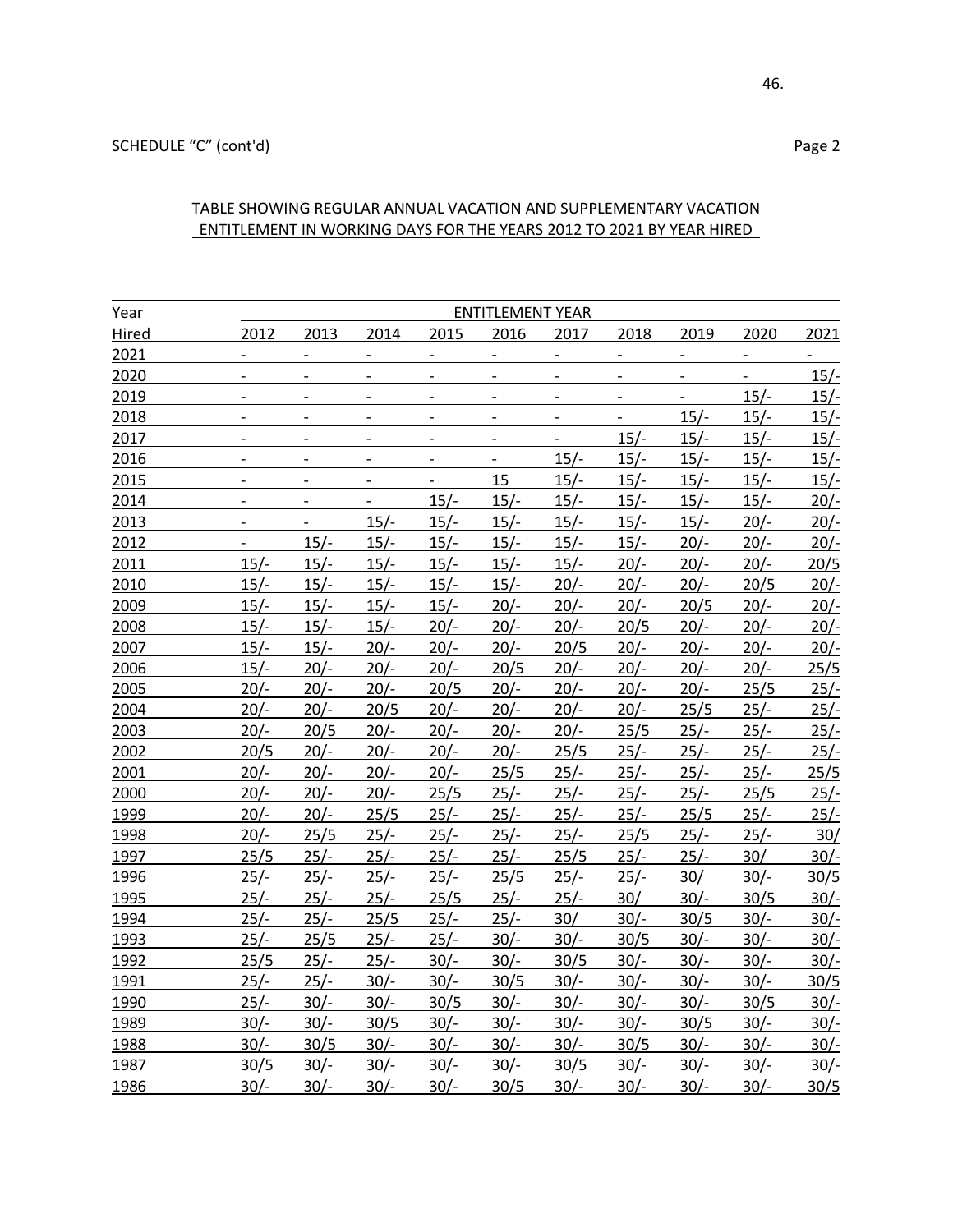# SCHEDULE "D"

#### BOOKSHELVERS

- <span id="page-51-0"></span>(a) This classification established on 1995 November 19 shall not be subject to the classification review procedures under this Collective Agreement until there is a change in the duties and responsibilities of the position;
- (b) Notwithstanding any other provision in the Agreement Regular Part-Time Bookshelvers shall be entitled to general holidays in accordance with Article 14, except that where a holiday occurs on an employee's day off, an employee shall receive pay for the day and not a day off in lieu, and vacation in accordance with Article 15 and 20.4 of the Collective Agreement. Eligible Regular Part-Time Bookshelvers may also participate in medical and surgical benefits through the British Columbia Medical Plan pursuant to the Collective Agreement but not inclusive of Extended Health benefits; and pension in accordance with the Municipal Pension Plan, save and except, employees will not be eligible for such pension benefits until after the completion of the probationary period;
- (c) No other benefits such as, but not limited to, sick leave, dental, group life, EHB, leaves of absences, etc. shall be provided to Regular Part-Time Bookshelvers unless expressly stated in this Section (c);
- (d) Neither shift differential nor Sunday premium shall apply to any new Auxiliary or new Regular Part-Time Bookshelvers hired on or after 1995 November 19;
- (e) Regular Part-Time Bookshelvers may be scheduled to work any five (5) days per week, Monday through Sunday;
- (f) All new employees hired as Bookshelvers on or after 1995 November 19 shall be paid in accordance with the rate stipulated in Schedule "A";
- (g) Those Regular Part-Time Bookshelvers who successfully complete the probationary period shall receive recognition of seniority calculated from the date they were appointed to the Regular Part-Time position in accordance with Article 10(c) of the Collective Agreement;
- (h) Bookshelvers who are required to act as Circulation Clerks shall be paid acting pay in accordance with Article 20.6 of the Collective Agreement;
- (i) The classification of Library Clerk I shall be eliminated from the Collective Agreement 1996 December 31.
- (j) In the 2003-2006 negotiations, the Employer and the Union agreed that the duties of Bookshelvers shall include unpacking boxes and that such duties would not trigger a classification review as provided under paragraph (a).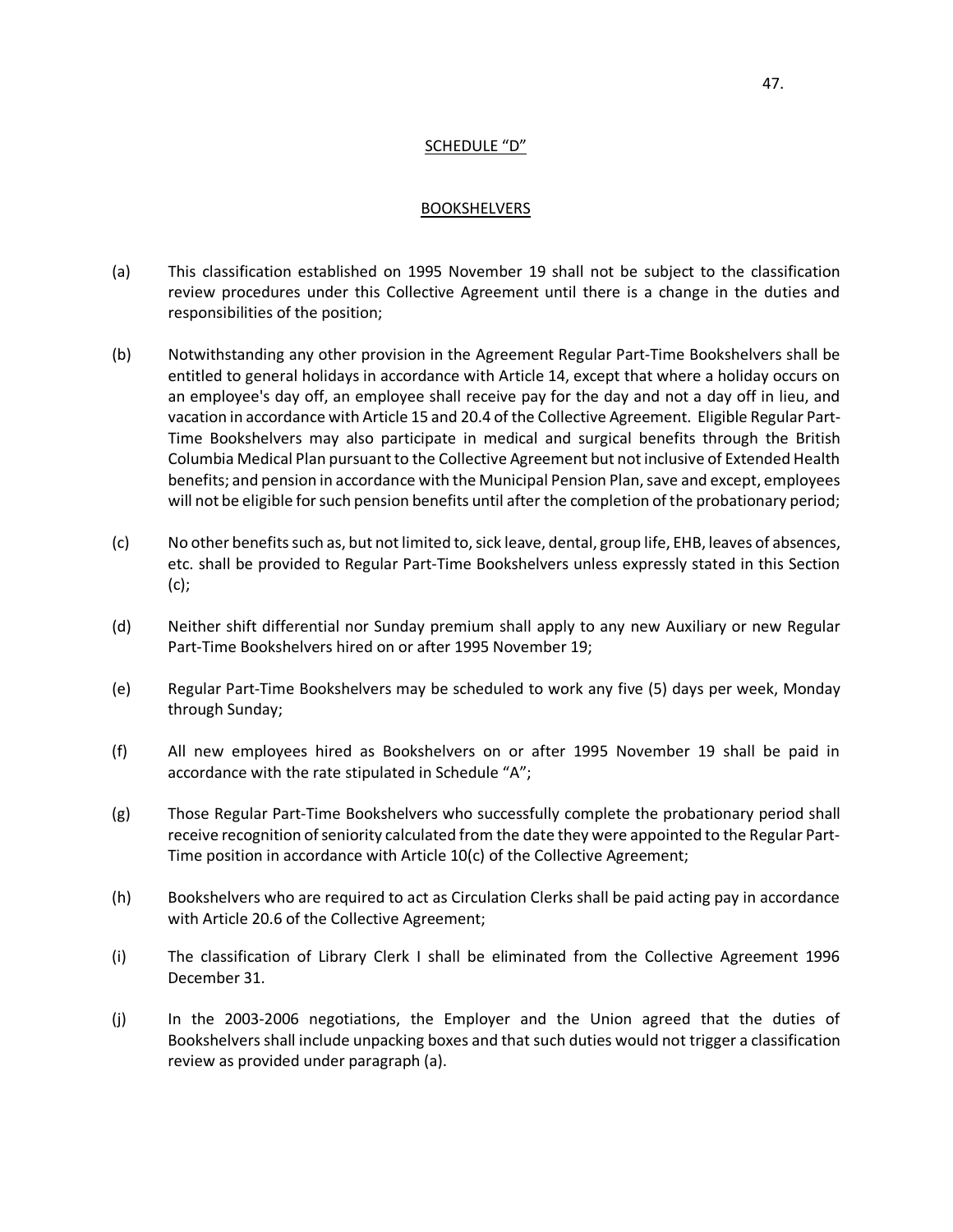# SCHEDULE "E"

# RESIDUAL ITEMS

# 2007-2011 Negotiations

# <span id="page-52-0"></span>Job Evaluation

The Employer and the Union agree to review, during the term of the new Collective Agreement, the new job evaluation plans being developed by the City of Richmond and CUPE Local 718 and by City of Coquitlam and CUPE Local 386 to determine if either of the new plans are acceptable to the Richmond Public Library and CUPE Local 3966. The parties agree that the discussions shall start within three (3)\* months after 2013 March 09.

\*Amended during negotiations to complete the 2012-15 Collective Agreement.

## 2012-2015 Negotiations

### Wage Adjustment

Effective 2013 March 09, the Employer and the Union agree to:

- (a) re-title the class specification of Reference/Youth Clerk to Library Technician I Brighouse and revise the pay grade from 15 to 16. This would be applicable to staff in this classification currently working at Brighouse (Marion Goriak and Deepika Thaman).
- (b) introduce the classification of Library Technician II Branches at pay grade 18. This would be applicable to staff in this classification currently working in the branches (Virginia Guthrie, Rafael Abramoff, Steven McCreedy, Vandy Advani and Mary Grewal) with the last named individual eligible for one pay grade for language requirements.

The Employer and the Union agree that the above wage adjustments shall not be used as the basis for argument or as comparison criteria to alter the classification or value of any other classification. It is understood that the class specifications will need to be revised to reflect the added duties and responsibilities associated with the pay grade which include day-to-day branch operations, as per discussion at the bargaining table.